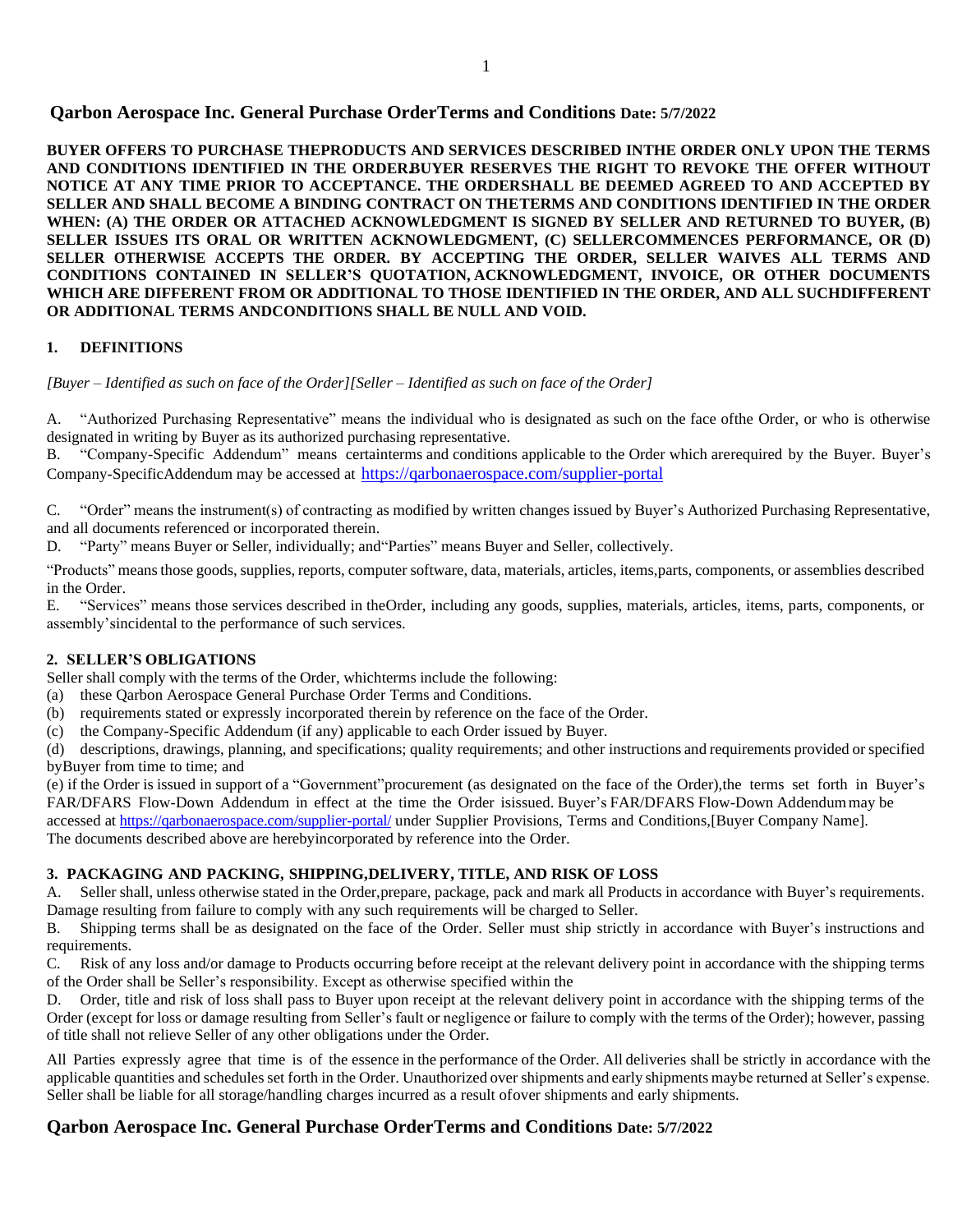E. Whenever it appears Seller will not meet the Order schedule, Seller shall immediately notify Buyerof the reason and estimated length of the delay. Neither such notification nor an acknowledgment by Buyer shall constitute a waiver of the Order's specified delivery schedule. Seller shall make every effort to avoid or minimize the delay to the maximum extent possible, including the expenditure of premium time and most expeditious transportation. Seller shall be responsible for any additional costs associated with such efforts, reasonable delay and disruption costs incurred by Buyer, and other costs or damages which Buyer incurs or for which Buyer is responsible as a result of or in connection with late deliveries or performance. Without waiving any of Buyer's other rights or remedies, in the event of an anticipated or actual delay in delivery, Buyer may require Seller to provide, within ten (10) calendar days after Buyer's written notice and request, a recovery plan and such additional information as Buyer may request.

F. If Seller is unable to meet the required schedules for any reason, other than a change directed by Buyer,Buyer shall have the option to (1) cancel the Order, in whole or in part, or (2) fill such Order, or any portion thereof, from sources other than Seller and to reduce Seller's Order quantities accordingly at no increase inunit price, without any penalty to Buyer.

G. Any preparations made or work performed by Seller or its suppliers or subcontractors prior to issuance of the Order shall be at Seller's expense. Notwithstanding any provision herein to the contrary,in no event shall Buyer be liable for any costs or expenses incurred in connection with or as a result of:

(1) procurement of materials in advance of standard industry lead times in effect at the time of such material procurement; and/or

(2) commencement of production in advance of Seller's standard lead time for the product.

#### **4. INSPECTION AND ACCEPTANCE**

A. All Products shall meet the quality requirements described in Buyer's Supplier Quality Assurance Manual located at <https://qarbonaerospace.com/supplier-portal/> ?? (Im guessing this is the Qarbon Supplier Portal)

Representatives of Buyer and Buyer's customers shall have the right to inspect all premises where the Order is being performed and the right to inspect and test all Products and Services, and all related supplies,components, material, and workmanship, at all places and times including, when practicable, during the period of manufacture or performance and before shipment. If any such inspection or test is required to be made on the premises of Seller or any tier of Seller's suppliers or subcontractors, Seller shall furnish and require such suppliers and subcontractors to furnish, without additional charge, access to all reasonable facilities and assistance for a safe and convenient inspection or test.

B. Notwithstanding any prior payment or inspection, Products and Services shall be the subject of final inspection and acceptance by Buyer after receipt by Buyer of such Products or Services, unless otherwise specified in the Order.

C. Neither inspection and acceptance of any Products or Services by Buyer, nor failure by Buyer to inspect and accept or reject Products or Services, shall be deemed to alter, or affect the obligations of Seller under the Order or the rights of Buyer and its customers under the Order or as may be provided by law or equity.

D. Seller shall make its records of all inspection work available to Buyer and Buyer's customers during the performance of the Order and for such longer period as may be specified in the Order or required by applicable law.

### **5. NON–CONFORMING PRODUCTS OR SERVICES**.

A. Buyer and Seller agree that the Products ordered pursuant to the Order are unique. Seller shall deliver Products that conform to the terms of the Order as stated in the Seller's Obligations clause. If Seller fails to deliver such Products, or delivers defective or non-conforming Products, Buyer may exercise one or more of the following remedies:

(1) Return all or any part of a delivery of defective or non-conforming Products at Seller's cost, and debit Seller's account, demand a refund and/or require delivery of conforming Products.

- (2) Retain all or any part of the defective or non-conforming Products at an equitable price reduction.
- (3) Make, require Seller to promptly make, or have a third party make, all repairs, modifications, or replacements necessary to enable
- such Products to comply in all respects with the terms of the Order, at such location(s) as reasonably required by Buyer; or
- (4) Terminate the Order, in whole or in part, for default in accordance with the Default, Remedies for Default clause.

B. Seller shall provide Services that conform to the terms of the Order as stated in the Seller's Obligations clause. If Seller fails to provide such Services, or provides defective or non-conforming Services, Buyermay exercise one or more of the following remedies:

(1) Debit Seller's account, demand a refund and/or require Seller to promptly correct or re- perform the defective or non-conforming Services.

- (2) Retain all or any part of the defective or non-conforming Services at an equitable price reduction.
- (3) Perform, or have a third party perform,replacement Services that comply in all respectswith the terms of the Order at Seller cost; or
- (4) Terminate the Order, in whole or in part, fordefault in accordance with the Default,Remedies for Default clause.

C. In the event that Seller provides defective or non-conforming Products or Services, or otherwise fails to conform to the terms of the Order, Seller shall bear all of its own costs in connection with the repair, correction,modification, replacement, or re-performance thereof and shall be responsible for the costs or damages which Buyer incurs or for which Buyer is responsible as a result of or in connection with such defect(s) or nonconformance and the repair, correction, modification, replacement, or re-performance thereof.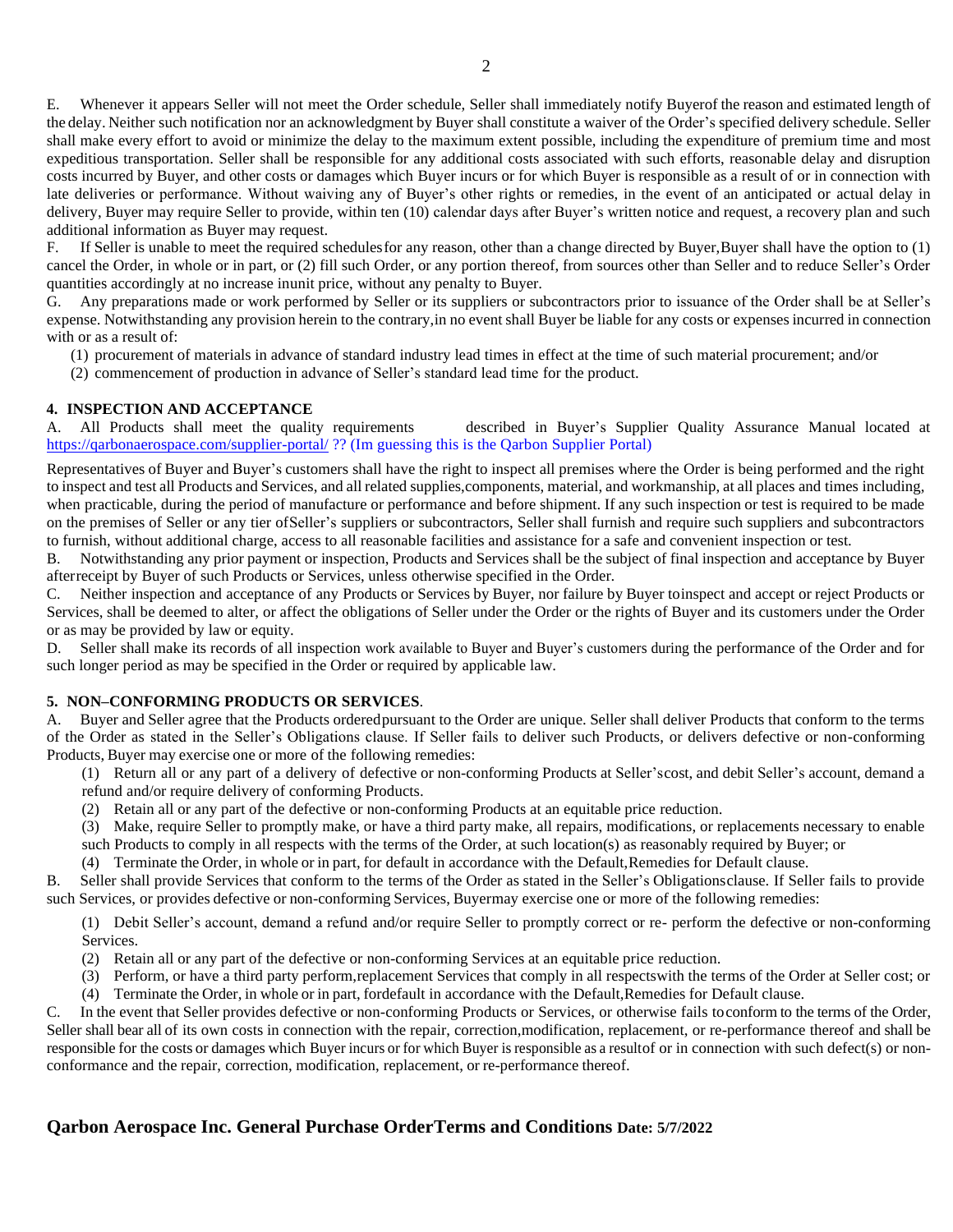### **6. WARRANTY**

A. (1) Seller warrants to Buyer and Buyer's customers that all Products delivered under the Order will: (i) be free from defects in design (unless design was furnished by Buyer), materials, workmanship, manufacturing processes and packaging; (ii) be suitable for the purposes intended whether expressed or reasonably implied; (iii) strictly conform to and perform in accordance with the terms of the Order, including but not limited to applicable descriptions, drawings, planning, and specifications; (iv) be produced, designed, packaged, marked, labeled, supplied, delivered and maintained in accordance with, and complywith, all applicable Laws (as defined below); and

(v) be free of all claims, liens, and encumbrances.Except as otherwise stated on the face of the Order or in the Company-Specific Addendum, the warranties set forth above shall remain in effect for forty-eight (48) months after delivery to Buyer.

If any Product fails to comply in any respect with Seller's warranties set forth in the Order, Buyershall have the option, in itssole discretion, at Seller's expense, to exercise one or more of thefollowing remedies: (i) return such Product and debit Seller's account or demand a refund; (ii) make, require Seller to promptly make, or have a third party make all repairs, modifications, or replacements (the "Corrections") necessary toenable such Product to comply in all respects with such warranties at such location(s) as reasonably required by Buyer; or (iii) terminate the Order, in whole or in part, for default in accordance with the Default; Remedies for Default clause.

(3) In addition to the actual cost of any Corrections, Sellershall also be responsible for (I) costs incurred in the removal and reinstallation of the noncompliant Products; (ii) administrative costs incurred by Buyerin identifying, determining the disposition of, and processing required documentation for the noncompliant Products; (iii) transportation and insurance costs for Products corrected pursuant to the provisions of this Warranty clause; (iv) delay and disruption costs incurred by Buyer; and (v) othercosts or damages which Buyer incurs or for which Buyer becomes responsible as a result of Sellers breach.

(4) Any Products to which Corrections have been made by Seller, Buyer, or a third party under this Warranty clause shall be warranted by Seller for twelve (12) months after the date of such Corrections or the unexpired remainder of the warranty period as specified in the Order, whichever period is greater. However, Seller shall not be held liable for defects or failures attributable to misuse or negligent Corrections by Buyer or any third party.

(5) If Buyer requires Seller to make Corrections to any noncompliant Products, Seller shall ensure that Buyer receives such corrected or replacement Products within a period of fifteen (15) calendardays from receipt of Buyer's notice, unless a longer period is approved by Buyer in writing.

(6) Seller shall process and reimburse Buyer for any claim by Buyer for amounts owed by Seller under this Warranty clause within ten (10) calendar days after receipt of Buyer's claim. In the event Buyer's claim is disallowed by Seller, such disallowance shall constitute a dispute within themeaning of the Disputes and Governing Law clause.

(7) Seller's obligation to meet the delivery schedule established in the Order shall not be affected by any Corrections made pursuant to thisWarranty clause.

(8) If Products furnished contain manufacturer's warranties, Seller hereby assignssuch warranties to Buyer and its customers and users at any tier.

(9) Buyer's rights and remedies under this Warranty clause shall, at Buyer's option, be assignable to and enforceable by Buyer's customers and users at any tier.

Seller warrants that all Services performed under the Order shall: (i) be performed in a good and workmanlike manner; (ii) strictly conform to the termsof the Order, including but not limited to applicable descriptions, drawings, planning, and specifications.

(iii) conform to all industry practices and standards.

(iv) comply with all applicable Laws (as defined below); and (v) be free from defects in workmanship.Seller further warrants that Seller's employees and subcontractors are properly trained and/or licensed asrequired for the performance of the Services. If any Service fails to comply with Seller's warranties set forth in the Order, Buyer shall have the option, in its sole discretion, at Seller's expense, to exercise one ormore of the following remedies: (i) correct or re-perform, require Seller to promptly correct or re-perform, or engage a third party to correct or reperform such Services; (ii) demand a refund of the fees for such Services; or (iii) terminate the Order, in wholeor in part, for default in accordance with the Default; Remedies for Default clause. In addition, Seller shall be responsible for (i) reasonable administrative costs incurred by Buyer in identifying, determining the disposition of, and processing required documentationfor the noncompliant Services; (ii) reasonable delay and disruption costs incurred by Buyer; and (iii) other costs or damages which Buyer incurs or for which Buyer becomes responsible as a result of Seller's breach.

B. Seller acknowledges and agrees that any inspection, testing, acceptance or use of any Products or Services by Buyer does not affect Seller's obligations or Buyer's rights or remedies under the foregoing warranties.

C. Seller shall immediately notify Buyer upon receipt of any Government-Industry Data Exchange Program ("GIDEP") Alert related to Products and shall provide Buyer with a list of all affected Products by Order, part number, invoice number, serial number, or any other identifying number as applicable. For GIDEP Alerts caused in whole or in part by the Products, Seller shall immediately replace all affected Products at its sole expense including any installationand removal costs for the Products so affected and reimburse Buyer for any damages and commercially reasonable expenses incurred by Buyer.

D. If the Federal Aviation Administration, or other aviation authority, issues any Airworthiness Directives ("ADs"), or the equivalent of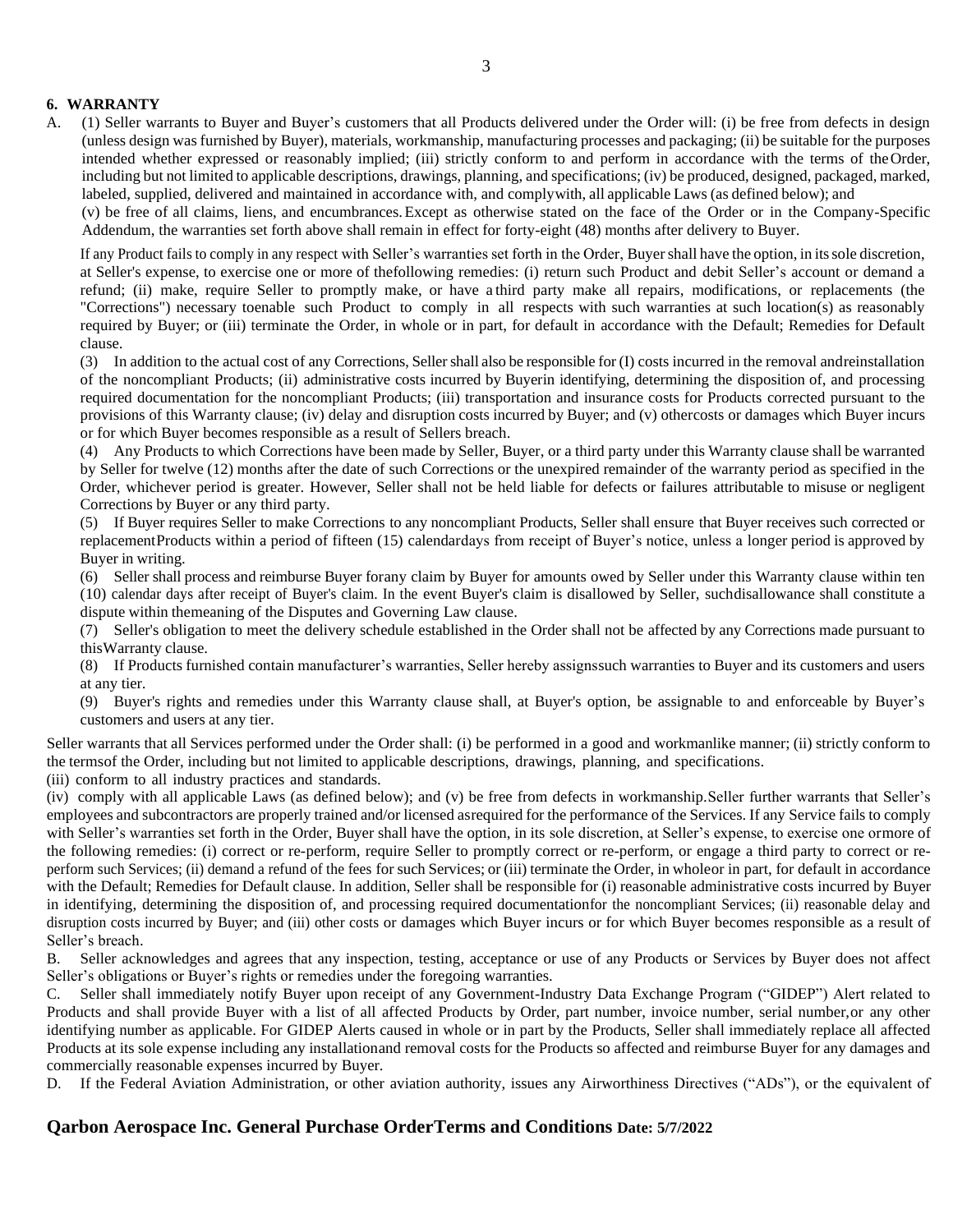ADs, related to any Products, then Seller shall immediately remove the causes(s) of the ADs or AD equivalents in all Products delivered and to be delivered to each affectedBuyer including, but not limited to, Products utilized in the field. Seller shall reimburse Buyer for all costs and damages associated with removal, redelivery andinstallation of any Products that are incurred by Buyeras a result of such ADs or equivalent ADs.

Seller shall provide all service bulletins, safety bulletins and ADs (collectively "Bulletins") to Buyer immediately upon issuance. Seller shall implement any recommendations contained in the Bulletins on all Products delivered and to be delivered.

### **7. BUYER AUTHORIZATION**

A. The Authorized Purchasing Representative has sole authority to make contractual commitments on behalf of Buyer, to provide contractual direction, and to change contractual requirements as defined in the Order.

B. Buyer's representatives other than Buyer's Authorized Purchasing Representative may, from time to time, release to Seller information applicable to theOrder. If Seller believes that any such information so provided to Seller changes the contractual requirements and/or performance of the Order, Seller shall not act on such information, and it shall not be contractually effective unless and until Seller receives written contractual direction to act from Buyer's Authorized Purchasing Representative.

### **8. PRICES, INVOICING, AND PAYMENT**

A. Buyer shall pay Seller the price and/or rates set forth in the Order for Products received and/or Services performed, as applicable. Unless otherwise stated on the face of the Order, payment of each invoice is due from Buyer no later than ninety (90) days from the later of (i) the date of receipt of Products or completion of Services, as applicable, or (ii) the date of receipt of a correct invoice.

B. Except as otherwise stated on the face of the Order or in the Company-Specific Addendum, the prices and/or rates set forth in the Order are stated in U.S. Dollars and are not subject to exchange rateadjustments. The price and/or rates set forth in the Order include all applicable taxes and all profit, wages, salaries, overhead, and other costs and expenses, unless otherwise specifically addressed in the Order. No overtime, expedite charges, or other premium rates will be paid unless specifically authorized by Buyer in the Order.

C. Except as otherwise stated on the face of the Order or in the Company-Specific Addendum, Seller shall submit a separate invoice per Products shipment.Unless otherwise specified in the Order, no invoice shall be issued prior to shipment of Products or completion of Services, as applicable. Seller shallinclude or provide such information or supportingdocumentation as Buyer may reasonably require in support of the invoice. At any time prior to final payment under the Order, Buyer may have invoices audited as to validity. Payment of Seller's invoices shall be subject to adjustment for any amounts found upon audit or otherwise to have been improperly invoiced.

D. Unless otherwise agreed by Buyer, Buyer shall have no obligation to pay any Seller invoice submitted more than six (6) months after the date of delivery of the invoiced Products or completion of the invoiced Services.

E. Payment shall not constitute acceptance of Products or Services.

F. Buyer shall have the right to set off against any Seller invoice any amount owing by Seller to Buyer, whether under this or any other contract or orderbetween the Parties.

### **9. CHANGES**

A. Buyer may at any time, by written notice toSeller, make changes within the scope of the Order to,including but not limited to, (1) Products or Services.

(2) drawings, designs, specifications, planning, and/orother technical documents; (3) method of shipment, packaging, or packing; (4) place of delivery; (5) quantity of Product (increase or decrease); (6) deliveryschedule(s); (7) flow-down requirements fromBuyer's customer and/or the U.S. Government; (8) place of inspection; and (9) place of acceptance. Sellershall immediately comply with such change(s) upon receipt of notice, irrespective of the failure of the Parties to agree to an equitable adjustment asdescribed below.

B. Except as otherwise expressly set forth in the Order, if the change causes a material increase or decrease in the cost of or time required to perform theOrder, then an equitable adjustment may be negotiated and agreed and once agreed made in the purchase price and/or delivery schedule and the Order shall be modified in writing accordingly.

C. Seller shall provide written notice of its intent toassert any claim for equitable adjustment within ten

(10) calendar days from the date of receipt by Seller of Buyer's written notice of change and shall provide allsupporting documentation necessary to verify its claim within thirty (30) calendar days after its delivery of such written notice of intent. Any claim that is not submitted to Buyer in accordance with this paragraphshall be unconditionally waived.

D. If Seller claims the cost of any property made obsolete or excess, Buyer shall have the right to prescribe the manner of disposition of such property, and Buyer may elect to acquire all suchproperty for an amount not to exceed the cost claimed by Seller.

E. Failure to agree to any adjustment shall constitute a dispute within the meaning of the Disputesand Governing Law clause. However, nothing in this Changes clause shall excuse Seller from proceeding with the Order as changed.

### **10.ADEQUATE ASSURANCE OF PERFORMANCE**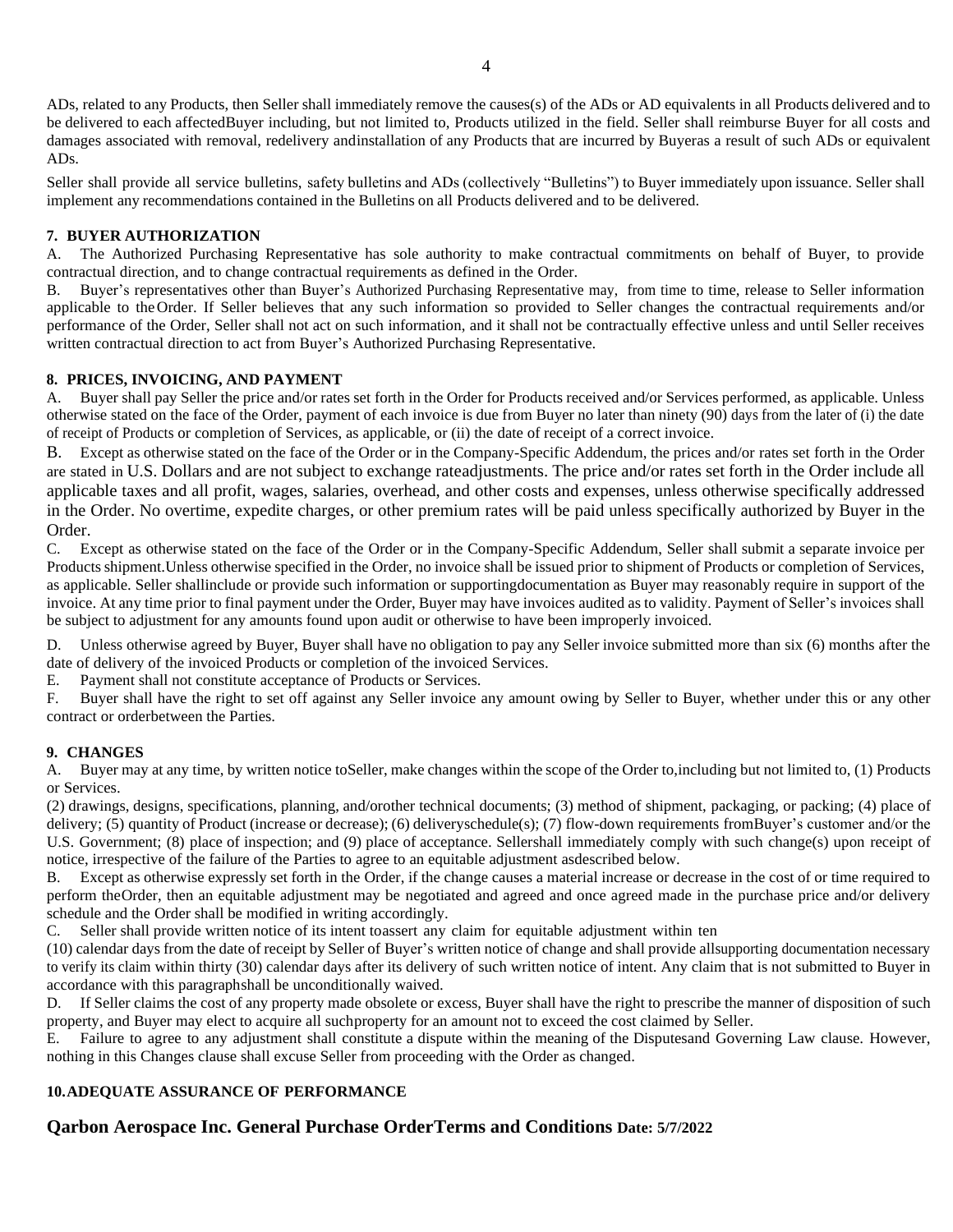If at any time Buyer has grounds for insecurity as to whether Seller's performance will be full, timely, and continuing in accordance with the terms of the Order, then Buyer may request, by written notice to Seller, adequate assurances in writing that Seller is able and willing to perform all its respective obligations under the Order.

B. Seller shall prepare and provide with its assurances of performance any information, reports, orother materials as Buyer may request. Upon Buyer's request and as soon as practicable, Seller shall make available its employees, including members of Seller'ssenior management, to meet with Buyer to discuss those assurances of performance.

C. If Seller does not provide adequate written assurances within ten (10) calendar days after Buyer'swritten notice and request, then Buyer may, at its option, treat the Order as breached by Seller.

### **11.DEFAULT; REMEDIES FOR DEFAULT**

A. Each of the following shall constitute an "Eventof Default" under the Order:

(1) Seller fails to deliver the Products or to perform the Services within the time specified inthe Order or any extension granted in writing byBuyer.

(2) Seller breaches or fails to perform any of the other provisions of the Order and, if such breach or failure is subject to cure, fails to cure such breach or failure within a period of ten (10)calendar days after receipt of written notice fromBuyer specifying Seller's breach or failure to perform.

(3) Seller fails to provide adequate assurances of performance in accordance with the AdequateAssurance of Performance clause; or

(4) Seller becomes insolvent or makes ageneral assignment for the benefit of creditors, orfiles or has filed against it a petition of bankruptcy or for reorganization or pursues anyother remedy under any other law relating to therelief for debtors, or a trustee or receiver is appointed for Seller's property or business.

B. If any Event of Default occurs:

(1) Buyer may, at its sole option, immediately terminate the Order, in whole or in part, bygiving written notice to Seller, and Buyer shall not be required to accept the tender by Seller of any Products or Services subject to the termination, including any component, part or feature thereof.

Whether or not Buyer exercises its right to terminate the Order, Buyer may manufacture, produce, or provide, or may engage any other personsto manufacture, produce, or provide, anyproducts and/or services in substitution for (or in addition to) the Products and/or Services to be delivered by Seller. In the event Buyer exercisesthis right of cover in the absence of a termination, this right of cover shall extend for such time as Buyer determines in its sole discretion is necessary to mitigate or remedy Seller's default(s).

(2) Whether or not Buyer exercises its right to terminate the Order, Seller shall be liable for alllosses and damages to Buyer resulting from Seller's Event(s) of Default, including, but not limited to: (i) the difference between the price ofProducts and/or Services under the Order and theaggregate expense, including, without limitation,administrative and other indirect costs, paid or incurred by Buyer to manufacture, produce or provide, or engage other personsto manufacture,produce or provide such Product(s) or Service(s); (ii) delay and disruption costs incurred by Buyer which are proximately causedby the Event(s) of Default; and (iii) any other costs or damages which Buyer incurs or forwhich Buyer is responsible which are proximately caused by the Event(s) of Default.

C. If, after a notice of termination is issued pursuant to this Default; Remedies for Default clause, it is determined for any reason that Seller was not in default or that Buyer's termination was not a proper termination for default, the rights and obligations of the Parties shall be the same as if a notice of termination for convenience had been issued pursuantto the Termination for Convenience clause of theOrder.

### **12.TERMINATION FOR CONVENIENCE**

A. Buyer may terminate the Order, in whole or in part, for convenience by providing to Seller a written notice specifying the extent and effective date of suchtermination.

B. In the event of a termination under this Termination for Convenience clause, Buyer shall be required to pay (to the extent not already paid) the Order price for Products and Services delivered and accepted, and Buyer and Seller shall agree on the amount of payment for any work in process and otherlong-lead material, if applicable, authorized by Buyerto be acquired or produced for the work terminated. Notwithstanding the foregoing, Buyer shall not in anyevent be required to pay any amounts in excess of theOrder total price and no amount will be allowed for profit on the terminated portion of the Order. In the event of a partial termination, no adjustment will be made in the price of that portion of the Order which has not been terminated.

Seller shall submit a final termination settlement claim, if any, to Buyer, in the form prescribed by Buyer, within three (3) months after the effective dateof termination. Any termination settlement claim that is not submitted to Buyer in accordance with this paragraph shall be unconditionally waived.

#### **13.SELLER'S OBLIGATIONS UPON TERMINATION**

A. After receipt of a notice of termination, for any reason, and except as directed by Buyer, Seller shall immediately proceed with the following obligations and any other actions directed or authorized by Buyer, regardless of any delay in determining or adjusting any amounts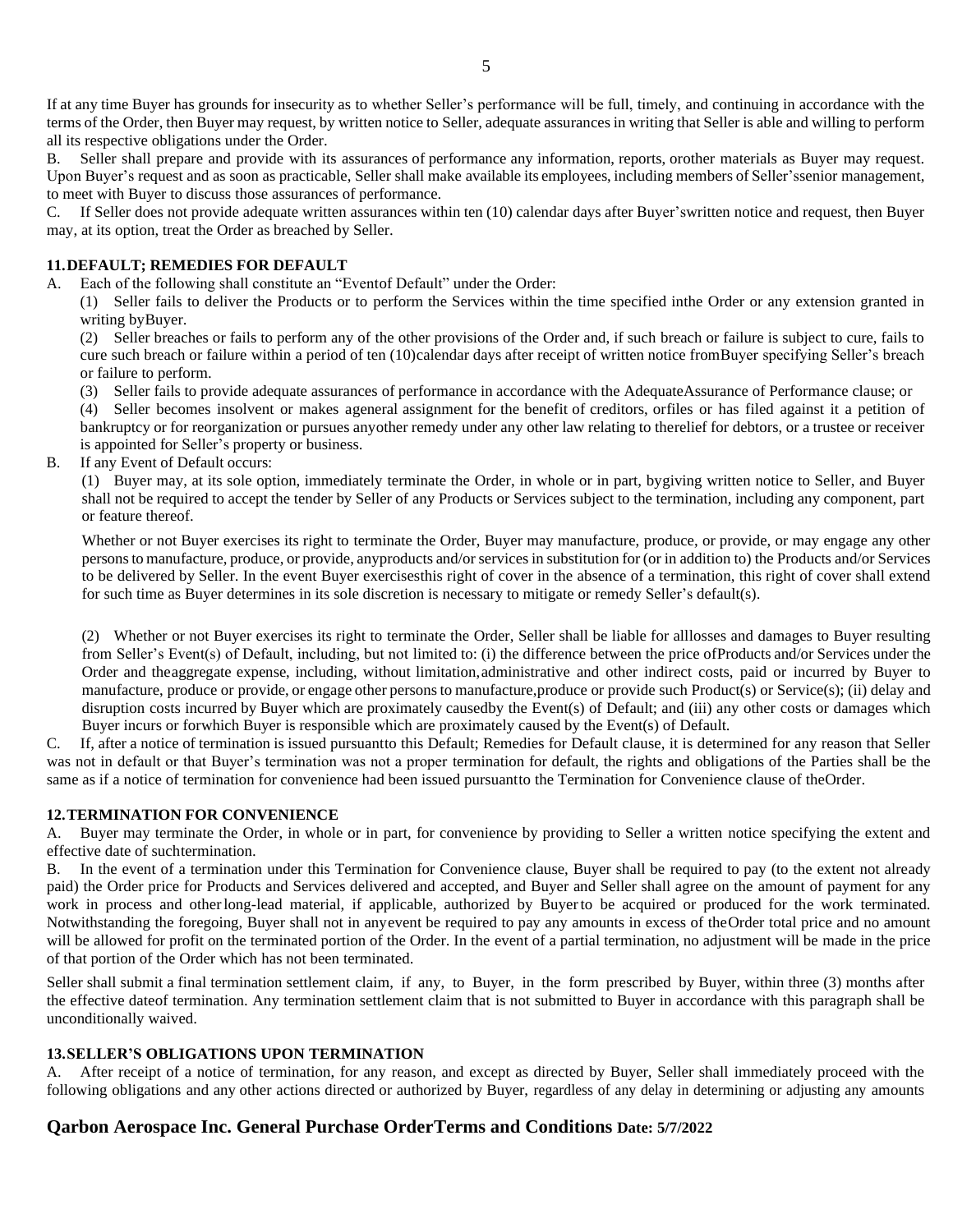due, if any, under the Termination for Convenience clause:

(1) Stop work as specified in the notice.

(2) Place no further subcontracts or purchase orders for materials, services, or facilities, exceptas necessary to complete the continued portion ofthe Order.

(3) Terminate all subcontracts and purchase orders to the extent they relate to the work terminated.

(4) Promptly provide Buyer an inventory, including location and completion status, of all fabricated or unfabricated Products, work in process, completed work, supplies, and othermaterial produced or acquired for the work terminated.

(5) As directed by Buyer, transfer title and deliver to Buyer (or Buyer's designee): (a) the fabricated or unfabricated Products, work in process, completed work, contract rights, supplies, and other material produced or acquired for the work terminated; and (b) the completed or partially completed plans, drawings, information, tooling, equipment, and other property that, if the Order had been completed, would be required to be furnished to Buyer.

- (6) Complete performance of the work not terminated.
- (7) Take any action that may be necessary, or that Buyer may direct, for the protection and preservation of the property related to the Orderthat is in the possession of Seller and in which Buyer has or may acquire an interest.

Seller's transfer or delivery of Products to Buyer(or Buyer's designee) under this Seller's Obligations upon Termination clause shall be at no cost to Buyer, except that (i) under a Termination for Convenience, Seller may include its reasonable costs associated with such transfer and delivery as part of a Termination forConvenience claim; and (ii) under a Termination for Default, Buyer shall take into consideration in mitigation of any claims by Buyer for damages as a result of an Event of Default the value of all Products transferred.

B. Seller hereby authorizes Buyer, its representatives, or its designees to enter upon Seller's or any of its subcontractors' premises at any time during reasonable business hours, upon reasonable advance written notice, for the purposes of taking inventory and/or physical possession of any of all the aforesaid items.

C. Seller shall, if instructed by Buyer, store or dispose of any or all the aforesaid items in any reasonable manner requested by Buyer.

### **14.EXCUSABLE DELAY AND DISASTER RECOVERY**

A. If the delivery of any Product or the performanceof any Service is delayed by unforeseeable circumstances beyond the control and without the faultor negligence of Seller or any tier of its suppliers or subcontractors (any such delay being hereinafter referred to as "Excusable Delay"), the schedule for delivery of such Product or performance of such Service may be revised as determined by Buyer.

B. Excusable Delays may include, but are not limited to, acts of God, war, riots, acts of government,fires, floods, epidemics, quarantine restrictions, freightembargoes, or unusually severe weather, but shallexclude Seller's noncompliance with any rule, regulation or order promulgated by any governmental agency. However, the above notwithstanding, Buyer expects Seller to continue production, recover lost time and support allschedules as established under theOrder. Therefore, it is understood and agreed that (i) delays of less than two (2) calendar days' duration shall not be considered to be Excusable Delays unlesssuch delays shall occur within thirty (30) calendar days prior to the scheduled delivery date of any Product and (ii) if delay in delivery of any Product or performance of any Service is caused by the default of any tier of Seller's suppliers or subcontractors, where a substitute is available, such delay shall not be considered an Excusable Delay.

C. Seller shall give to Buyer prompt notice in writing when it appears that an Excusable Delay will delay the furnishing of Products or Services, and Seller shall provide a recovery plan acceptable to Buyer within ten (10) calendar days after submission of such notice. Notwithstanding the occurrence of an Excusable Delay, Seller shall use its best efforts to mitigate the effects of the Excusable Delay. In addition, Seller shall endeavor to make available to Buyer substitute Products or Services in an adequate quantity, at no additional charge to Buyer. If an Excusable Delay extends beyond thirty (30) days,Buyer may cancel or terminate, without penalty or obligation for further payment, the Order.

Notwithstanding the foregoing, if Seller provides arts that (1) are considered in the industry to be "flight safety parts"; (2) are a sole source of supply; or (3) have lead time in excess of one hundred twenty (120) days, or if Buyer otherwise so instructs Seller, then Seller shall develop and maintain a disaster recovery plan for the recovery and continuation of business related to the design, development, certification, manufacture, sale, use and/or support of the Products furnished hereunder, in the event of a disaster or emergency. Such disaster recovery plan shall, among other things, prevent or limit the interruption of the supply of Products in conformity with the requirements set forth herein. Seller shall furnish a copy of such disaster recovery plan to Buyerupon request and shall cooperate in good faith with Buyer to incorporate any recommended changes that Buyer may suggest.

### **15.LABOR DISPUTES**

Whenever Seller has knowledge that any actual or potential labor dispute involving Seller or any tier of Seller's suppliers or subcontractors is delaying or threatens to delay timely performance of the Order, Seller shall immediately give notice to Buyer, together with all relevant information, including, but not limited to, nature of the dispute, estimated duration, labor organizations involved, and estimated impact on Seller's performance of the Order. Seller shall also provide updated reports throughout the dispute duration.

### **16.STOP WORK**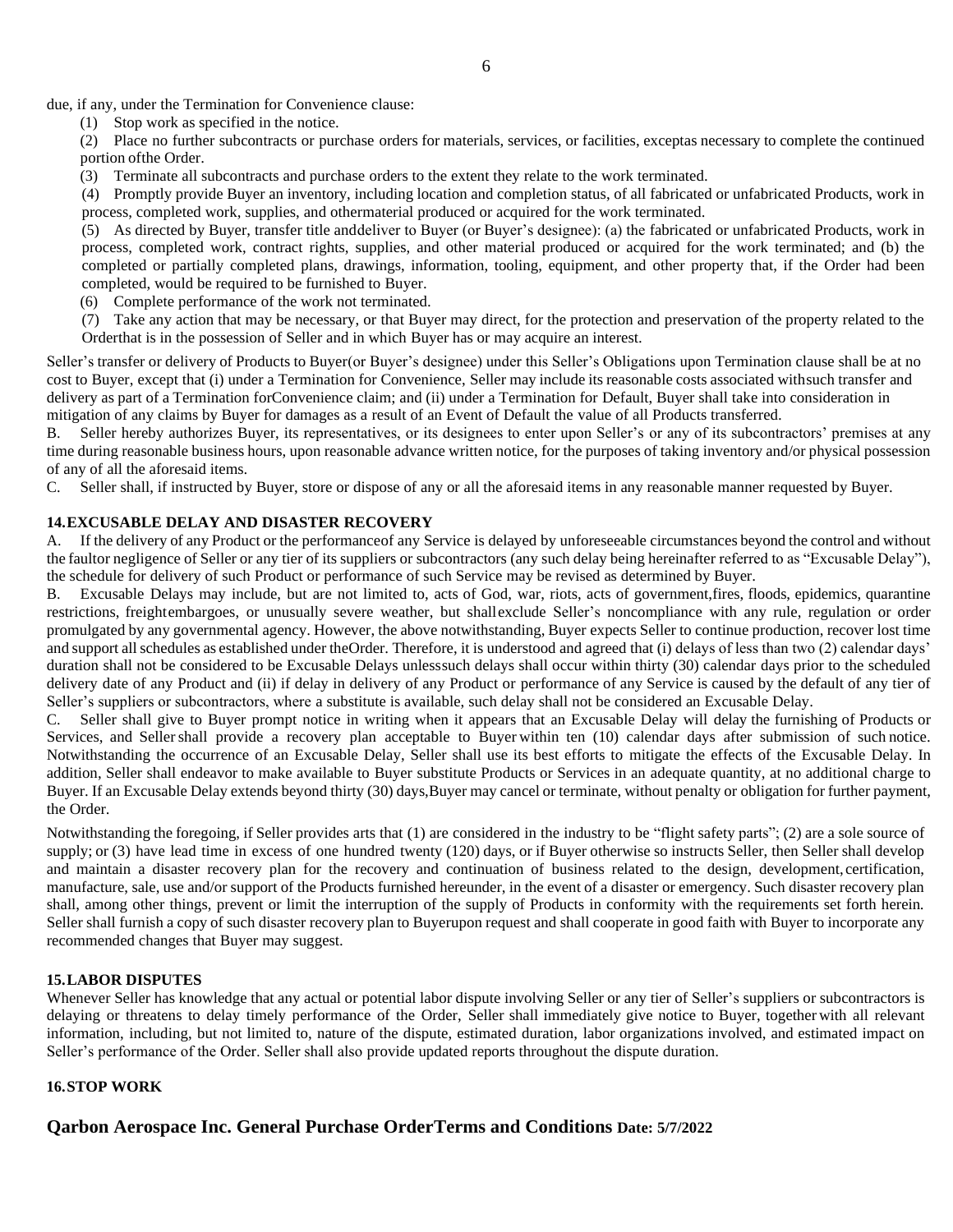A. Buyer may, without cost or other liability and at any time, by written direction to Seller, require Seller to stop all or any part of the work called for by the Order for a period of up to ninety (90) calendar days after such written direction is delivered to Seller and for any further period to which the Parties may agree.Any such written direction shall be specifically identified as a Stop Work Order ("SWO") issued pursuant to this Stop Work clause. Upon receipt of a SWO, Seller shall immediately comply with its terms. Within the period of the work stoppage specified by the SWO and any amendments to the SWO, Buyer shall either (1) cancel all or part of the SWO, or (2) terminate all or part of the work covered by such SWOas provided in the Termination for Convenience clause.

B. To the extent an SWO issued under this Stop Work clause is canceled, or the period of the work stoppage specified by the SWO, or any extension thereof expires, Seller shall resume work and the Parties will agree upon a reasonable adjustment to thedelivery schedule.

### C. PROPRIETARY INFORMATION

- A. "Proprietary Information" means all information(including, but not limited to, oral, written, and/or stored information used, prepared by, compiled by or in the possession of a Party or its representatives) thatis disclosed, provided, or made available by a Party (the "Disclosing Party") to the other party (the "Receiving Party") or otherwise received or obtained by the Receiving Party in contemplation of or in connection with the Order, in whatever form or medium disclosed, provided, made available orreceived, that (1) is considered proprietary or confidential by the Disclosing Party, regardless of whether marked proprietary or confidential; or (2) is information received from others that the Disclosing Party is obligated to treat as confidential. Proprietary Information includes memoranda, reports, analyses, extracts or notes the Receiving Party produces that arebased on, reflect, or contain any of the DisclosingParty's Proprietary Information; and Buyer's Proprietary Information includes any information about the Order, including the existence, terms, contents, or status thereof.
- B. Each Receiving Party agrees that it shall maintain in confidence and secrecy, and not disclose to any thirdparty or use, directly or indirectly, except as set forth below, all Proprietary Information received from or made available by the Disclosing Party or received orally or visually. Each Receiving Party shall protect theDisclosing Party's Proprietary Information from unauthorized disclosure and use with at least the samedegree of care the Receiving Party normally exercises toprotect its own Proprietary Information to preventundesired dissemination and use thereof, and in no caseshall the degree of care be less than reasonable care. Each Receiving Party further agrees not to reverse engineer, reverse assemble, or decompile any Proprietary Information or any tangible items disclosed by the Disclosing Party.

Each Receiving Party may: (1) copy the Proprietary Information received from the Disclosing Party on an as-required basis in order to fulfill the Receiving Party's obligations under the Order, provided that all such copies or portions thereof bear copies of the Disclosing Party's original legends (if any); and (2) disclose the Proprietary Information to those of the Receiving Party's officers and employees(including officers and employees of its Affiliates), and others under the Receiving Party's control (collectively, "Representatives"), who have a needto-know for purposes of its performance under the Order.Additionally, the Receiving Party may disclose the Disclosing Party's Proprietary Information to any third party participating in Buyer's customer's program to the limited extent necessary for Seller to perform its obligations under the Order or for Buyer toperform its obligations under such program, in each case provided that such third party has entered into a written agreement of confidentiality with the original Receiving Party that includes provisions for the protection of Proprietary Information substantially thesame as provided in this Proprietary Information clause. The Receiving Party shall cause all itsRepresentatives to observe the terms of this Proprietary Information clause and shall be responsible for any breach of the terms of this Proprietary Information clause by it or its Representatives. "Affiliate" shall mean, with respect to any entity, any other entity directly or indirectly controlling, controlled by, or under common control.

D. The obligations imposed by this Proprietary Information clause shall not apply, or shall cease to apply, to any Proprietary Information if or when, but only to the extent that, such Proprietary Information:

- (1) was known to the Receiving Party prior to its receipt of the Proprietary Information hereunder.
- (2) passes into the public domain (other than by act or omission attributable to the ReceivingParty).
- (3) becomes known to the Receiving Party from sources other than the Disclosing Partyunder circumstances not involving, to the knowledge of the Receiving Party, any breach ofany confidentiality obligation; or
- (4) is independently developed by the Receiving Party who had no substantive knowledge of the Disclosing Party'sinformationor data, as evidenced by the written records thereof.

E. It shall not be a breach of the confidentiality obligations herein for a Receiving Party to disclose Proprietary Information in circumstances where, but only to the extent that, such disclosure is required by law or applicable legal process, provided in such case the Receiving Party shall to the extent not prohibited by law or regulatory process, (1) give the earliest notice practicable to the Disclosing Party that such disclosure is or may be required and (2) cooperate, at the expense of the Disclosing Party, in protecting the confidential or proprietary nature of the Proprietary Information which must so be disclosed.

F. In the event that Seller has previously agreed to comply with or adhere to Buyer's customer's confidentiality or non-disclosure obligations or requirements, Seller agrees that such obligations or requirements shall continue to apply, in addition to theobligations and requirements set forth in this Proprietary Information clause.

Except as expressly provided in this Proprietary Information clause or in the Intellectual Property clause, no right in, or license to, any present or future idea, invention, patent, trade secret, proprietary information, copyright, mask work, trade name ortrademark is either offered or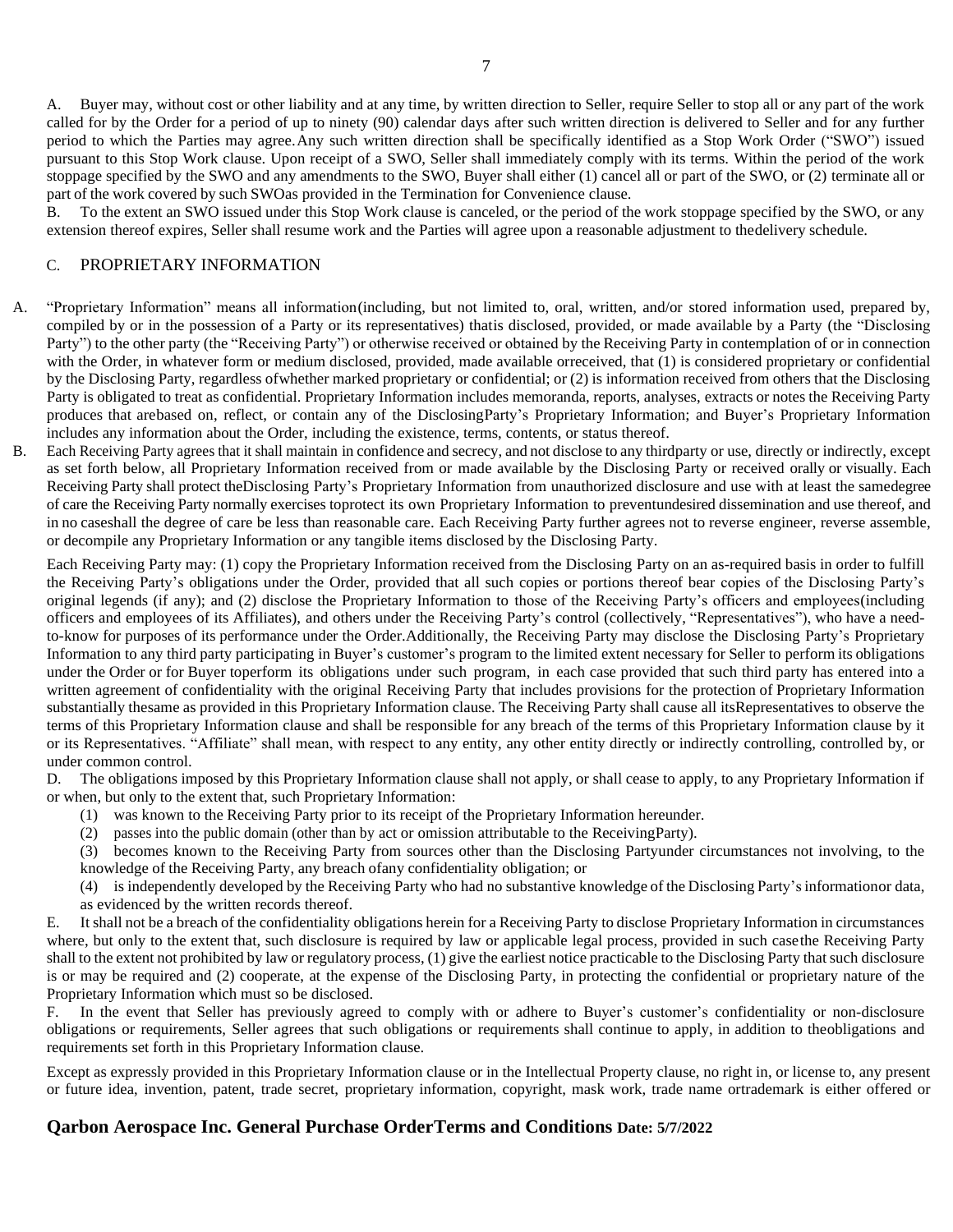granted under this Proprietary Information clause, nor may any such right or license be implied by the disclosure or receipt of any information or data hereunder.

#### **17.INFORMATION SECURITY**

Seller shall implement and maintain commerciallyreasonable physical and cybersecurity safeguards andsecurity mechanisms to protect the confidentiality and integrity of Buyer's non-public data and the systems that house or handle such data. Seller shall immediately notify Buyer of: (1) any unauthorized possession, unauthorized disclosure, or unauthorized use of, loss, or any other potential corruption, compromise, or destruction of any of Buyer's non- public data, or the systems that house or handle that data; (2) the effect of such use or possession; and (3) the corrective action taken in response thereto. Seller acknowledges that Buyer may be required to notify itscustomers, regulators, and/or employees of such security incidents and agrees to assist and cooperate with Buyer, at Seller's expense, with any investigation, disclosures to affected parties, and otherremedial measures, in each case, as reasonably requested by Buyer or required by any applicableregulations or privacy laws.

#### **18.INTELLECTUAL PROPERTY**

A. "Intellectual Property" means patented and unpatented inventions and discoveries, pending patent applications, mask works, copyrighted works and copyrightable subject matter in published works and unpublished works, pending copyright registration applications, computer software, data, databases and documentation thereof, deliverables, trade secrets andother confidential information, know-how andproprietary processes, business methods, formulae, designs, models, technical data and methodologies, trademarks, trade names, and other similar intangible assets.

Seller shall own any Intellectual Property invented, authored, or developed by Seller prior to the date of the Order that relates to the Products delivered or Services performed by Seller under the Order, and Seller hereby grants Buyer a nonexclusive, royalty- free, non-terminable, irrevocable, worldwide right andlicense to practice and use and license others to practice and use such Intellectual Property, and to make, have made, use, sell, offer for sale, and import into the United States (and all other countries in whichSeller may have rights in such Intellectual Property) products, processes, services, or inventions incorporating or embodying such Intellectual Property, to the extent such Intellectual Property would otherwise interfere with use or enjoyment of the Products or Services by Buyer, its subcontractors or suppliers at any tier, or its customers or users at any tier.

B. Buyer shall own and Seller acknowledges that any Intellectual Property invented, authored, ordeveloped by Seller in the performance of the Order shall be owned exclusively by Buyer, and Seller agreesto and hereby does presently assign such Intellectual Property to Buyer and further agrees to and shall (i) execute any and all documents necessary and requested by Buyer to perfect Buyer's title in such Intellectual Property, including, but not limited to, assignments of all right, title, and interest Seller may have in such Intellectual Property; (ii) obligate Seller's employees and/or contractors involved in the invention or development of such Intellectual Propertyto execute all documents necessary and requested by Buyer to perfect Buyer's title in such Intellectual Property, including, but not limited to, inventor's declarations and assignments of all right, title, and interest such employees may have in such Intellectual Property; and (iii) obtain for Buyer all such executed documents as set forth in section (ii) above. Buyer hereby grants Seller a limited, nonexclusive, royalty- free, irrevocable, worldwide right and license to use Intellectual Property invented, authored, or developedby Seller in the performance of the Order, and to make, have made, use, sell, offer for sale, or import into the United States (and all other countries in which Buyer may have rights in such Intellectual Property) products, processes, services, or inventions incorporating or embodying such Intellectual Property, but such license to Seller is specifically limited to and for the sole purpose of Seller fulfilling its requirements and responsibilities under the Order.

Seller represents and warrants that Seller owns, or has and will maintain a license to use, all intellectual property rights necessary for the performance of its obligations under the Order. In addition to and withoutin any way diminishing or restricting Seller's obligations under this Intellectual Property clause, if any Product or Service, or any component, part or feature thereof, becomes the subject of any claim, suitor action related to the infringement of any intellectualproperty rights, or in the event of an adjudication thatany Product or Service, or component, part or feature thereof, infringes any intellectual property rights, or, ifthe manufacture, sale, use or maintenance of any Product or Service, or part, component or featurethereof, is enjoined or restricted, Seller shall, in order for Buyer and its customers and users at any tier to have uninterrupted use and enjoyment of such Productor Service, or part, component or feature thereof, at Seller's option and expense: (i) procure for Buyer andits customers and users at any tier the rights, under such intellectual property rights, to manufacture, sell, use or maintain such Product or Services, or part, component or feature thereof; (ii) replace such Productor Service, or part, component or feature thereof withone of a similar nature and quality that is non- infringing; or (iii) modify such Product or Service, or part, component or feature thereof to make same non-infringing.

C. Except to the extent such infringement arises from Seller's compliance with formal specifications issued by Buyer and such infringement could not be avoided in complying with such specifications, Sellershall indemnify, defend, and hold harmless Buyer, anyof its customers or users at any tier, and their respective Affiliates, and each of their respective officers, directors, employees, subcontractors, agents,successors and assigns (collectively, "Buyer Indemnitees") from and against any and all claims, suits, actions, awards (including, but not limited to, awards based on intentional infringement of patents known to Seller and exceeding actual damages and/oractual attorneys' fees), liabilities, damages, penalties, fines, costs, expenses, and attorneys' fees arising fromany actual or alleged infringement of any United States or foreign intellectual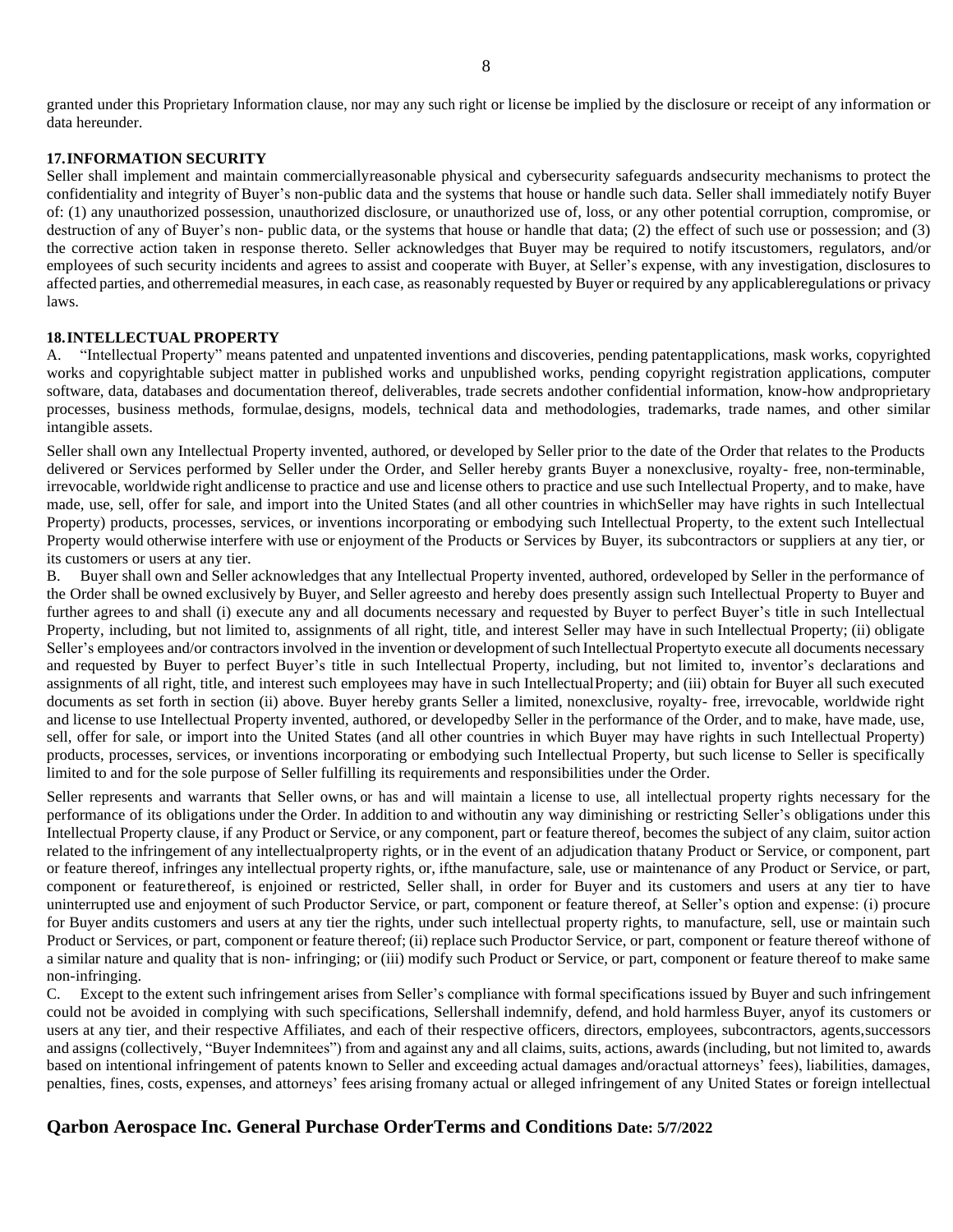9

property rights (including, but not limited to, any right in a patent, copyright, trademark, industrial design, or mask work,or based on misappropriation or wrongful use of information or documents) related to any Product or Service or otherwise related to Seller's performance under or in contemplation of the Order. The Buyer Indemnitee shall duly notify Seller of any such claim,suit, or action, and Seller shall, at its own expense, fully defend such claim, suit, or action on behalf of theBuyer Indemnitees.

#### **19. INSURANCE AND INDEMNITY**

A. During the entire period of the Order, and irrespective of the place(s) of performance, Seller, at its own expense, shall provide and maintain, and shallcause its subcontractors to provide and maintain, the following insurance coverages:

(1) Commercial General Liability insurance writtenon an "occurrence" basis with a combined single limitfor bodily injury and property damage of at least \$2,000,000 per occurrence, and \$5,000,000 annual aggregate. Coverages shall include but not necessarilybe limited to premises and operations, products and completed operations, contractual liability, broad formproperty damage liability, and personal and advertising liability. The policy shall name Buyer as an additional insured and include a waiver of subrogation in favor of Buyer.

Aviation General Liability insurance, including products and completed operations liability, premisesliability, grounding liability and war liability, with limits of at least \$100 Million per occurrence and in the aggregate. The policy shall name Buyer as an additional insured and include a severability of interest's provision.

B. If performance of the Order requires entry onto Buyer's or Buyer's customers' premises or a U.S. Government installation, Seller, at its own expense, shall also provide and maintain, and shall cause its subcontractors to provide and maintain, the followingadditional insurance coverages:

(1) Statutory Workers' Compensation coverage for all of its employees, including occupational disease coverage, as required by applicable law, and Employer's Liability insurance with limits of at least

\$1,000,000 bodily injury each accident, \$1,000,000 bodily injury by disease each employee, and

\$1,000,000 bodily injury by disease in the aggregate. The policy must be endorsed to include "all States" coverage and a waiver of subrogation in favor ofBuyer, where allowed by law.

(2) Business Automobile Liability insurance with a combined single limit for bodily injury and property damage of at least \$1,000,000 each accident, coveringall hired, owned, and non-owned vehicles. The policy shall name Buyer as an additional insured and includea waiver of subrogation in favor of Buyer.

C. An Umbrella or Excess Liability insurance policy may be used in conjunction with the primary policy to achieve coverage limits as required under paragraphs A and B above.

D. Seller, at its own expense, shall also provide andmaintain, and shall cause its subcontractors to provideand maintain, Property and Inland Marine insurance, with a limit of liability inclusive of the full replacement cost value of all such items, to cover physical loss, destruction or damage to Buyer's assetsand other property in which Buyer has an interest pursuant to the Order, at all times while such items arein Seller's possession, care, custody or control. Such insurance shall provide coverage on an "All Risk" basis. Coverage will also extend during inland transit of such items, from the commencement of loading at the originating location until completion of unloadingat the destination location. The policy shall nameBuyer as loss payee and include a waiver of subrogation in favor of Buyer. Seller shall give promptwritten notice to Buyer in the event of any loss, destruction or damage to any assets or property required to be insured under this paragraph D.

All required insurance shall be procured from insurers with an A.M. Best rating of "A-VIII" orbetter, who are authorized to do business in the state(s), province(s), or country, if applicable, in whichthe work is performed. Satisfactory evidence of all required insurance must be furnished to Buyer prior tothe commencement of any work under the Order, andupon Buyer's request thereafter. At least thirty (30) days' prior written notice must be given to Buyer in the event of cancellation or material change to any required insurance. None of the requirements contained in the Order as to insurance coverage to be maintained by Seller is intended to and shall not in anymanner limit, qualify or quantify the liabilities and obligations assumed by Seller under the Order orotherwise provided by law or in equity. All of Seller'sinsurance coverages shall be primary and without contribution from any insurance coverages which mayotherwise be carried by Buyer.

E. In addition to any other indemnification provisions of the Order, Seller shall indemnify, defendand hold harmless the Buyer Indemnitees from and against any and all claims, suits, actions, awards, liabilities, losses, damages, penalties, fines, costs, expenses, and attorney's fees, that arise out of or are based upon any actual or alleged: (1) injuries or deathto persons or damage to property or the environment in any way arising out of or caused or contributed to, or alleged to have been caused or contributed to, by the Products or Services or otherwise related to Seller's performance under or in contemplation of theOrder; or (2) violation or failure to comply with any applicable Law. The Buyer Indemnitee shall notify Seller of any third-party claim, suit, or action, and Seller shall, at its own expense, fully defend such claim, suit, or action on behalf of the BuyerIndemnitees.

### **20. COMPLIANCE WITH LAWS**

A. Seller represents and warrants that it shall comply with all applicable Laws. For purposes of these Qarbon Aerospace General Purchase Order Terms and Conditions, the term "Laws" shall mean any federal, state, provincial, local, or foreign law, rule, regulation, order, or other similar authority, including,but not limited to employment, safety, health, packaging, labeling, transportation and environmentallaws, now and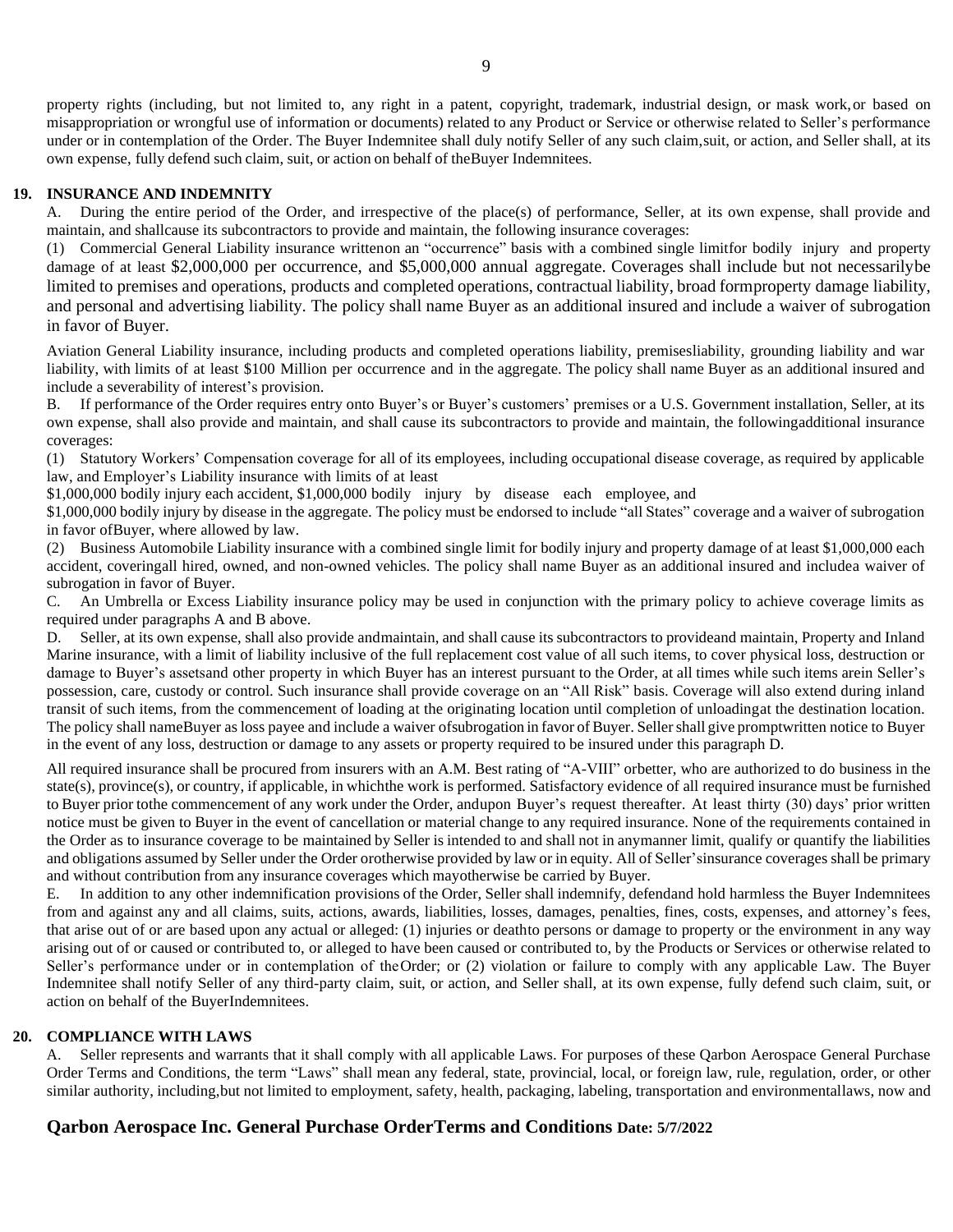hereinafter in effect.

B. Without limiting the foregoing**,**

(1) Seller represents and warrants that, if the Order involves delivery of any HazardousMaterial, the packaging and shipment of such Hazardous Material shall be made in accordancewith all applicable Laws, and Seller shall submita copy of a current Safety Data Sheet (SDS) to Buyer prior to delivery of that material. "Hazardous Material" shall mean any pollutant, contaminant or other substance regulated as a result of its potential to pose a meaningful risk topublic health or the environment.

(2) Seller further represents and warrants that

(i) the Products and any substances contained therein or utilized in the production thereof are not prohibited or restricted by, and shall be offered, supplied and utilized in compliance with, all applicable Laws, including but not limited to European Regulation (EC) No. 1907/2006, as may be amended, concerning the Registration, Evaluation, Authorization and Restriction of Chemicals ("REACH"), and (ii) all such Products have been pre-registered, registered, evaluated, addressed in notifications and/or authorized as required under REACH. Seller shall bear all costs, charges and expenses related to pre-registration, registration,evaluation, and authorization required under REACH of the Products and substances in Products that are the subject of the Order.

(3) In addition to the foregoing obligations,Seller shall, at Seller's expense, timely provide Buyer with all relevant information, on the Products and any substances contained therein orutilized in the production thereof, as Buyer determines to be useful or necessary for Buyer and/or Buyer's customers to timely and accurately fulfill their obligations under REACHand other applicable Laws.

Seller shall promptly notify Buyer inwriting of any Substances of Very High Concernon the REACH "Candidate List" that are presentin any Products at levels above 0.1% weight of such Products, where the Products were suppliedeither (i) six (6) months before the inclusion of the substances concerned on the REACH "Candidate List" or (ii) at any time after such inclusion on the Candidate List. In addition, Seller shall properly and timely inform Buyer ofthe inclusion in Annex XIV of REACH of a substance contained in Products. In such event, Seller shall discuss with Buyer any needed actionsto ensure continued supply and use of theProducts in compliance with REACH. Subject tocompliance with antitrust rules, Seller shall use its best efforts to obtain and maintain authorization under REACH for Buyer's use of such substances, on the condition that (i) Buyer confirms in writing that it requests Seller torequest or renew an authorization for such specific use(s), and (ii) it can be demonstrated that the risks of such uses are adequately controlled and/or Seller can otherwise be grantedan authorization as specified in REACH. If Seller cannot reasonably meet these conditions, Seller shall diligently seek to identify and develop alternatives and obtain any necessary authorizations for Product use by Buyer before any relevant "Sunset date" under REACH. The listing of a substance present in the Product in the REACH Candidate List or in Annex XIV of REACH shall not in itself constitute a valid cause for Seller to fail to perform or delay performance under an Order pursuant to the Excusable Delay and Disaster Recovery clause.

(4) **To the extent does not exempt, Buyer and Seller shall abide by the requirements of 41 CFR §§ 60-1.4(a), 60-300.5(a) and 60- 741.5(a). These regulations prohibit discrimination against qualified individualsbased on their status as protected veterans or individuals with disabilities and prohibit discrimination against all individuals based on their race, color, religion, sex, sexual orientation, gender identity, or national origin. Moreover, these regulations require that covered prime contractors and** subcontractors take affirmative action to employ and advance in employmentindividuals without regard to race, color, religion, **sex, sexual orientation, gender identity, national origin, protected veteran status, or disability.** In addition, Buyer andSeller will not discharge or in any other manner discriminate against any employee or applicant for employment because such employee or applicant has inquired about, discussed, or disclosed the compensation of the employee or applicant or another employee or applicant. To the extent does not exempt, Buyer and Seller shall also abide by the requirements of 29 CFR Part 471, Appendix A.

Seller represents and warrants that it shall not furnish "counterfeit products" to Buyer, definedas Products or separately-identifiable items or components of Products that may withoutlimitation: (1) be an illegal or unauthorized copyor substitute of an original equipment manufacturer or original component manufacturer (collectively "OEM") item; (2) arenot traceable to an OEM sufficient to ensure authenticity in OEM design and manufacture; (3) do not contain the proper external or internal materials or components required by the OEM orare not constructed in accordance with OEM design; (4) have been re-worked, re-marked, re-labeled, repaired, reclaimed, refurbished; or otherwise modified from OEM design but are represented as OEM authentic or as new; (5) have not passed successfully all OEM required testing, verification, screening, and quality control processes; or (6) fail to meet the requirement of an "Approved Part" as defined inFAA Advisory Circular 21-29C and any updatedversion thereof. Counterfeit products shall be deemed to be non-conforming and defective, andin addition to any other rights Buyer may have atlaw or pursuant to this Order, Seller shall disclose the source of the counterfeit product to Buyer and cooperate with Buyer with respect toany investigations or remedial actionsundertaken by Buyer.

C. Seller shall provide to Buyer, upon Buyer's reasonable request, the identity of its suppliers and/or the location of manufacture of the Products or any subcomponents of the Products,as applicable, or any other relevant information as Buyer may reasonably request, to confirm compliance by Seller and/or Buyer withapplicable Laws or the Order.

#### **21. EXPORT AND IMPORT COMPLIANCE**

A. Seller shall comply with the Laws of the United States relating to exports, imports, and foreigntransactions, including, but not limited to, the International Traffic in Arms Regulations (ITAR, 22 CFR 120-130), the Export Administration Regulations(EAR, 15 CFR 710-774),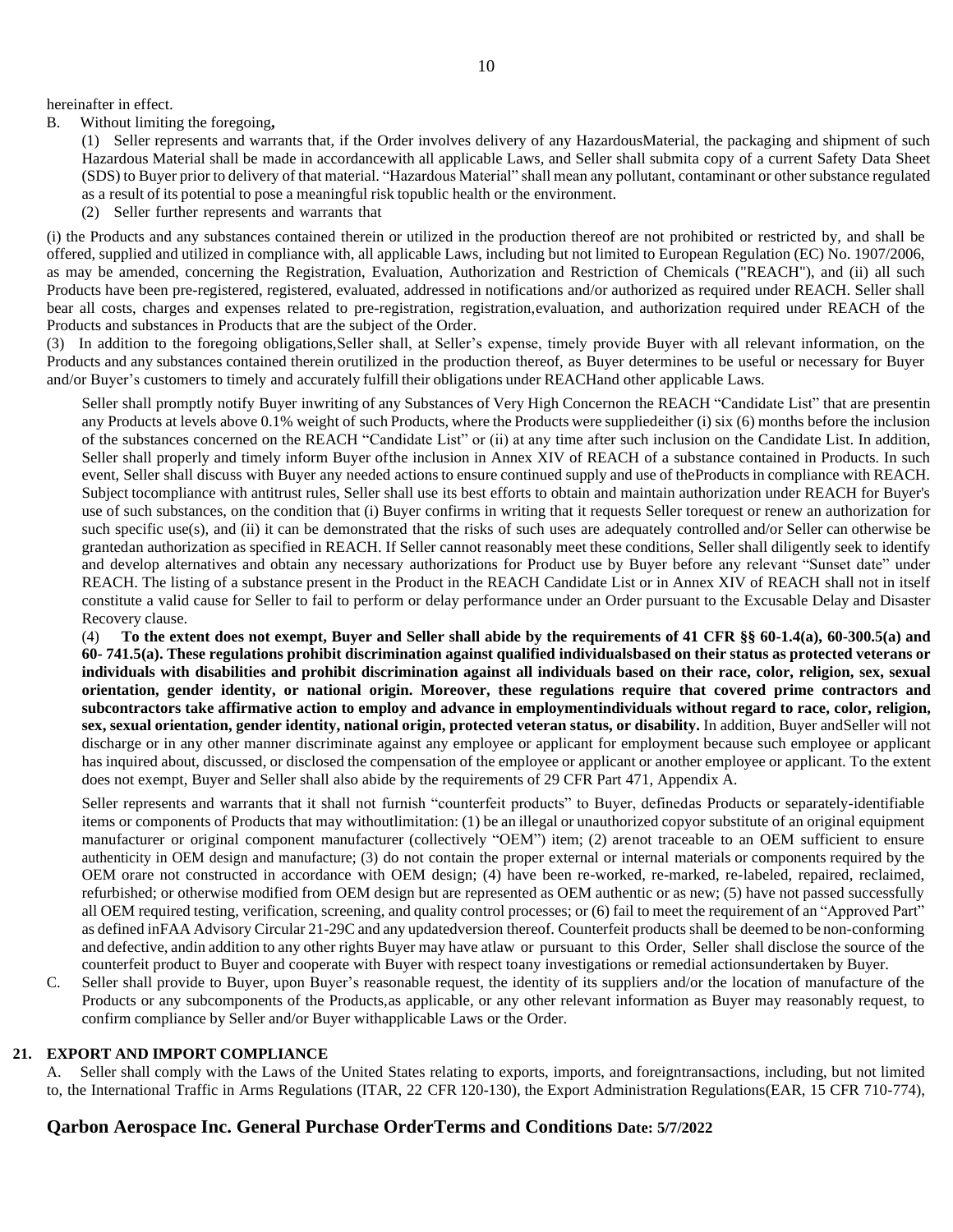the Arms Export Control Act, the International Emergency Economic Powers Act (IEEPA), Title 19, Parts 1-199 (Customs Duties) of the Code of Federal Regulations, regulations and orders administered by the Treasury Department's Office of Foreign Assets Control, including, but not limited to, 31 CFR 501-598 and the Foreign Corrupt Practices Act of 1977, as amended, 15 U.S.C. §§ 78dd-1, et seq. ("FCPA").

B. Seller shall not disclose any technical data, nor deliver or export any Product manufactured by use oftechnical data, (1) out of the United States, (2) to a national of a third country, or (3) to foreign persons within the United States, without proper authorizationfrom the U.S. Government.

C. Upon Buyer's request, Seller shall notify Buyer of the Harmonized Tariff Systems Classification Numbers and the Export Control Classification Numbers ("ECCNs") for the Products, as well as the ECCNs for any components or parts thereof (if different from the associated Product(s)).

D. If the Order supports commercial aircraft end use, Seller represents and warrants that (1) the Products, and the parts and components thereof, provided under the Order are not "defense articles" (asdefined in ITAR or the 600 series of the EAR) and (2)the Services provided under the Order are not "defenseservices" (as defined in ITAR). Seller further represents and warrants that an official capable of binding Seller to a contract knows or has otherwise determined that the Products, and the parts and components thereof, are not described on the United States Munitions List (as set forth in ITAR) and are not subject to a 600 series ECCN (as set forth in the EAR). Upon Buyer's request, Seller shall providedocumentation or other information that supports or confirms these representations.

E. To the extent that any Products, or any parts or components thereof, were specifically designed or modified for a military end use or end user, Seller shallnotify Buyer of this fact and shall provide Buyerwritten confirmation from the U.S. Department ofState that such Products, and all such parts and components thereof, are not subject to ITAR. Such confirmation may consist of a Commodity JurisdictionDetermination or General Correspondence response.

F. If Seller is not a U.S.-based entity or person, thefollowing additional subparagraphs shall apply:

(1) Where applicable, if Buyer or Seller is unable to obtain any required governmental approvals or licenses relating to import or export of Products, materials, or technical data relating to the Order from the government of its country,Buyer may terminate the Order, in whole or in part, without liability to Seller.

(2) Export licenses under which technical datawas exported must be renewed upon their expiration if performance under the Order extends beyond the period of validity of thelicense. In the event Buyer is unable to obtain such renewal, Buyer may terminate the Order, inwhole or in part, without liability to Seller.

G. Seller shall include the substance of paragraphs A through F of this Export and Import Compliance clause in Seller's orders and subcontracts issued at alltiers pursuant to the Order.

H. Seller and its sub-tiers who either ship directly orpackage Products for shipment shall comply with all requirements of the border security programs of the destination country (e.g., Customs Trade Partnership Against Terrorism (C-TPAT), Authorized Economic Operator (AEO), Partners in Protection (PIP) or similar).

I. If Seller will ship the Products to any third countries (other than the U.S. or Seller's country) it shall comply with the export and import laws and regulations of that country to the extent the contractualterms of delivery may require it to do so.

### **22. CONFLICT MINERALS**

Seller agrees to assist and cooperate with Buyer to comply with Section 1502 of the Dodd-Frank Wall Street Reform and Consumer Protection Act, Section 13(p) of the Securities Exchange Act of 1934, asamended, and related implementing rules thereunder (collectively, and as they may be amended from time to time, the "Conflict Mineral Rules") relating to the sourcing of a "conflict mineral" (as defined in the Conflict Mineral Rules), including tin, tantalum, tungsten and gold from the Democratic Republic of the Congo and adjoining countries ("DRC Countries"). Seller further agrees to assist andcooperate with Buyer to implement and further Buyer's Conflict Minerals Policy, as it may be amended from time to time, a copy of which is available at https://qarbonaerospace.com/supplier-portal/ In addition to the foregoing, Seller commits to, and to cause Seller'ssuppliers to, have in place supply chain policies and processes: (1) to undertake a reasonable inquiry into the country of origin of conflict minerals incorporatedinto Products that Seller provides to Buyer and to communicate the results of such inquiry to Buyer; (2)to establish a due diligence framework approved by Buyer, to determine if conflict minerals sourced fromthe DRC Countries are "DRC conflict-free" as definedin the Conflict Mineral Rules; and (3) to take risk assessment and mitigation actions necessary to implement the country of origin inquiry and due diligence procedures.

### **23. OFFSET COMMITMENT, DUTY DRAWBACK**

A. To the exclusion of all others, Buyer or its assignee shall be entitled to all industrial benefits or offset credits which might result from the Order (evenif such Order is not made in direct support of a foreignsale), including, but not limited to, the value of any orders or subcontracts placed by Seller for the Order. Seller shall provide or execute any documentation or information that Buyer or its assignee may reasonably request to substantiate claims for industrial benefits oroffset credits. Seller agrees to use reasonable efforts toidentify the qualifying non-US content of goods which Seller either produces itself or procures from other countries for work directly related to the Order. For all suppliers and subcontractors in identified offsetcountries outside of the United States utilized for workunder the Order, Seller shall promptly, after selection, notify Buyer of the name, address, point of contact (including telephone number), products or services procured, and the dollar value of the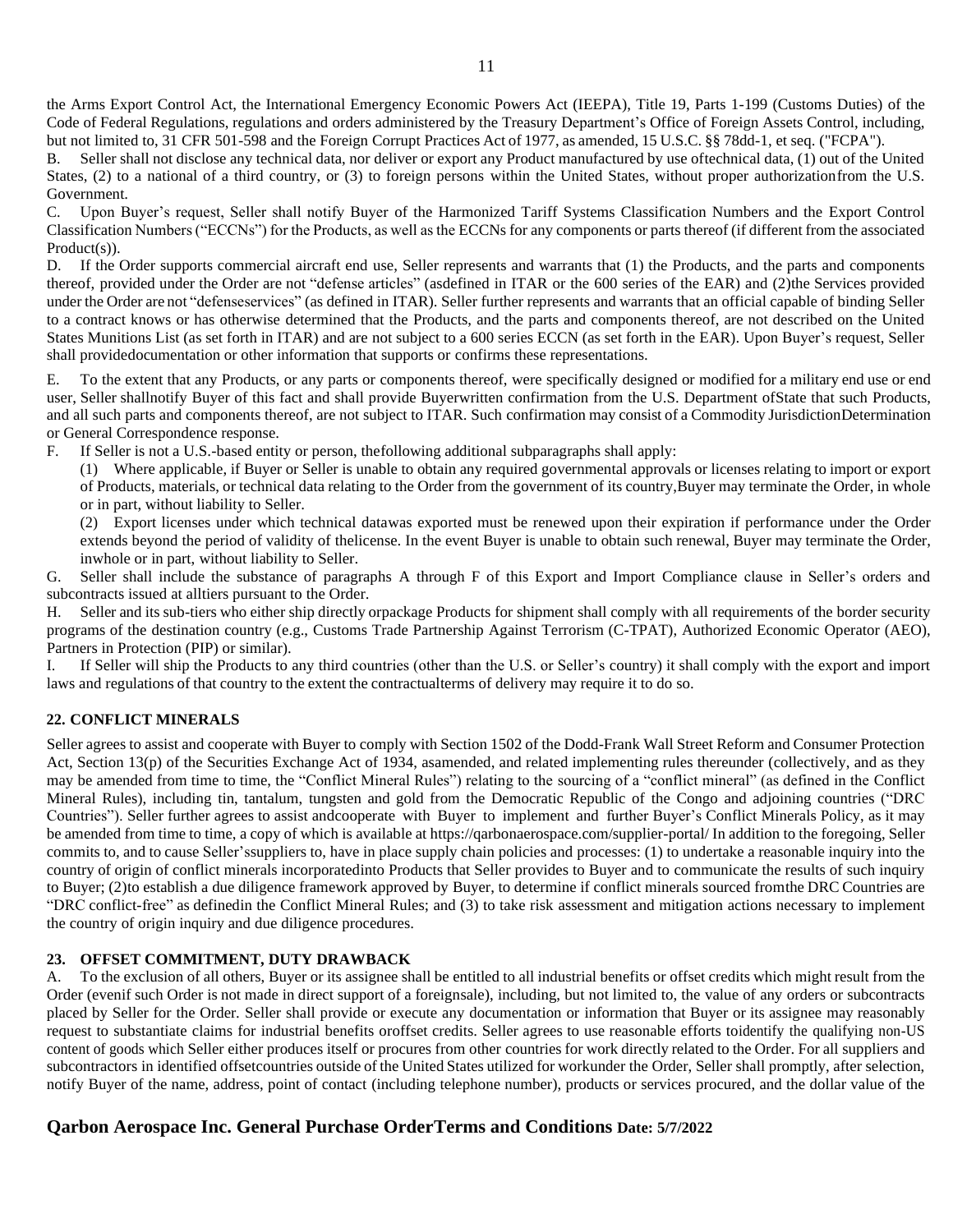related orders(s) and/or subcontract(s). Seller shall require its suppliers and subcontractors, including those at all lower tiers, to maintain records of the above information. Seller shall include the substance of this paragraph, in favor of Buyer, in Seller's orders and subcontracts issued atall tiers pursuant to the Order.

Seller agrees to assign to Buyer all of Seller's U.S. Customs duty drawback rights related tothe Products furnished under the Order in order for Buyer to seek duty drawback. Such duty drawback rights shall include rights developed by substitution and duty drawback rights obtained from sub-tier suppliers related to the Products. Seller agrees to inform Buyer of the existence of such duty drawback rights of which Seller becomes aware. Seller agrees tofurnish upon request documents that Buyer reasonablyrequires, including, but not limited to, proof of importation and signed U.S. Customs Form 7552 (Certificates of Delivery), for Buyer to recover importduties related to the Products. Seller further agrees to provide such assistance to Buyer as requested in connection with the recovery of said import duties. Buyer and Seller may agree outside of this Order on division of drawback refunds received on dutyoriginally paid by Seller. Buyer may employ a drawback broker who may serve as an intermediary toprotect Seller's proprietary business information while facilitating Buyer's drawback claims.

### **24. ACCESS TO PREMISES**

If the Order requires Seller's personnel to enter Buyer's or Buyer's customers' premises, Seller agreesto comply with, and require its personnel to comply with, such rules, regulations and instructions pertaining to access, and security as may be prescribedby Buyer and/or Buyer's customers from time to time.

#### **25. PROPERTY AND TOOLING**

A. "Property and Tooling" means all property and tooling (including, but not limited to, all materials, dies,jigs, tools, patterns, molds, tapes, gauges, models,equipment, fixtures, software tools and other items) whether (1) furnished or made available by Buyer or Buyer's customers or (2) specifically fabricated, acquired, or otherwise provided by Seller or its suppliers or subcontractorsin support of the Products orthe Order.

Except as otherwise specified within the Order, Buyer or Buyer's customers, as applicable, shall own and retain title to all Property and Tooling. Seller shall use clear marks identifying all Property andTooling as belonging to Buyer or its customer, as applicable. Seller shall not use such Property andTooling other than in the performance of the Order without Buyer's prior written consent and shall handlesuch Property and Tooling in accordance with industrystandard practices for prevention of physical damage and environmental concerns. Seller shall permit Buyer's personnel to enter Seller's premises without any restriction, to confirm that the Property and Toolingare being correctly used. Seller shall bear all risk of loss, damage, or destruction of such Property andTooling while such Property and Tooling remains in Seller's possession, custody, or control, including any transfer to Seller's suppliers or subcontractors. Seller shall maintain the Property and Tooling and shall submit a current inventory of all Property and Toolingto Buyer upon Buyer's request. Buyer reserves the rightto inspect or otherwise audit the Property and Toolinginventory. Buyer shall have a right to retrieve or require Seller to return, at any time and for any reason,any such Property or Tooling, and Seller shall comply,at Seller's expense, with Buyer's direction regarding transfer, removal, delivery, retention and/or disposal of the Property and Tooling. Seller hereby irrevocablyappoints Buyer as its attorney-in-fact (which appointment is coupled with an interest) and authorizes Buyer to file a financing statement with respect to its ownership of the Property and Tooling insuch jurisdictions as Buyer deems appropriate, as wellas any continuation statements and amendments thereto.

#### **26. PAYMENT FOR LABOR AND MATERIAL; WAIVER OF LIENS**

A. Seller shall be responsible for the prompt payment of its suppliers, subcontractors, and other persons who furnish goods, services, materials, equipment, supplies, or other items used or to be used inthe performance of the Order. Seller shall keep all property owned or controlled by Buyer or Buyer's customer(s) free and clear of all liens, claims and encumbrances arising out of or relating to the performance of the Order by Seller or its suppliers, subcontractors, or other persons.

B. Sellershall indemnify, defend, and hold harmlessthe Buyer Indemnitees from and against any and all claims, demands, causes of action or suits, of whatevernature, and any and all laborer's, material men's, mechanic's or other liens or encumbrances upon property owned or controlled by Buyer or Buyer's customer(s), arising out of or relating to any payment orother obligation owed to any third party by Seller or its suppliers, subcontractors or other persons, or any actualor alleged breach or default of any agreement or purchase order for goods, services, materials, equipment, supplies or other items furnished or to be furnished to Seller or its suppliers, subcontractors or other persons, in connection with the Order.

C. Seller, for its suppliers, subcontractors, material men, laborers and for all other persons furnishing any goods, services, materials, equipment, supplies, or otheritems used or to be used for any of the work, hereby waives and releases, to the fullest extent permitted bylaw, all right to file or maintain any mechanic's or otherliens or claims for or on account of the Products and/orServices provided under the Order.

#### **27. ASSIGNMENT**

Seller shall not assign (by operation of law, merger or otherwise) the Order or any of its rights or obligations under the Order without Buyer's priorwritten consent. Any assignment by Seller without Buyer's prior written consent will be null and void and shall constitute an "Event of Default" under the Order. For purposes of all the foregoing, an assignment shall also be deemed to have occurred upon a Change in Control of Seller. A "Change in Control" shall mean (1) the merger, consolidation or combination of Seller with an unaffiliated entity as a result of which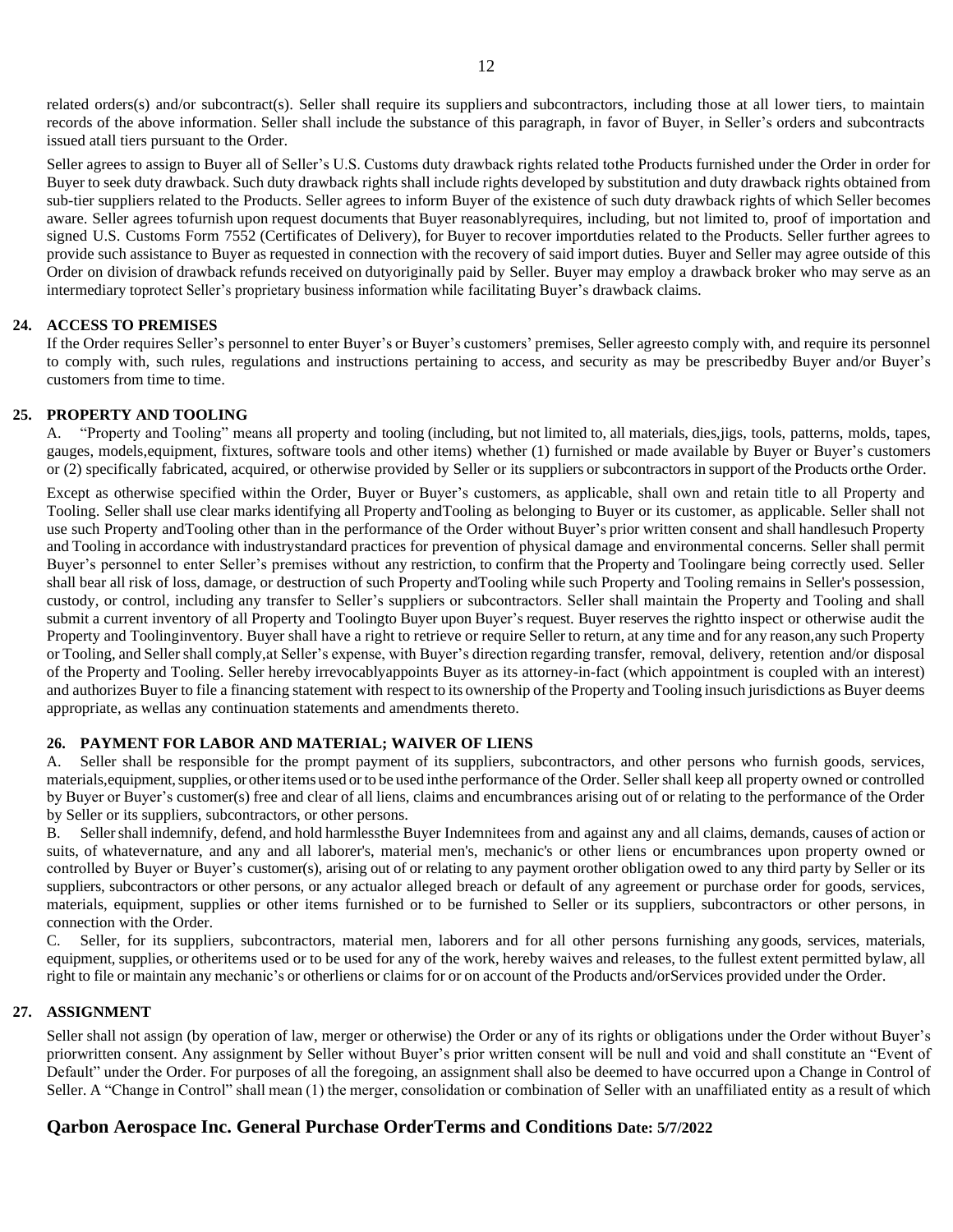Seller is not the surviving entity; (2) the sale of all or substantially all of the assets of Sellerto an unaffiliated entity; or (3) a change in ownership of at least fifty percent (50%) of the outstanding equityinterests of Seller, excluding any transfer of such interests to any Affiliate of Seller.

A. All the terms, agreements, covenants, representations, warranties and conditions of the Orderare binding upon, and inure to the benefit of and are enforceable by, the Parties and their respective successors and permitted assigns.

### **28. SUBCONTRACTING AND WORKTRANSFER**

A. Seller shall not subcontract and shall not permitits first-tier suppliers or subcontractors to subcontract,the whole or any aspect of any Products or Services ordered hereunder, without the prior written approvalof Buyer. Any such approval shall not relieve Seller ofresponsibility for the performance of its suppliers or subcontractors.

B. Seller shall not relocate any of its production facilities or transfer any major portion of the work it isperforming under the Order to another location without Buyer's prior written approval.

**29. INDEPENDENT CONTRACTOR STATUS** The relationship of Seller to Buyer shall be that of anindependent contractor, and nothing contained in theOrder shallbe construed as creating any employer/employee, agency, partnership, or other relationship of any kind between Buyer and Seller orany of Seller's employees, subcontractors, agents, orrepresentatives. Seller's employees, subcontractors,agents, or representatives involved in the performanceof the Order shall always be under Seller'sdirection and control. Seller shall be responsible forand shall pay all wages, salaries, and other amountsdue such persons, and shall be responsible for allreports and obligationsfor such persons, including, butnot limited to, Social Security and income taxwithholdings, unemployment compensation, worker's compensation premiums, and equal employmentopportunity reporting.

#### **30. NOTICES**

All notices required or permitted to be given under orpursuant to the Order shall be in writing and shall be deemed to have been properly delivered when sent by

(i) registered, air courier, or certified mail, postage prepaid; or (ii) electronic mail (provided that such electronic delivery shall be deemed to have occurred upon the other Party's acknowledgment of receipt); addressed to the Party to whom it was sent at the address of such Party set forth on the face of the Order,or at such other address as such Party has subsequently designated to the other in writing by notice given in accordance with this section. Notice shall be deemed effective upon delivery.

### **31. PUBLICITY; CUSTOMER CONTACT**

A. Seller shall not, without Buyer's prior written consent, make any disclosure, news release or public announcement, denial, or confirmation, regarding any part of the subject matter of the Order, or in any manner advertise or publish the fact that Seller has supplied or contracted to supply to Buyer the Productsand Services described in the Order. Seller shall not use Buyer's or Buyer's customers' marks, logos or names, or release photographs of any of Buyer's or Buyer's customers' facilities, products, or personnel, without Buyer's prior written consent in each instance.

B. Seller shall not make any contact with or respondto any inquiry from actual or potential customers of Buyer or Buyer's customers about theOrder, without the prior written consent of Buyer. Seller shall promptly notify Buyer of any such inquiry.

#### **32. RETENTION OF RECORDS**

Seller shall maintain complete and accurate records and documents supporting all Products and Services provided, and costs and expenses incurred, by Seller in the performance of the Order. Such records and documents shall be made available for examination, reproduction, and audit at Seller's office at all reasonable times from the date of the Order until ten

(10) years after final payment or settlement under the Order, or for such longer period as may be required byBuyer's applicable quality requirements. Seller shall provide assistance to interpret such records and information, if requested by Buyer. Notwithstanding the foregoing, upon termination or expiration of the Order, Seller shall, at the written request of Buyer, make a reasonable effort to return all copies of Buyer's Proprietary Information in written or tangible form, except that a single copy may be maintained in Seller's archives to be used solely for the purpose of interpreting the Parties' legal rights and obligations under the Order.

#### **33. ETHICS**

A. Neither Seller nor any employee, agent, or representative of Seller shall offer or provide any gifts, gratuities or other unauthorized benefits to any employee or representative of Buyer for the purpose ofobtaining favorable treatment under the Order. Seller is otherwise prohibited from providing, offering, or attempting to offer kickbacks orsoliciting or acceptingkickbacks. Seller shall have and shall follow procedures designed to prevent and detect possible violations of the foregoing.

It is Buyer's policy to enter into supplier and subcontractor agreements only with companies that have a demonstrated record of and a commitment to the highest ethical standards. Seller shall conduct itselffairly, impartially and in an ethical manner, and shall adhere to a reasonable code of ethical standards. In theevent that Seller has cause to believe that Buyer or anyof its representatives has acted improperly or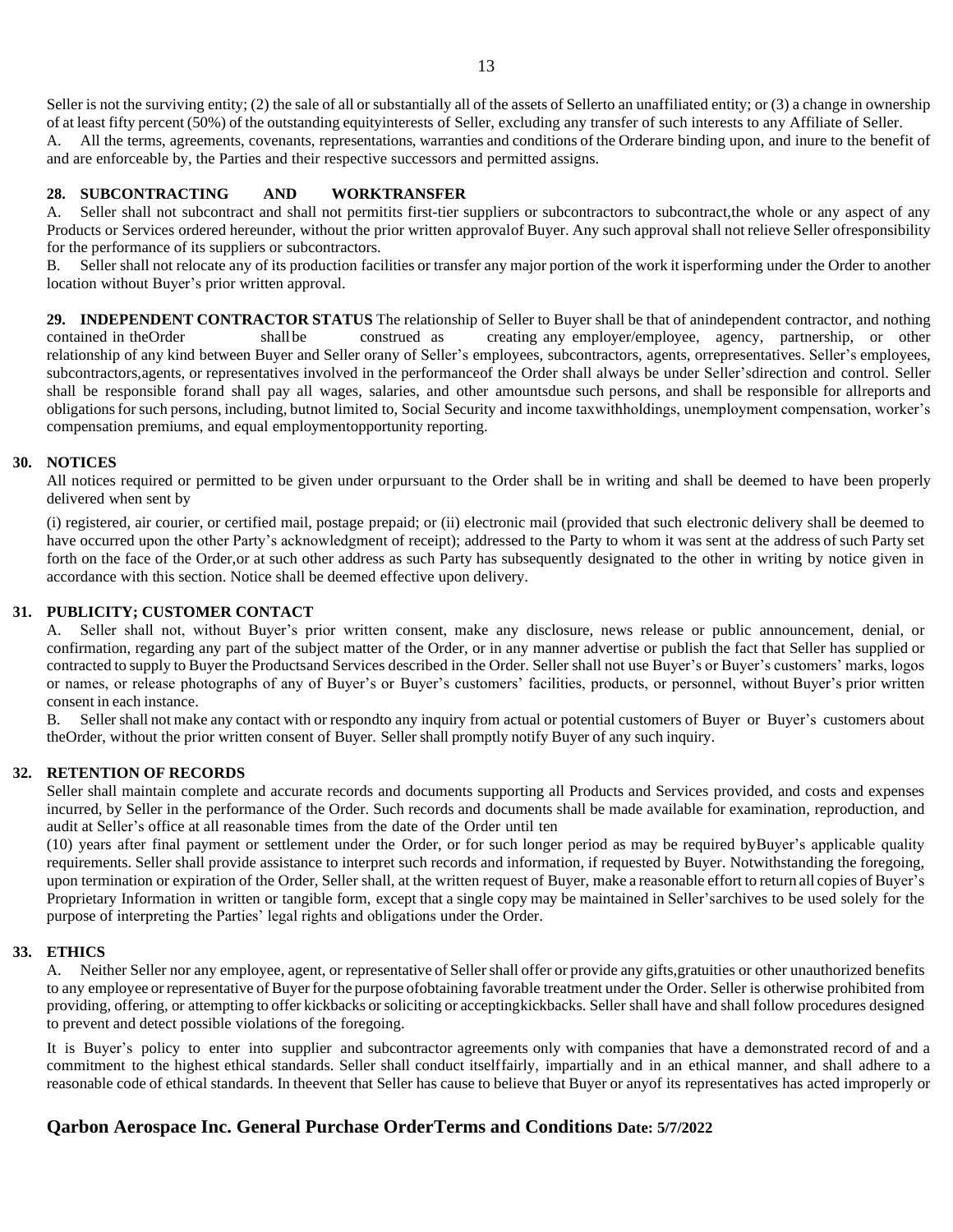unethically in connection with an Order, then Seller shall promptly report such conduct to Buyer'sAuthorized Purchasing Representative.

### **34. DISPUTES AND GOVERNING LAW**

A. Any dispute arising under or relating to the Order shall be reduced to writing and submitted to the other Party. The manager of Buyer's Authorized PurchasingRepresentative and Seller's equivalent manager orexecutive shall use their best reasonable efforts to resolve the dispute. If they are unable to resolve the dispute within thirty (30) calendar days after submission of the dispute, Buyer's senior procurementexecutive and Seller's equivalent level executive shallattempt to resolve the dispute.

B. For any dispute that cannot be resolved to both Parties' mutual satisfaction within sixty (60) calendar days after the initial submission of the dispute, or suchother time as the Parties agree upon in writing, either Party may bring suit. Except as otherwise stated on theface of the Order or in the Company-Specific Addendum, such suit shall be brought exclusively in federal or state court in the Commonwealth of Pennsylvania or within the state in which Buyer issuedthe Order. Each Party irrevocably waives the defense of an inconvenient forum in connection with any suchsuit.

C. Notwithstanding the foregoing, any Party may immediately seek injunctive or other equitable remedies in any court of competent jurisdiction in order to prevent breaches of the Order, or to enforce specifically the terms and provisions thereof.

D. Pending final resolution of any dispute, Seller shall proceed diligently with performance of the Order.

E. Except as otherwise stated on the face of the Order or in the Company-Specific Addendum, both Parties agree that, irrespective of the place ofperformance of the Order, the Order will be construedand interpreted according to the law of the Commonwealth of Pennsylvania, excepting that state's principles on conflicts of law.

### **TO THE MAXIMUM EXTENT PERMITTED BY LAW, THE PARTIES HEREBY WAIVE THEIR RIGHTS TO TRIAL BY JURY OF ANY CAUSE OF ACTION, CLAIM, COUNTERCLAIM OR CROSS- COMPLAINT IN ANY ACTION, PROCEEDINGOR HEARING ON ANY MATTER WHATSOEVER ARISING UNDER, RELATINGTO, OR IN ANY WAY CONNECTED WITH THE ORDER, THE RELATIONSHIP OF SELLER AND BUYER OR ANY CLAIM OF INJURY OR DAMAGE, OR THE ENFORCEMENT OF ANY REMEDY UNDER ANY LAW NOW OR HEREAFTER IN EFFECT.**

### **35. MISCELLANEOUS**

**A. Complete Agreement.** Except as provided in theProprietary Information clause, any Vendor ManagedInventory Agreement, and/or any Electronic Commerce Agreement entered into by and between the Parties, the Order is intended by the Parties as a final expression of their agreement, is the complete and exclusive statement of all terms and conditions of agreement with respect to the subject matter hereof, and supersedes and cancels all prior understandings, proposals, communications, and agreements between the Parties, whether written or oral, concerning the matters addressed in the Order. The U.N. Conventionon Contracts for the International Sale of Goods shallnot apply to the Order.

**B. Order of Precedence.** In the event of any conflict or inconsistency between the terms of the Order or between the terms of the Order and the termsof any other document regarding the subject matter ofthe Order, the conflict or inconsistency shall be resolved by giving precedence in the following order:

(1) Terms expressly stated on the face of the Order (excluding any documents incorporated by reference on the face of the Order).

(2) Any documents expressly incorporated by reference on the face of the Order (excluding theCompany-Specific Addendum and these Qarbon Aerospace General Purchase Order Terms and Conditions).

(3) The Company-Specific Addendum applicable tothe Order, if any (including any documents incorporated by reference or referenced therein (otherthan these Qarbon Aerospace General Purchase Order Terms and Conditions)).

(4) These Qarbon Aerospace General Purchase Order Terms and Conditions; and

(5) Any other documents incorporated by reference or referenced in these Qarbon Aerospace General Purchase Order Terms and Conditions.

**Remedies.** The rights and remedies set forth in the Order are cumulative and in addition to any other or further rights and remedies available at law or in equity. Buyer shall be entitled to recover from Seller the costs (including reasonable attorneys' fees) incurred in enforcing the terms of the Order, and any rights or remedies that Buyer may have thereunder, atlaw or in equity.

**C. Partial Invalidity.** If any provision of the Orderis held to be void or unenforceable by a court of competent jurisdiction, all other provisions of the Order shall remain valid and enforceable.

**D. Non-Waiver.** A Party's failure at any time to enforce any provision of the Order shall not constitutea waiver of such provision or prejudice a Party's rightto enforce such provision at any subsequent time. Anywaiver of any provision of the Order may only be effectuated in writing.

**Headings.** The descriptive headings contained inthe Order are for convenience of reference only, and in no way define, limit, or describe the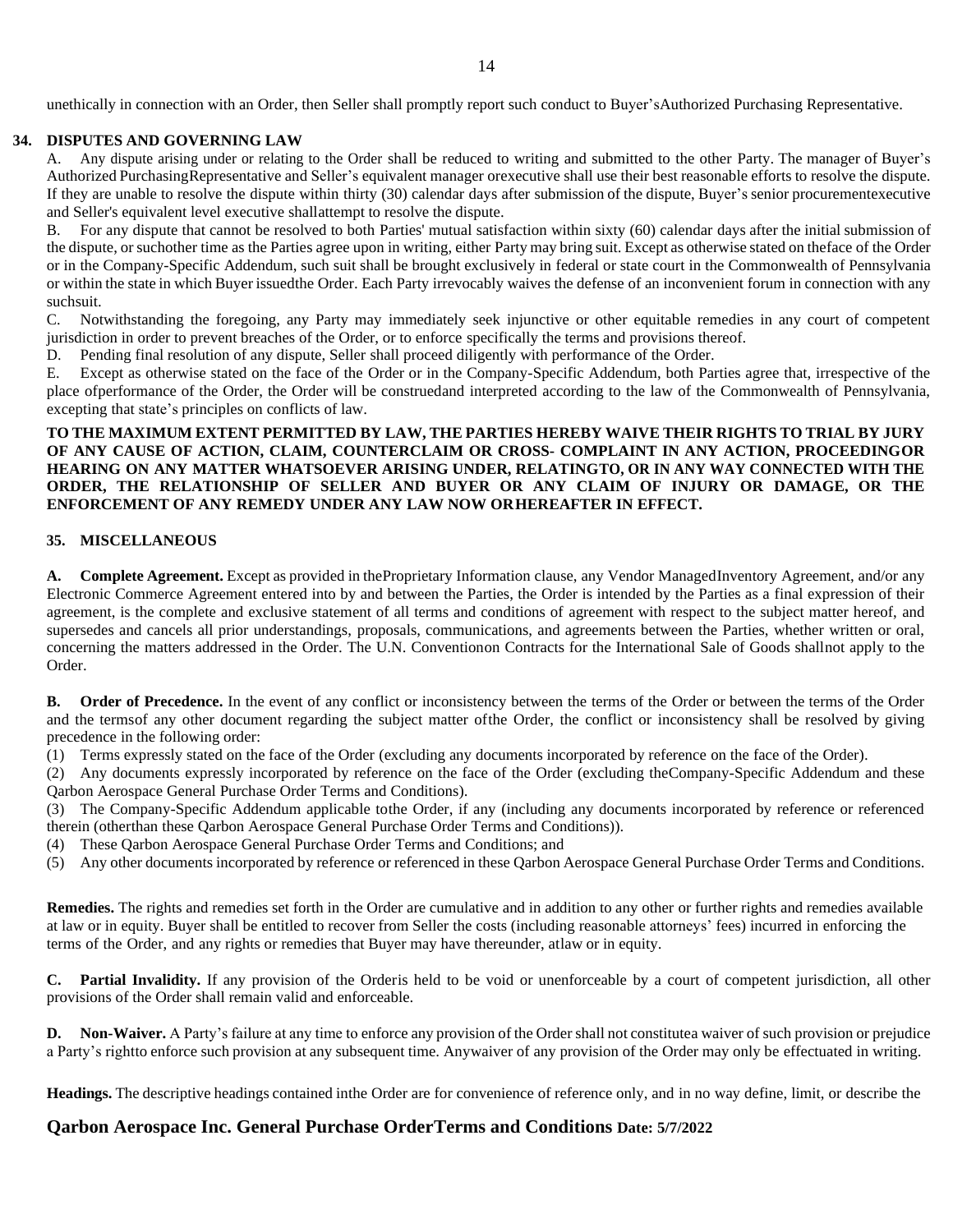scope or intent of the Order.

**E. Survival.** The terms and conditions of the Orderregarding proprietary information, intellectualproperty, warranties, indemnification, and disputes, and all others that by their sense and context areintended to survive the performance, termination or expiration of the Order shall survive and continue in effect.

**F. Language.** All contractual documents and all correspondence, invoices, notices, and other documents shall be in English. In the event that there is a conflict between the English version and another language version, the English version shall take precedence.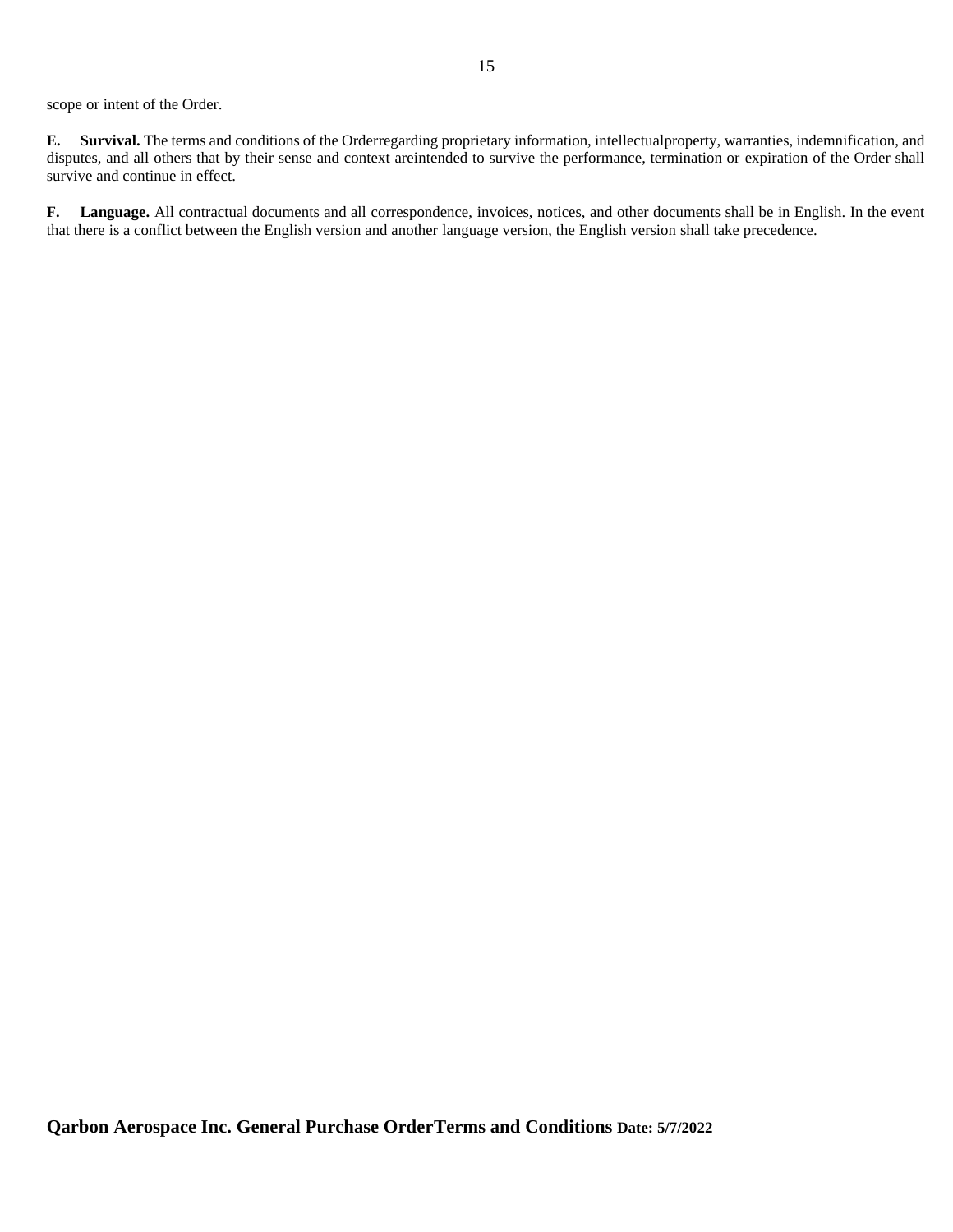# **Qarbon Aerospace Inc.**

# **FAR/DFARS Flow-down Addendum**

### ADDITIONAL TERMS AND CONDITIONS APPLICABLE TO ORDERS ISSUED UNDER GOVERNMENT CONTRACTS **(Revision Date: 12 November 2021)**

**GOVERNMENT CONTRACT CLAUSES**. Orders issued under Prime Contracts with the U.S. Government or subcontracts at any tier under U.S. Government contracts shall incorporate the additional terms and conditions applicable to orders issued under Government contracts. The appearance of a U.S. Government agency Prime Contract number on an Order shall conclusively establish the applicability and the incorporation by reference of that agency's clauses referenced herein. These clauses are supplemental to and a continuation by reference of the Triumph Group General Purchase Order Terms and Conditions and Buyer's Company-Specific Addendum (if any), except that in the event of any inconsistency, these Additional Terms and Conditions Applicable to Orders Issued under Government Contracts shall take precedence.

The effective version of each Federal Acquisition Regulation (and Defense Federal Acquisition Regulation Supplement shall be the version in effect at the time the associated U.S. Government Prime Contract was issued. While every effort has been made to include all potentially applicable FAR and DFARS clauses in this Addendum, any clause which is required under a statute or regulation to be included in an Order shall be considered to be included by operation of law, even if it has been omitted from this Addendum. If any of the FAR or DFARS clauses are expressly made inapplicable by a threshold amount or other limitation, they shall be self-deleting. The full text of the FAR and DFARS clauses identified below may be accessed electronically at [https://www.acquisition.gov.](https://www.acquisition.gov/)

**(a) GOVERNMENT INSPECTION**. All goods (which term includes without limitation raw materials, components, equipment, intermediate assemblies, end products and technical data) shall be subject to inspection and test by the Government to the extent practicable at all times and places including the period of manufacture, and in any event prior to Government acceptance. Through any of its authorized representatives, the Government may inspect the plant or plants of Seller or any of Seller's subcontractors engaged in the performance of work under this Order. If any inspection or test is made by the Government on the premises of Seller or Seller's subcontractor(s), Seller shall provide and shall require such subcontractor to provide all reasonable access to such premises and facilities as well as assistance for the safety and convenience of the Government personnel in the performance of their duties. All inspections and tests by the

Government shall be performed in a manner as will not unduly delay the work. Seller shall include the substance of this clause in all subcontracts issued hereunder.

- **(b) PRICING OF ADJUSTMENTS**. When costs are a factor in any determination of a contract price adjustment pursuant to the "Changes" clauses or any other provision of this Order, such costs shall be determined in accordance with Part 31 of the FAR and Part 231 (I) of the DFARS, including but not limited to DFARS §252.215-7000, Pricing Adjustments.
- **(c) TRUTH IN NEGOTIATIONS**. When applicable, Seller shall comply with the requirements of 10 U.S.C. §2306A, as currently amended, the "Truth in Negotiations Act" and the implementing FAR and DFARS as such requirements are or become applicable to this Order.
- **(d) INDEMNIFICATION.** Seller shall indemnify and hold Buyer harmless from and against any cost, price reduction, withholding offset, penalty, interest, claim, demand, determination of unallowability or unallocability, or any other civil, criminal or administrative liability, whether arising under statute, regulation, contract or common law, and shall reimburse Buyer for any loss, cost or damages incurred by Buyer, including reasonable attorneys' fees, under Buyer's contract with its customer as a result of Seller's or its lower tier subcontractor's failure or refusal to comply with applicable U.S. Government Contract clauses.
- **( ) APPLICABILITY OF CLAUSES**. The clauses contained in the respective Government agency regulations referenced below are incorporated in the Order by reference, as applicable. Wherever appearing in these clauses, "Contractor" shall mean "Seller", and where noted or where necessary to derive proper meaning in a subcontract situation, "Contracting Officer" shall mean "Buyer", "Contract" shall mean the Order, and "Government" shall mean "Buyer or the Government." However, the words "Government" and "Contracting Officer" do not change: (1) when a right, act, authorization or obligation can be granted or performed only by the U. S. Government or the Prime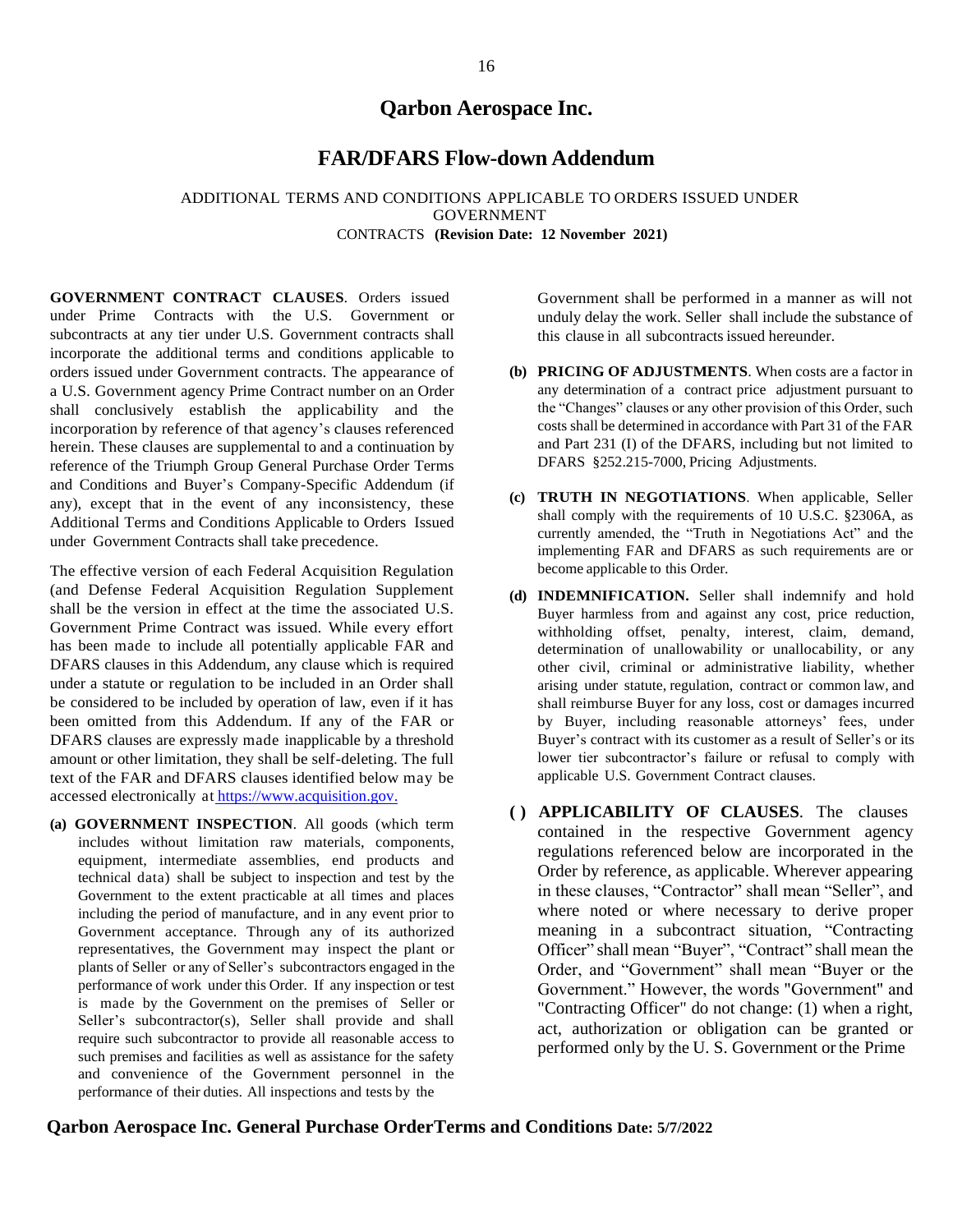Contract Contracting Officer or duly authorized representative; (2) when title to property is held by or to be transferred directly to the U.S. Government; and (3) in FAR 52.227-1 and 52.227-2.

(f) "Simplified Acquisition Threshold" and "Micro-Purchase Threshold" shall have the definitions set forth in FAR §2.101. "Certified Cost or Pricing Data Threshold" shall mean the amount set forth in FAR §15.403-4(a)(1) for submission of certified cost or pricing data.

Commercial Items. The column entitled "Applicable to Commercial Items?" below indicates whether a clause is applicable when the Seller is furnishing goods or services that qualify as a "commercial item" under FAR §2.101. Upon request, Seller shall provide relevant documentation to support Seller's assertion that its goods or services satisfy the definition of "commercial items" under FAR §2.101. Further, Sellers of commercial items per FAR Part 12 agree to all additional clauses in Buyer's higher tier contract necessary for Buyer to satisfy its contractual obligations as they relate to the Order.

### **(g) QUALITY REQUIREMENTS**. During performance

on this Order, Seller's quality control and inspection systems and manufacturing processes are subject to review, verification, and analysis by authorized Government representatives. Government inspection or release of Products prior to shipment is not required unless Seller is otherwise notified. A copy of this Order will be furnished to Seller's Government representative upon request.

**(h) GOVERNMENT CONTRACT FLOWDOWN REQUIREMENTS**. Seller must flow down applicable Government contract clauses to its sub-tier suppliers. Seller shall maintain on file all applicable representations and certifications provided by its subtier suppliers.

**REQUIRED CERTIFICATIONS**. The FAR and DFARS clauses identified herein may require the submission of certain information, certifications and/or representations. When requested by Buyer, Seller shall furnish any information, certification and/or representation necessary for compliance with such requirements or with Buyer's policies.

| <b>FAR</b><br><b>Clause</b> | <b>Title</b>                                             | <b>Applicability Conditions</b>                                                                                                                                                                                                                                                                                                                                                                                                                                                                                                              | <b>Applicable to</b><br><b>Commercial</b><br>Items? | Applicable to<br>(S)olicitation,<br>(C)ontract, or<br>$(B)$ oth |
|-----------------------------|----------------------------------------------------------|----------------------------------------------------------------------------------------------------------------------------------------------------------------------------------------------------------------------------------------------------------------------------------------------------------------------------------------------------------------------------------------------------------------------------------------------------------------------------------------------------------------------------------------------|-----------------------------------------------------|-----------------------------------------------------------------|
| 52.202-1                    | Definitions                                              | [Applies to all Orders]                                                                                                                                                                                                                                                                                                                                                                                                                                                                                                                      | <b>YES</b>                                          | B                                                               |
| 52.203-3                    | <b>Gratuities</b>                                        | NOTE: As used in this clause, "Government"<br>means "Buyer" (except "Government" means<br>"Buyer or Government" in the phrase "to any<br>officer or employee of the Government"),<br>"hearing" means opportunity to be heard, and<br>"in any competent court", means "pursuant to<br>Disputes clause contained herein."<br>the<br>Termination under this Clause is for default.<br>Seller shall cooperate with all investigations of<br>possible gratuity violations, and shall establish<br>a hotline for the reporting of such violations. | NO                                                  | B                                                               |
| 52.203-5                    | Covenant Against Contingent Fees                         | [Applies to all Orders]                                                                                                                                                                                                                                                                                                                                                                                                                                                                                                                      | NO.                                                 | B                                                               |
| 52.203-6                    | Restrictions on Subcontractor Sales<br>to the Government | [Applicable to subcontracts exceeding the<br>Simplified Acquisition Threshold]                                                                                                                                                                                                                                                                                                                                                                                                                                                               | <b>YES</b>                                          | B                                                               |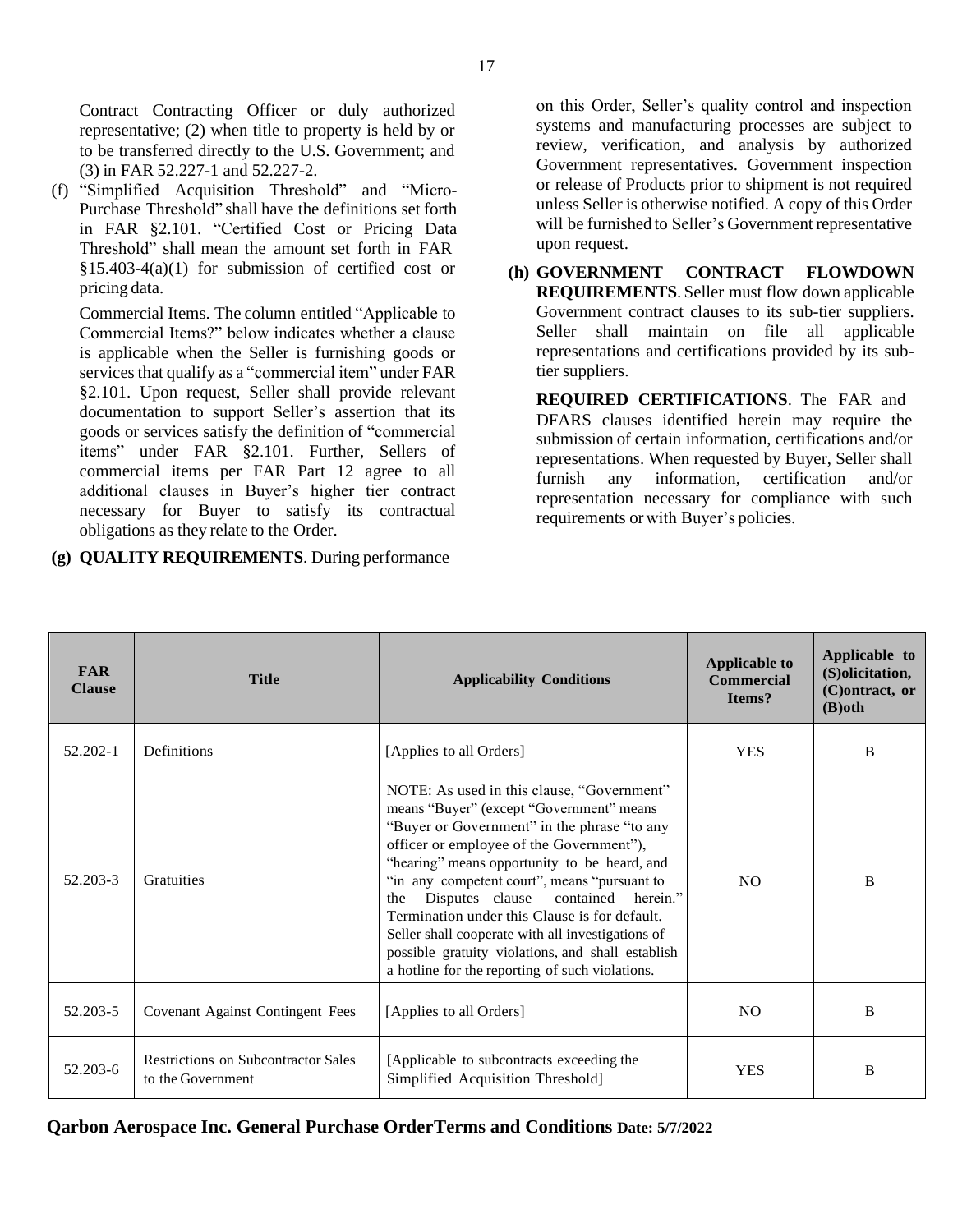| 52.203-7 | <b>Anti-Kickback Procedures</b>                                                               | [Applicable to subcontracts exceeding]<br>\$150,000] | NO. | B |
|----------|-----------------------------------------------------------------------------------------------|------------------------------------------------------|-----|---|
| 52.203-8 | Cancellation, Rescission, and<br>Recovery of Funds for Illegal or<br><b>Improper Activity</b> | [Applies to all Orders]                              | NO. | B |

| <b>FAR</b><br><b>Clause</b> | <b>Title</b>                                                                                                            | <b>Applicability Conditions</b>                                                                                                                                                                                                                                                                                                        | <b>Applicable to</b><br><b>Commercial</b><br>Items? | Applicable to<br>(S)olicitation,<br>(C)ontract, or<br>$(B)$ oth |
|-----------------------------|-------------------------------------------------------------------------------------------------------------------------|----------------------------------------------------------------------------------------------------------------------------------------------------------------------------------------------------------------------------------------------------------------------------------------------------------------------------------------|-----------------------------------------------------|-----------------------------------------------------------------|
| 52.203-10                   | Price or Fee Adjustment for<br>Illegal or Improper Activity                                                             | NOTE: In addition, Seller shall indemnify and<br>hold Buyer harmless from and against any loss,<br>cost or damage incurred by Buyer under Buyer's<br>contracts with its customers, including interest<br>assessed by the Government, as a result of<br>Seller's or Seller's Subcontractors' violation of<br>41 USC 2102, 2103 or 2104. | N <sub>O</sub>                                      | B                                                               |
| 52.203-11                   | Certification and Disclosure<br>Regarding Payments to Influence<br><b>Certain Federal Transactions</b>                  | [Applicable<br>subcontracts<br>exceeding<br>to<br>\$150,000]                                                                                                                                                                                                                                                                           | N <sub>O</sub>                                      | S                                                               |
| 52.203-12                   | Limitation on Payments to Influence<br><b>Certain Federal Transactions</b>                                              | [Applicable<br>subcontracts<br>exceeding<br>to<br>\$150,000]                                                                                                                                                                                                                                                                           | N <sub>O</sub>                                      | B                                                               |
| 52.203-13                   | Contractor Code of Business Ethics<br>and Conduct                                                                       | [Applicable to subcontracts exceeding \$5.5<br>million with a performance period exceeding<br>120 days]                                                                                                                                                                                                                                | <b>YES</b>                                          | B                                                               |
| 52.203-14                   | Display of Hotline Poster(s)                                                                                            | [Applicable to subcontracts exceeding \$5.5<br>million unless performed entirely outside the<br>United States]                                                                                                                                                                                                                         | N <sub>O</sub>                                      | $\mathbf C$                                                     |
| 52.203-15                   | <b>Whistleblower Protections</b><br>Under the American Recovery<br>and Reinvestment Act of 2009                         | [Applicable to subcontracts funded in whole or<br>in part with Recovery Act funds]                                                                                                                                                                                                                                                     | <b>YES</b>                                          | B                                                               |
| 52.203-17                   | <b>Contractor Employee</b><br>Whistleblower Rights and<br>Requirement To Inform<br>Employees of Whistleblower<br>Rights | subcontracts<br>[Applicable to<br>exceeding the<br>Simplified Acquisition Threshold]                                                                                                                                                                                                                                                   | N <sub>O</sub>                                      | B                                                               |
| 52.203-19                   | Prohibition on Requiring<br>Certain Internal<br>Confidentiality<br>Agreements or<br><b>Statements</b>                   | [Applies to all Orders]                                                                                                                                                                                                                                                                                                                | <b>YES</b>                                          | $\, {\bf B}$                                                    |
| 52.204-2                    | <b>Security Requirements</b>                                                                                            | NOTE: Delete paragraph (c) [Applicable to<br>subcontracts that require access to classified<br>information]                                                                                                                                                                                                                            | $\rm NO$                                            | $\, {\bf B}$                                                    |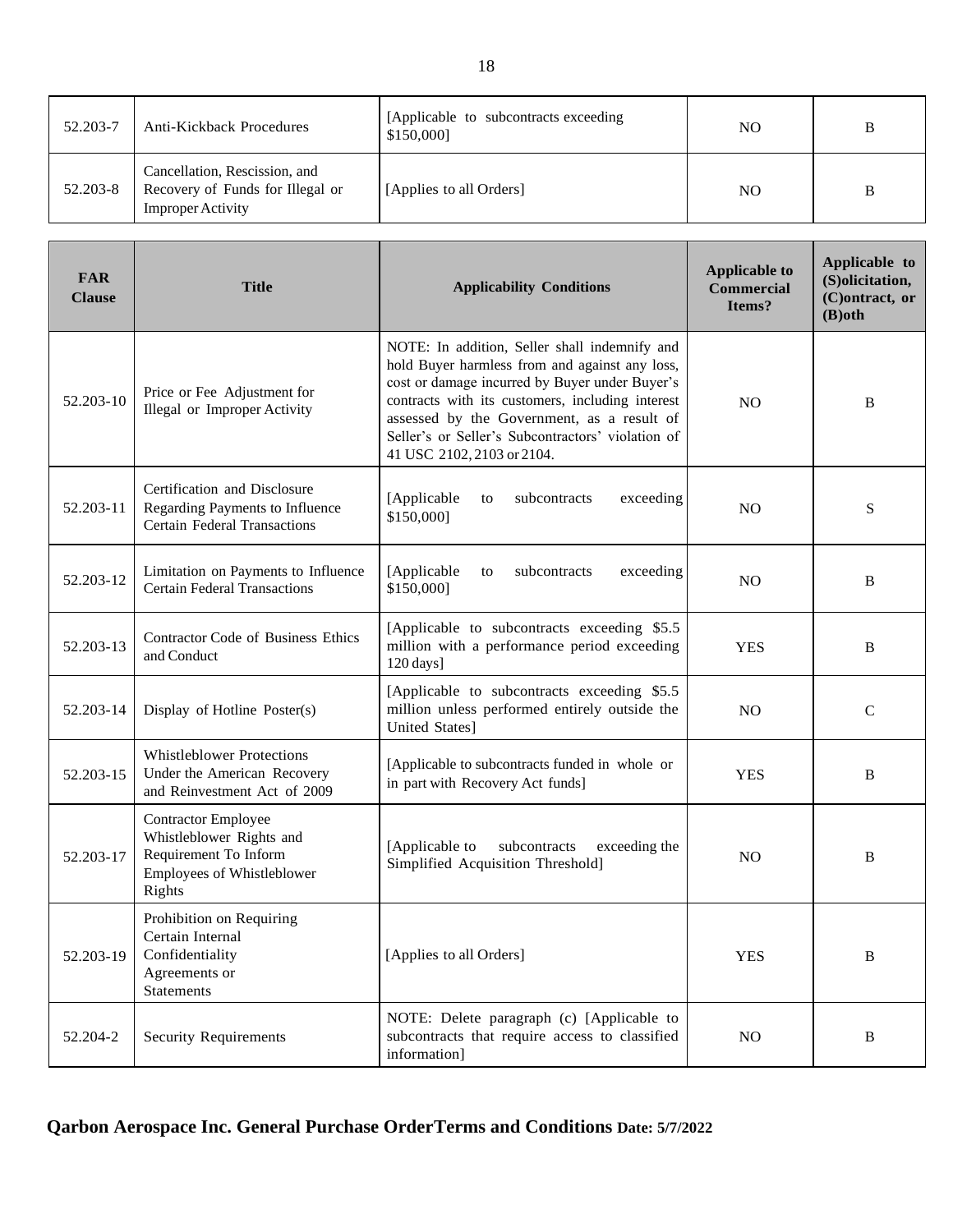| 52.204-9  | Personal Identity Verification of<br><b>Contractor Personnel</b>                                                                                     | [Applies in accordance with (b) of the clause]                                                                                       | NO.        | B |
|-----------|------------------------------------------------------------------------------------------------------------------------------------------------------|--------------------------------------------------------------------------------------------------------------------------------------|------------|---|
| 52.204-10 | <b>Reporting Executive Compensation</b><br>and First-Tier Subcontract Awards                                                                         | [Applicable to subcontracts of \$30,000 or<br>morel                                                                                  | <b>YES</b> | B |
| 52.204-21 | Basic Safeguarding of Covered<br>Contractor Information Systems                                                                                      | [Applicable when subcontractor may have<br>Federal contract information residing in or<br>transiting through its information system] | <b>YES</b> | B |
| 52.204-23 | Prohibition on Contracting for<br>Hardware, Software, and Services<br>Developed or Provided by<br>Kaspersky Lab and Other Covered<br><b>Entities</b> | [Applicable to all subcontracts]                                                                                                     | <b>YES</b> | B |

| <b>FAR</b><br><b>Clause</b> | <b>Title</b>                                                                                                                      | <b>Applicability Conditions</b>                                      | <b>Applicable to</b><br><b>Commercial</b><br>Items? | Applicable to<br>(S)olicitation,<br>(C)ontract, or<br>$(B)$ oth |
|-----------------------------|-----------------------------------------------------------------------------------------------------------------------------------|----------------------------------------------------------------------|-----------------------------------------------------|-----------------------------------------------------------------|
| 52.204-25                   | Prohibition on Contracting for<br><b>Certain Telecommunications</b><br>and Video Surveillance Services<br>or Equipment            | [Applicable to all<br>subcontracts including<br>commercial items]    | <b>YES</b>                                          | <sub>B</sub>                                                    |
| 52.208-8                    | Required Sources for Helium and<br>Helium Usage Data                                                                              | [Applicable to subcontracts involving a major<br>helium requirement] | N <sub>O</sub>                                      | B                                                               |
| 52.209-6                    | Protecting the Government's<br>Interest When Subcontracting with<br>Contractors Debarred, Suspended,<br>or Proposed for Debarment | [Applicable<br>subcontracts<br>exceeding<br>to<br>\$35,000]          | N <sub>O</sub>                                      | B                                                               |
| 52.209-9                    | <b>Updates of Publicly Available</b><br><b>Information Regarding</b><br><b>Responsibility Matters</b>                             | [Applies to all Orders]                                              | N <sub>O</sub>                                      | B                                                               |
| 52.209-10                   | Prohibition on Contracting With<br><b>Inverted Domestic Corporations</b>                                                          | [Applies to all Orders]                                              | N <sub>O</sub>                                      | B                                                               |
| 52.211-5                    | Material Requirements                                                                                                             | [Applies to all Orders]                                              | N <sub>O</sub>                                      | B                                                               |
| 52.211-15                   | Defense Priority and Allocation<br>Requirements                                                                                   | [Applicable to Priority Rated Orders]                                | <b>YES</b>                                          | $\mathcal{C}$                                                   |
| 52.212-3                    | Offeror Representations and<br><b>Certifications-Commercial Items</b>                                                             | Commercial Items (CI)                                                | <b>CI ONLY</b>                                      | S                                                               |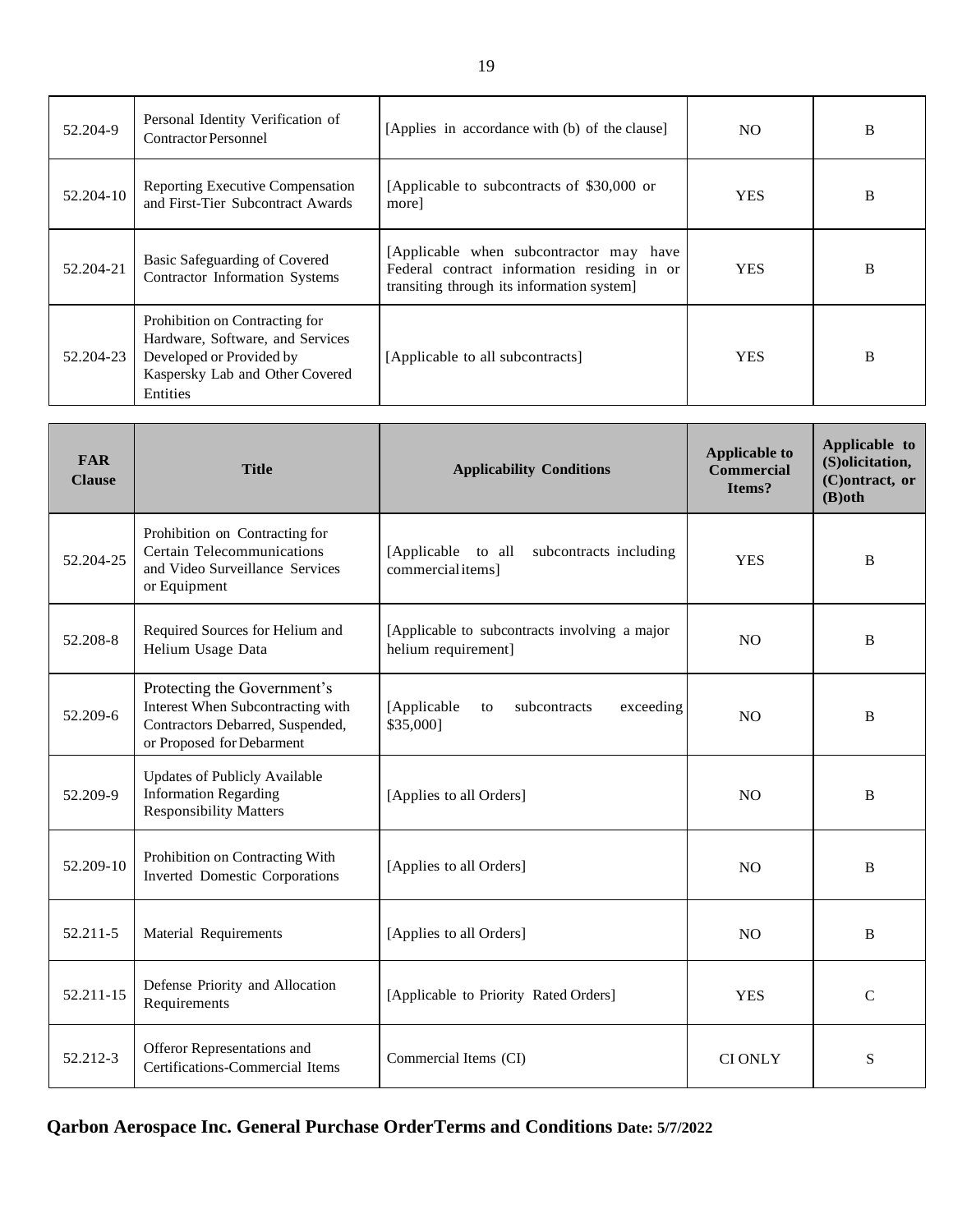| 52.212-4  | <b>Contract Terms and Conditions-</b><br>Commercial Items                                                                   | Commercial Items (CI)                                                                            | <b>CIONLY</b> | B |
|-----------|-----------------------------------------------------------------------------------------------------------------------------|--------------------------------------------------------------------------------------------------|---------------|---|
| 52.212-5  | <b>Contract Terms and Conditions Required</b><br>to Implement Commercial Status Items<br>or Execute Orders-Commercial Items |                                                                                                  | <b>CIONLY</b> | B |
| 52.214-26 | Audit and Records – Sealed Bidding                                                                                          | [Applicable to subcontracts expected to exceed]<br>the Certified Cost or Pricing Data Threshold] | NO.           | B |
| 52.214-27 | Price Reduction for Defective<br>Certified Cost or Pricing Data-<br>Modifications-Sealed Bidding                            | [Applicable to subcontracts expected to exceed]<br>the Certified Cost or Pricing Data Threshold  | NO.           | B |
| 52.214-28 | Subcontractor Certified Cost or<br>Pricing Data-Modifications-Sealed<br><b>Bidding</b>                                      | [Applicable to<br>subcontracts<br>exceeding the<br>Certified Cost or Pricing Data Threshold]     | NO.           | B |
| 52.215-2  | Audit and Records – Negotiation                                                                                             | [Applicable to<br>subcontracts<br>exceeding the<br>Simplified Acquisition Threshold]             | NO.           | B |

| <b>FAR</b><br><b>Clause</b> | <b>Title</b>                                                                              | <b>Applicability Conditions</b>                                                                                                                                                                                                                                                                                                                                                                                                                                                                                                                                                                                 | <b>Applicable to</b><br><b>Commercial</b><br>Items? | Applicable to<br>(S) olicitation,<br>$(C)$ ontract, or<br>$(B)$ oth |
|-----------------------------|-------------------------------------------------------------------------------------------|-----------------------------------------------------------------------------------------------------------------------------------------------------------------------------------------------------------------------------------------------------------------------------------------------------------------------------------------------------------------------------------------------------------------------------------------------------------------------------------------------------------------------------------------------------------------------------------------------------------------|-----------------------------------------------------|---------------------------------------------------------------------|
| 52.215-10                   | Price Reduction for Defective<br>Certified Cost or Pricing Data                           | NOTE: In addition, Seller shall indemnify and<br>hold Buyer harmless from and against any loss,<br>cost or damage incurred by Buyer under Buyer's<br>contracts with its customers, including interest<br>assessed by the Government, as a direct<br>indirect result of Seller's or<br>Seller's<br>$\alpha$ r<br>Subcontractors' providing cost or pricing data<br>that were not complete, accurate and current, or<br>providing any other data that were not accurate,<br>in connection with this provision. [Applicable to<br>subcontracts expected to exceed the Certified<br>Cost or Pricing Data Threshold] | NO.                                                 | B                                                                   |
| 52.215-11                   | Price Reduction for Defective<br>Certified Cost or Pricing Data –<br><b>Modifications</b> | [Applicable to subcontracts which do not<br>include FAR 52.215-10, but for which it is<br>expected that certified cost or pricing data will be<br>required for the pricing of modifications]                                                                                                                                                                                                                                                                                                                                                                                                                    | NO.                                                 | B                                                                   |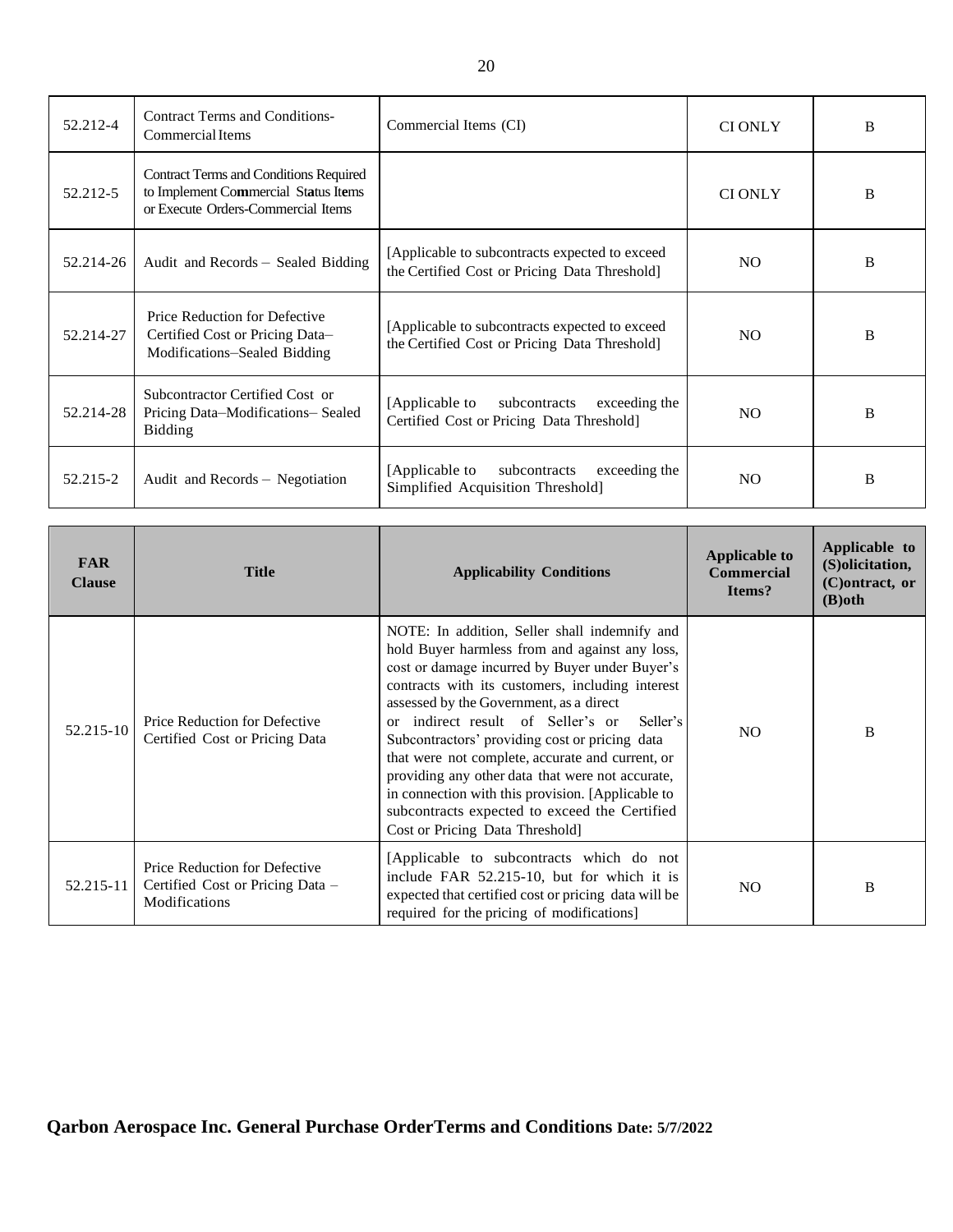| 52.215-12     | Subcontractor Certified Cost or<br>Pricing Data                                              | NOTE: In addition, Seller shall indemnify and<br>hold Buyer harmless from and against any loss,<br>cost or damage incurred by Buyer under<br>Buyer's contracts with its customers as a direct<br>or indirect result of Seller's or<br>Seller's<br>Subcontractors' providing certificates based on<br>defective cost or pricing data in connection with<br>this provision. [Applicable to subcontracts<br>exceeding the Certified Cost or Pricing Data<br>Threshold] | N <sub>O</sub> | B           |
|---------------|----------------------------------------------------------------------------------------------|---------------------------------------------------------------------------------------------------------------------------------------------------------------------------------------------------------------------------------------------------------------------------------------------------------------------------------------------------------------------------------------------------------------------------------------------------------------------|----------------|-------------|
| 52.215-13     | Subcontractor Certified Cost or<br>Pricing Data - Modifications                              | [Applicable to subcontracts to which FAR<br>52.215-11 is applicable]                                                                                                                                                                                                                                                                                                                                                                                                | N <sub>O</sub> | B           |
| 52.215-14     | Integrity of Unit Prices & Alternate<br>L                                                    | Note: Delete paragraph (b) [Applicable to<br>subcontracts (other than subcontracts for<br>services) expected to exceed the Simplified<br>Acquisition Threshold]                                                                                                                                                                                                                                                                                                     | N <sub>O</sub> | B           |
| 52.215-15     | Pension Adjustments and Asset<br>Reversions                                                  | [Applicable to subcontracts expected to exceed<br>the Certified Cost or Pricing Data Threshold]                                                                                                                                                                                                                                                                                                                                                                     | N <sub>O</sub> | B           |
| $52.215 - 16$ | Facilities Capital Cost of Money                                                             | [Applicable if subcontractor<br>has included<br>facilities capital cost of money in its proposal]                                                                                                                                                                                                                                                                                                                                                                   | <b>NO</b>      | S           |
| 52.215-17     | Waiver of Facilities Capital Cost of<br>Money                                                | [Applicable if subcontractor has not included<br>facilities capital cost of money in its proposal]                                                                                                                                                                                                                                                                                                                                                                  | N <sub>O</sub> | $\mathbf C$ |
| 52.215-18     | Reversion or Adjustment of Plans<br>for Postretirement Benefits (PRB)<br>Other Than Pensions | [Applicable to subcontracts expected to exceed<br>the Certified Cost or Pricing Data Threshold]                                                                                                                                                                                                                                                                                                                                                                     | <b>NO</b>      | B           |

| <b>FAR</b><br><b>Clause</b> | <b>Title</b>                                                                                             | <b>Applicability Conditions</b>                                                                 | <b>Applicable to</b><br><b>Commercial</b><br>Items? | Applicable to<br>(S) olicitation,<br>$(C)$ ontract, or<br>$(B)$ oth |
|-----------------------------|----------------------------------------------------------------------------------------------------------|-------------------------------------------------------------------------------------------------|-----------------------------------------------------|---------------------------------------------------------------------|
| 52.215-19                   | Notification of Ownership Changes                                                                        | [Applicable to subcontracts expected to exceed<br>the Certified Cost or Pricing Data Threshold] | NO.                                                 | B                                                                   |
| 52.215-20                   | Requirements for Certified Cost or<br>Pricing Data and Data Other Than<br>Certified Cost or Pricing Data | [Applies to all Orders]                                                                         | NO.                                                 | S                                                                   |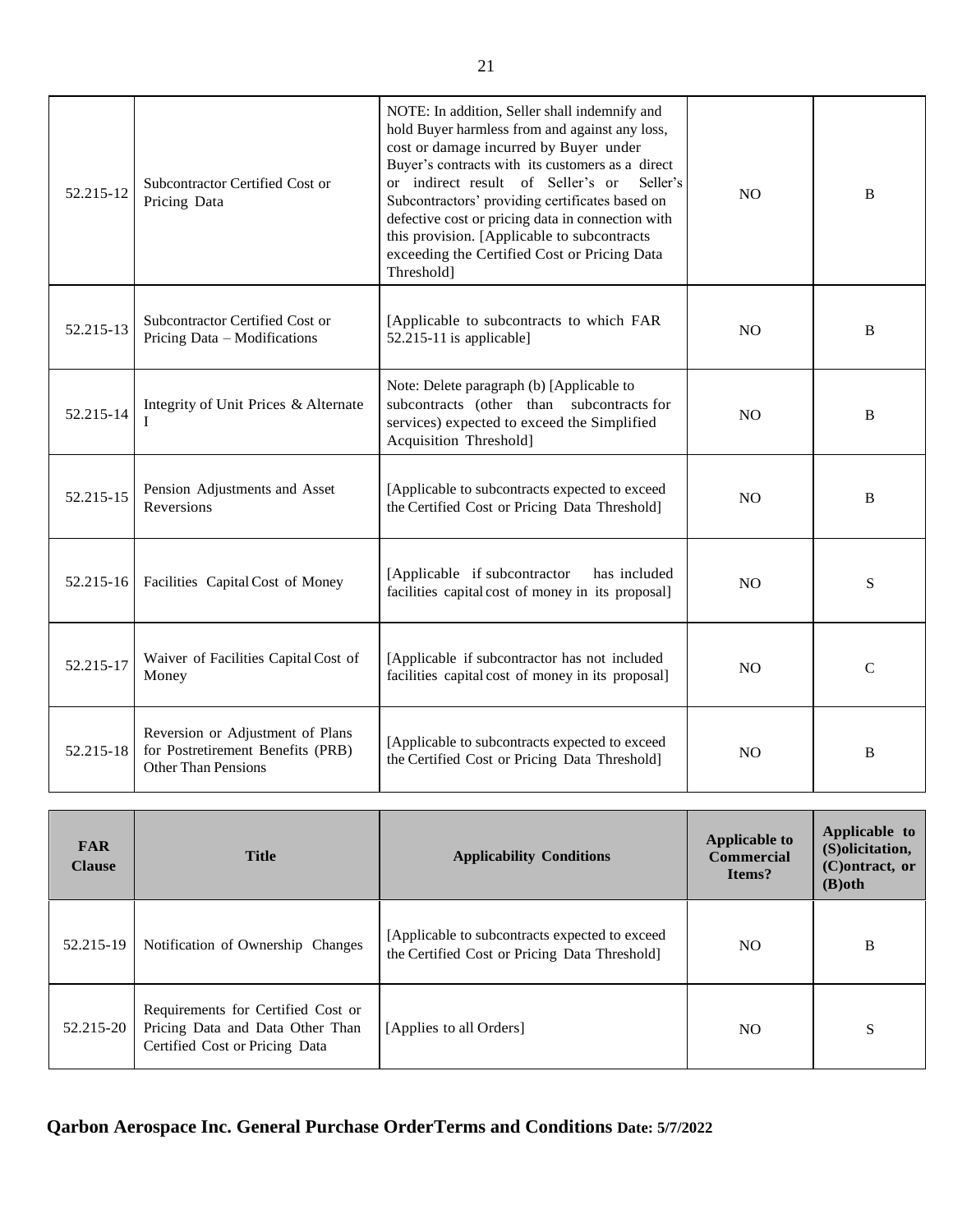| 52.215-21 | Requirements for Certified Cost or<br>Pricing Data and Data Other Than<br>Certified Cost or Pricing Data -<br>Modifications | [Applies to all Orders]                                                                                                                | N <sub>O</sub> | B            |
|-----------|-----------------------------------------------------------------------------------------------------------------------------|----------------------------------------------------------------------------------------------------------------------------------------|----------------|--------------|
| 52.215-23 | Limitations on Pass-Through<br>Charges                                                                                      | [Applicable to<br>subcontracts<br>exceeding the<br>Certified Cost or Pricing Data Threshold]                                           | N <sub>O</sub> | B            |
| 52.216-7  | Allowable Cost and Payment                                                                                                  | [Applicable to cost-reimbursement and time<br>and materials subcontracts]                                                              | N <sub>O</sub> | B            |
| 52.216-8  | <b>Fixed Fee</b>                                                                                                            | [Applicable to cost-plus-fixed-fee contracts]<br>(other than construction contracts)]                                                  | N <sub>O</sub> | $\mathsf{C}$ |
| 52.219-8  | <b>Utilization of Small Business</b><br>Concerns                                                                            | [Applicable to<br>subcontracts<br>exceeding the<br>Simplified Acquisition Threshold]                                                   | <b>YES</b>     | B            |
| 52.219-9  | Small Business Subcontracting Plan                                                                                          | [Applicable<br>subcontracts<br>exceeding<br>to<br>\$700,000 unless<br>subcontractor is<br>a small<br>business concern]                 | <b>YES</b>     | B            |
| 52.219-16 | Liquidated Damages --<br>Subcontracting Plan                                                                                | [Applicable to subcontracts to which FAR<br>52.219-9 is applicable]                                                                    | N <sub>O</sub> | B            |
| 52.222-1  | Notice to the Government of Labor<br>Disputes                                                                               | [Applies to all Orders]                                                                                                                | N <sub>O</sub> | B            |
| 52.222-3  | Convict Labor                                                                                                               | [Applicable if Order is above the Micro-<br>Purchase Threshold of FAR 2.101]                                                           | N <sub>O</sub> | B            |
| 52.222-4  | Contract Work Hours and Safety<br>Standards Act-Overtime<br>Compensation                                                    | [Applicable<br>subcontracts<br>exceeding<br>to<br>that require or involve<br>\$150,000<br>the<br>employment of laborers and mechanics] | NO             | B            |

| <b>FAR</b><br><b>Clause</b> | <b>Title</b> | <b>Applicability Conditions</b> | <b>Applicable to</b><br><b>Commercial</b><br>Items? | Applicable to<br>(S) olicitation,<br>$(C)$ ontract, or<br>$(B)$ oth |
|-----------------------------|--------------|---------------------------------|-----------------------------------------------------|---------------------------------------------------------------------|
|-----------------------------|--------------|---------------------------------|-----------------------------------------------------|---------------------------------------------------------------------|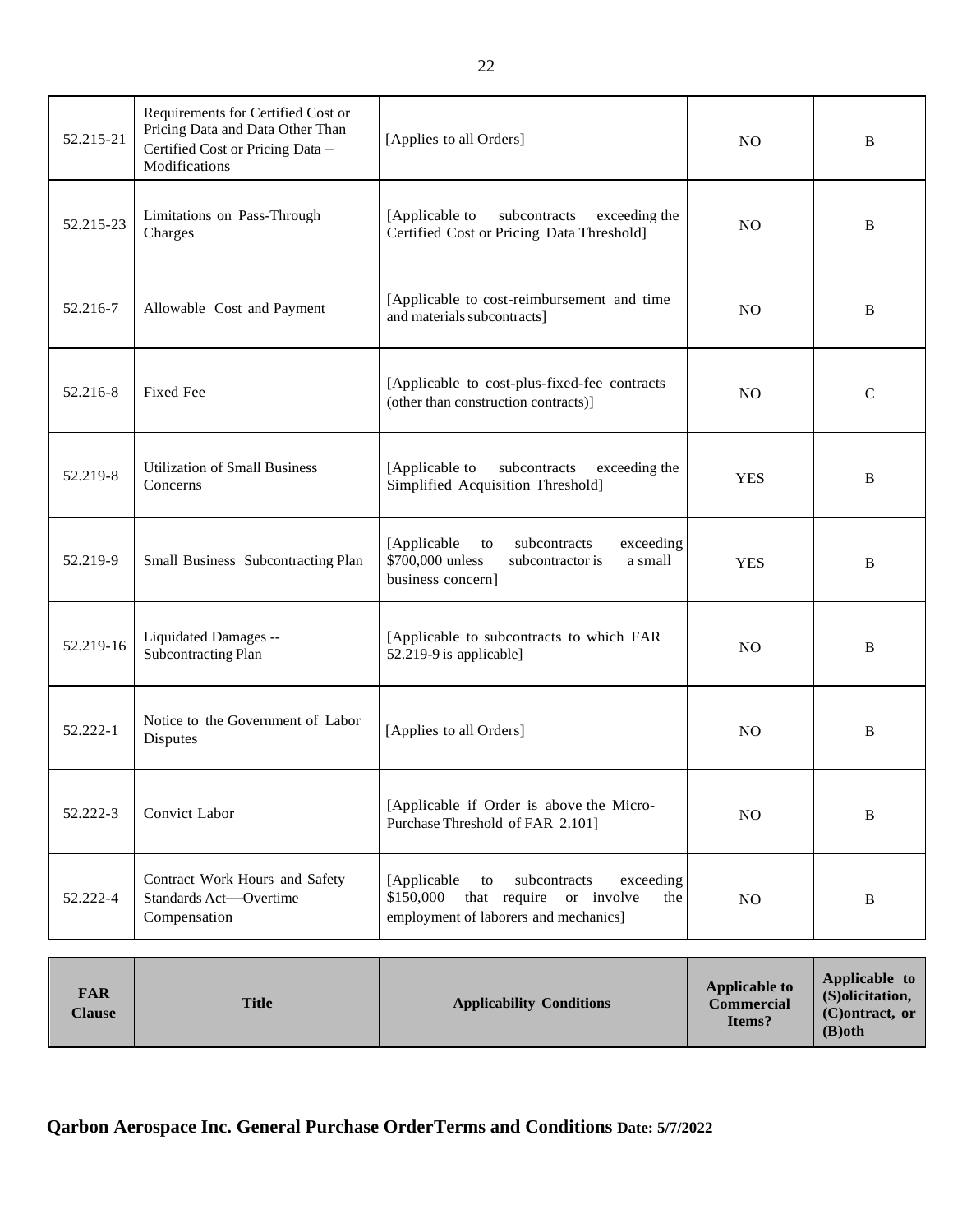| 52.222-20 | Contracts for Materials, Supplies,<br>Articles and Equipment Exceeding<br>\$15,000 | [Applies if Order exceeds \$15,000]                                                          | N <sub>O</sub> | B |
|-----------|------------------------------------------------------------------------------------|----------------------------------------------------------------------------------------------|----------------|---|
| 52.222-21 | Prohibition of Segregated Facilities                                               | [Applies if FAR 52.222-26 is applicable                                                      | <b>YES</b>     | B |
| 52.222-24 | Pre-award On-Site Equal<br>Opportunity Compliance Evaluation                       | [Applicable to subcontracts expected to be \$10<br>million or more]                          | N <sub>O</sub> | S |
| 52.222.25 | Affirmative Action Compliance                                                      | [Any solicitations (other than for construction),<br>if contract will include FAR 52.222-26] | <b>YES</b>     | S |
| 52.222-26 | <b>Equal Opportunity</b>                                                           | [Applies if Order exceeds \$10,000 Except for<br>work performed outside the US]              | <b>YES</b>     | B |
| 52.222-35 | Equal Opportunity for Veterans                                                     | [Applicable to subcontracts of \$150,000 or<br>more]                                         | <b>YES</b>     | B |
| 52.222-36 | Equal Opportunity for Workers with<br><b>Disabilities</b>                          | [Applicable<br>subcontracts<br>exceeding<br>to<br>\$15,000]                                  | <b>YES</b>     | B |
| 52.222-37 | Employment Reports on Veterans                                                     | [Applicable to subcontracts of \$150,000 or<br>more]                                         | <b>YES</b>     | B |
| 52.222-40 | Notification of Employee Rights<br>Under the National Labor Relations<br>Act       | [Applicable<br>Notification<br>subcontracts<br>to<br>exceeding \$10,000]                     | <b>YES</b>     | B |
| 52.222-41 | Service Contract Labor Standards                                                   | [Applicable to all subcontracts for services]                                                | <b>YES</b>     | B |
| 52.222-50 | Combating Trafficking in Persons                                                   | [Applies to all Orders]                                                                      | <b>YES</b>     | B |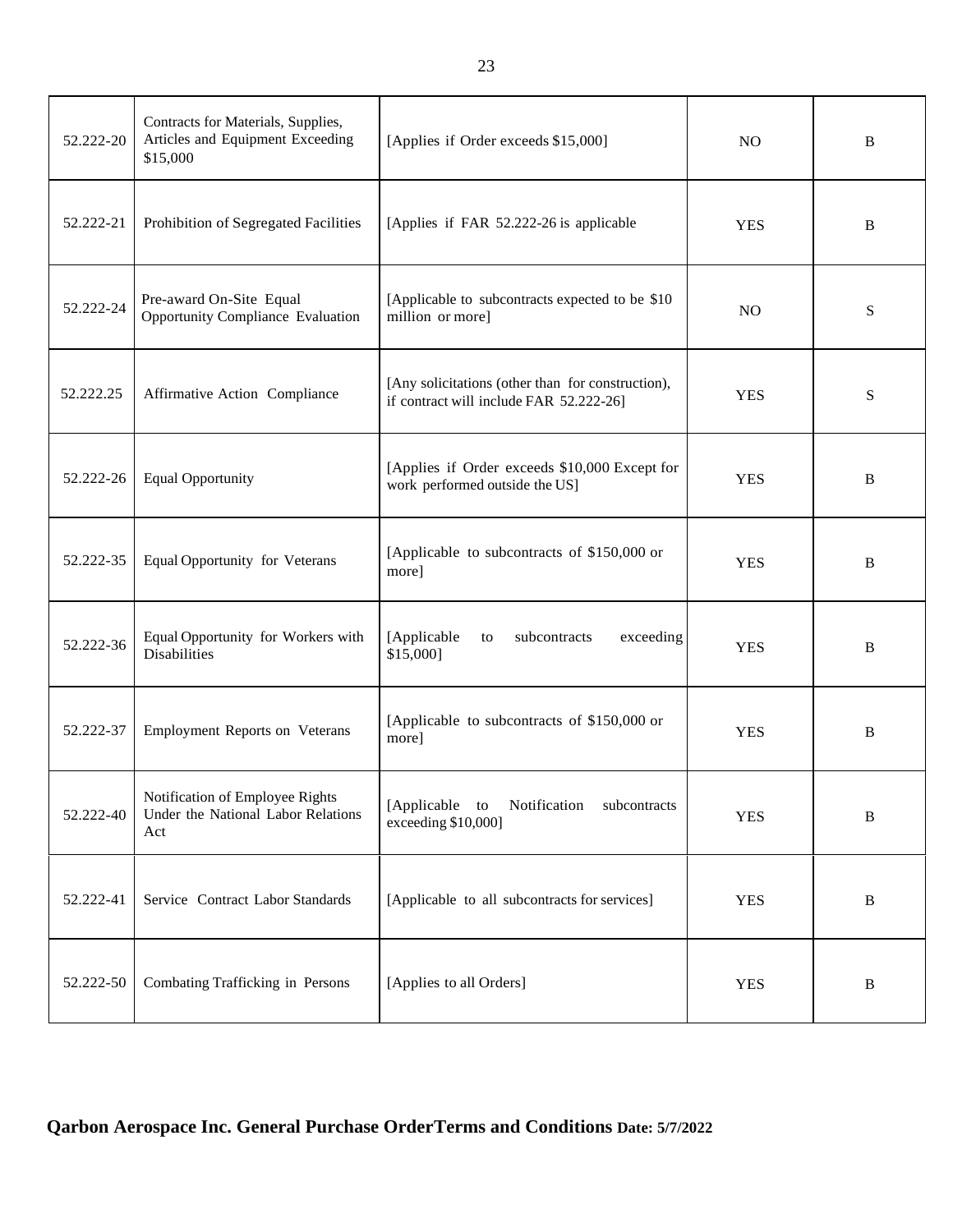| 52.222-51 | Exemption from Application of the<br>Service Contract Labor Standards to<br>Contracts for Maintenance,<br>Calibration, or Repair of Certain<br>$Equipment - Required$ | services |  | [Applicable to subcontracts for exempt] |  |  | <b>YES</b> |  |
|-----------|-----------------------------------------------------------------------------------------------------------------------------------------------------------------------|----------|--|-----------------------------------------|--|--|------------|--|
|-----------|-----------------------------------------------------------------------------------------------------------------------------------------------------------------------|----------|--|-----------------------------------------|--|--|------------|--|

| <b>FAR</b><br><b>Clause</b> | <b>Title</b>                                                                                                                 | <b>Applicability Conditions</b>                                                                                             | <b>Applicable to</b><br><b>Commercial</b><br>Items? | Applicable to<br>(S)olicitation,<br>(C)ontract, or<br>$(B)$ oth |
|-----------------------------|------------------------------------------------------------------------------------------------------------------------------|-----------------------------------------------------------------------------------------------------------------------------|-----------------------------------------------------|-----------------------------------------------------------------|
| 52.222-53                   | Exemption from Application of the<br>Service Contract Labor Standards to<br>Contracts for Certain Services -<br>Requirements | [Applicable to subcontracts for<br>exempt<br>services]                                                                      | <b>YES</b>                                          | B                                                               |
| 52.222-54                   | Employment Eligibility Verification                                                                                          | [Applicable to subcontracts exceeding \$3,500]                                                                              | <b>YES</b>                                          | B                                                               |
| 52.222-55                   | Minimum Wages Under Executive<br>Order 13658                                                                                 | [Applies in accordance with paragraph (k) of<br>the clause]                                                                 | <b>YES</b>                                          | B                                                               |
| 52.222-56                   | <b>Certification Regarding Trafficking</b><br>in Persons Compliance Plan                                                     | [Applicable]<br>to subcontracts for<br>which<br>\$500,000 or more of goods or services may be<br>obtained outside the U.S.] | N <sub>O</sub>                                      | S                                                               |
| 52.222-59                   | Compliance with Labor Laws<br>(Executive Order 13673)                                                                        | [Applicable<br>subcontracts<br>exceeding<br>to<br>\$500,000]                                                                | <b>YES</b>                                          | B                                                               |
| 52.222-60                   | Paycheck Transparency (Executive<br>Order 13673)                                                                             | [Applicable<br>exceeding<br>subcontracts<br>to<br>\$500,000]                                                                | <b>YES</b>                                          | B                                                               |
| 52.222-62                   | Paid Sick Leave Under Executive<br>Order 13706                                                                               | [Applies to all Orders]                                                                                                     | <b>YES</b>                                          | B                                                               |
| 52.223-3                    | Hazardous Material Identification<br>and Material Safety Data                                                                | [Applicable to subcontracts that<br>require<br>delivery of hazardous material as defined in<br>FAR 23.301]                  | NO                                                  | $\, {\bf B}$                                                    |
| 52.223-6                    | Drug-Free Workplace                                                                                                          | [Applies to all Orders]                                                                                                     | $\rm NO$                                            | $\bf{B}$                                                        |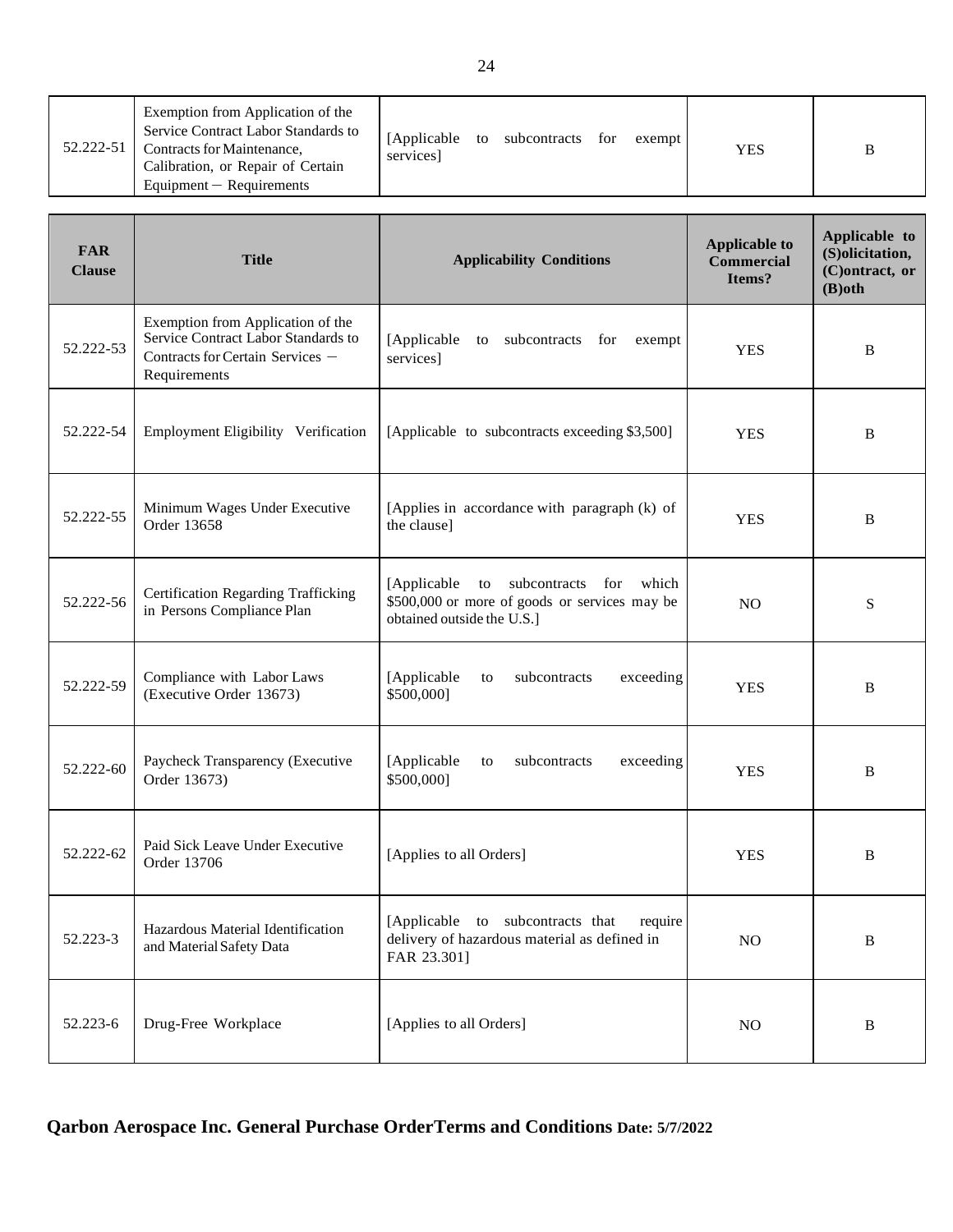| 52.223-7  | Notice of Radioactive Materials                                                       | [Applicable to all subcontracts for supplies]<br>which are or which contain radioactive<br>material] | NO. | B |
|-----------|---------------------------------------------------------------------------------------|------------------------------------------------------------------------------------------------------|-----|---|
| 52.223-11 | Ozone-Depleting Substances and<br>High Global Warming Potential<br>Hydrofluorocarbons | [Applies to all Orders]                                                                              | NO. | B |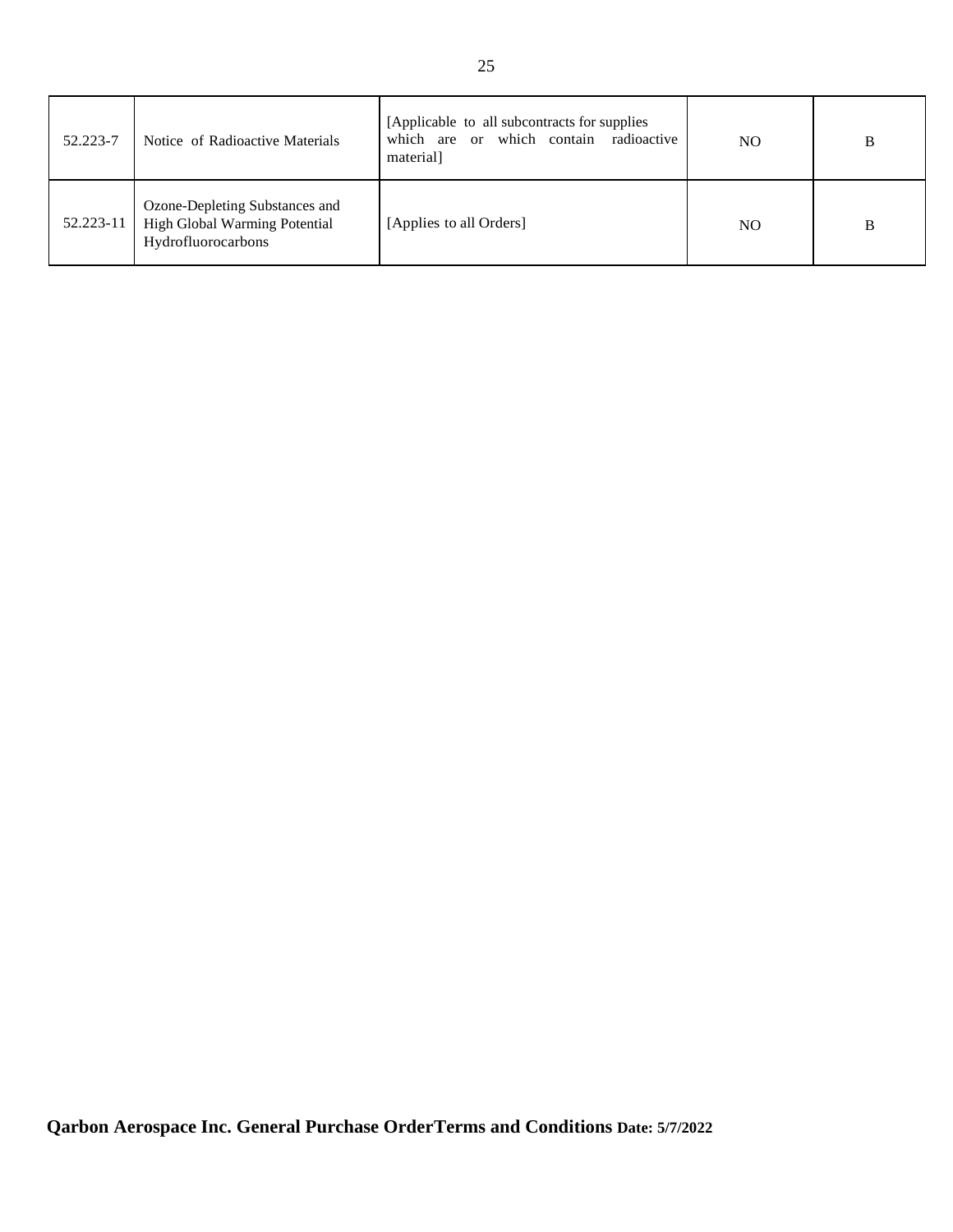| <b>FAR</b><br><b>Clause</b> | <b>Title</b>                                                                  | <b>Applicability Conditions</b>                                                                                                                                                                                                                                                                                                                                                                                                                                   | <b>Applicable to</b><br><b>Commercial</b><br>Items? | Applicable to<br>(S)olicitation,<br>(C)ontract, or<br>$(B)$ oth |
|-----------------------------|-------------------------------------------------------------------------------|-------------------------------------------------------------------------------------------------------------------------------------------------------------------------------------------------------------------------------------------------------------------------------------------------------------------------------------------------------------------------------------------------------------------------------------------------------------------|-----------------------------------------------------|-----------------------------------------------------------------|
| 52.223-15                   | Energy Efficiency in Energy-<br><b>Consuming Products</b>                     | subcontracts when energy-<br>[Applicable to<br>consuming products listed in the ENERGY<br>STAR® Program or FEMP will be (a) delivered;<br>(b) acquired by the contractor for use in<br>performing services at a federally-controled<br>facility; (c) furnished by the contractor for use by<br>the Government; or (d) specified in the designof<br>a building or work, or incorporated<br>during<br>its<br>construction, renovation,<br><b>or</b><br>maintenance] | N <sub>O</sub>                                      | $\mathcal{C}$                                                   |
| 52.223-18                   | <b>Encouraging Contractor Policies to</b><br>Ban Text Messaging While Driving | [Applies to all Orders]                                                                                                                                                                                                                                                                                                                                                                                                                                           | N <sub>O</sub>                                      | B                                                               |
| 52.223-99                   | <b>Ensuring Adequate COVID Safety</b><br>Protocols for Federal Contractors    | [Applicable to subcontracts for services that<br>exceed the Simplified Acquisition Threshold]                                                                                                                                                                                                                                                                                                                                                                     | <b>YES</b>                                          | B                                                               |
| 52.224-3                    | Privacy Training                                                              | [Applicable when subcontractor employees<br>will $(1)$ have access to a system of records; $(2)$<br>create, collect, use, process, store, maintain,<br>disseminate, disclose, dispose, or otherwise<br>handle personally identifiable information; or<br>(3) design, develop, maintain, or operate a<br>system of records.]                                                                                                                                       | <b>YES</b>                                          | B                                                               |
| 52.225-1                    | Buy American-Supplies                                                         | [Applies to all Orders]                                                                                                                                                                                                                                                                                                                                                                                                                                           | N <sub>O</sub>                                      | B                                                               |
| 52.225-3                    | Buy American-Free Trade<br>Agreements-Israeli Trade Act                       | [Applies to all Orders]                                                                                                                                                                                                                                                                                                                                                                                                                                           | N <sub>O</sub>                                      | B                                                               |
| 52.225-5                    | <b>Trade Agreements</b>                                                       | [Applies to all Orders]                                                                                                                                                                                                                                                                                                                                                                                                                                           | N <sub>O</sub>                                      | B                                                               |
| 52.225-8                    | Duty-Free Entry                                                               | [Applicable to subcontracts]<br>involving the<br>importation of duty-free items, or other foreign<br>supplies exceeding \$15,000]                                                                                                                                                                                                                                                                                                                                 | N <sub>O</sub>                                      | B                                                               |
| 52.225-13                   | Restrictions on Certain Foreign<br>Purchases                                  | [Applies to all Orders]                                                                                                                                                                                                                                                                                                                                                                                                                                           | NO                                                  | B                                                               |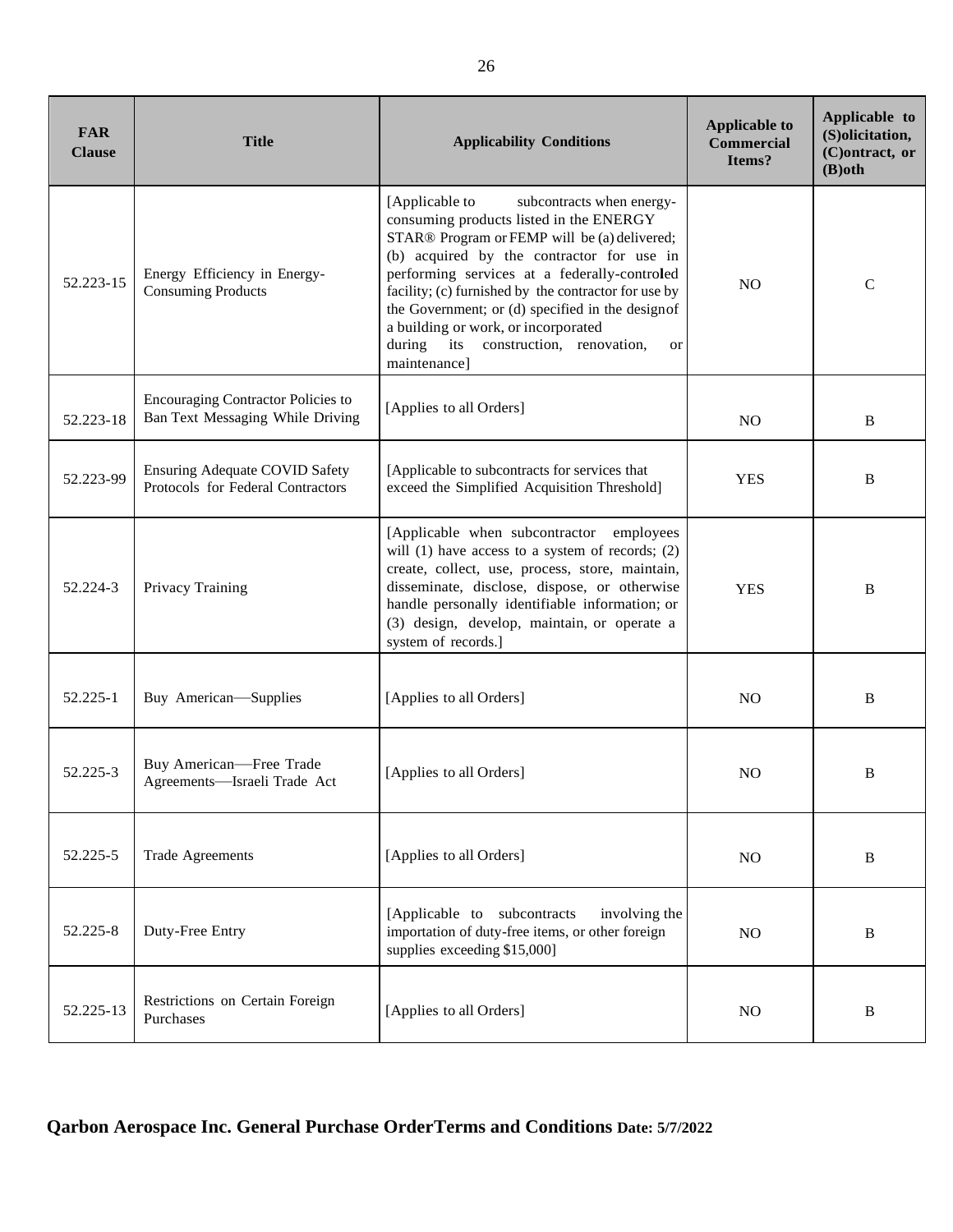| 52.225-20 | Prohibition on Conducting<br><b>Restricted Business Operations</b><br>in Sudan Certification                                                                    | NO.        | S |
|-----------|-----------------------------------------------------------------------------------------------------------------------------------------------------------------|------------|---|
| 52.225-25 | Prohibition on Contracting with<br>Entities Engaging in Certain<br><b>Activities or Transactions</b><br>Relating to Iran - Representation<br>and Certifications | <b>YES</b> | S |

| <b>FAR</b><br><b>Clause</b> | <b>Title</b>                                                                             | <b>Applicability Conditions</b>                                                                                                                                         | <b>Applicable to</b><br><b>Commercial</b><br>Items? | Applicable to<br>(S)olicitation,<br>(C)ontract, or<br>$(B)$ oth |
|-----------------------------|------------------------------------------------------------------------------------------|-------------------------------------------------------------------------------------------------------------------------------------------------------------------------|-----------------------------------------------------|-----------------------------------------------------------------|
| 52.225-26                   | Contractors Performing Private<br>Security Functions Outside the<br><b>United States</b> | [Applies to all Orders]                                                                                                                                                 | <b>YES</b>                                          | B                                                               |
| 52.226-1                    | Utilization of Indian Organizations<br>and Indian-Owned Economic<br>Enterprises          | [Applicable if Government Contracting Officer<br>elects to add to contract]                                                                                             | N <sub>O</sub>                                      | $\, {\bf B}$                                                    |
| 52.227-1                    | Authorization and Consent                                                                | [Applicable to<br>subcontracts<br>exceeding the<br>Simplified Acquisition Threshold]                                                                                    | N <sub>O</sub>                                      | B                                                               |
| 52.227-2                    | Notice and Assistance Regarding<br>Patent and Copyright Infringements                    | [Applicable to<br>subcontracts<br>exceeding the<br>Simplified Acquisition Threshold]                                                                                    | N <sub>O</sub>                                      | B                                                               |
| 52.227-3                    | Patent Indemnity                                                                         | [Applicable to all items Except Commercial<br>Items $(CI)$ ]                                                                                                            | <b>YES</b>                                          | $\mathcal{C}$                                                   |
| 52.227-6                    | Royalty Information                                                                      | [Any solicitation that may result in a negotiated<br>contract for which royalty information is desired<br>and for which certified cost or pricing data are<br>obtained] | <b>NO</b>                                           | S                                                               |
| 52.227-9                    | Refund of Royalties                                                                      | [Applicable to subcontracts in which royalties<br>exceed \$250]                                                                                                         | N <sub>O</sub>                                      | S                                                               |
| 52.227-10                   | Filing of Patent Applications -<br>Classified Subject Matter                             | [Applicable to subcontracts that cover or are<br>likely to cover classified subject matter]                                                                             | <b>NO</b>                                           | B                                                               |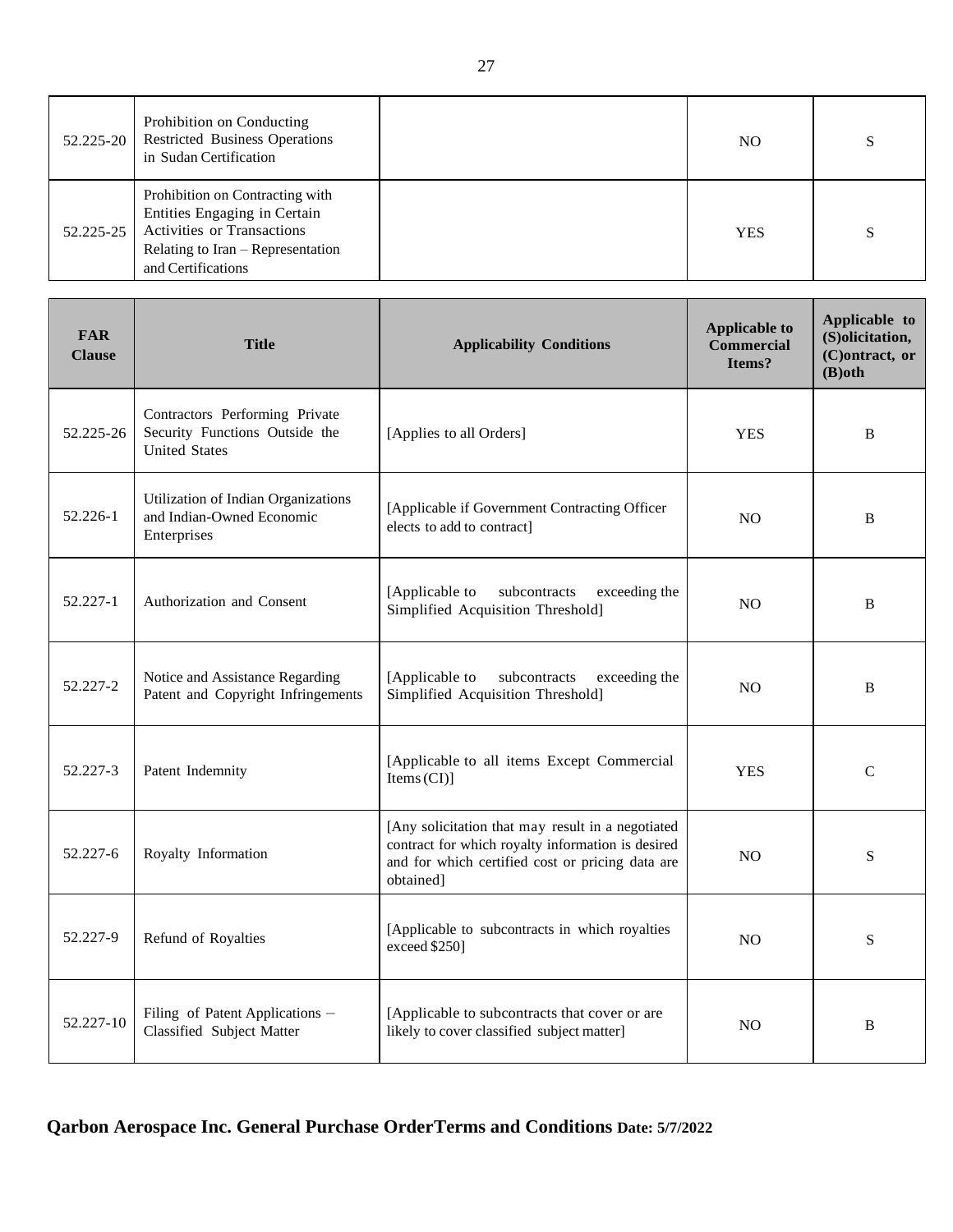| 52.227-11 | Patent Rights-Ownership by the<br>Contractor   | [Applies in accordance w/ paragraph (1) of the<br>clause-Except Commercial Items (CI)]     | NO. | $\mathcal{C}$ |
|-----------|------------------------------------------------|--------------------------------------------------------------------------------------------|-----|---------------|
| 52.227-13 | Patent Rights-Ownership by the<br>Government   | [Applies in accordance $w/$ paragraph $(k)$ of the<br>clause-Except Commercial Items (CI)] | NO. | $\mathcal{C}$ |
| 52.227-14 | Rights in Data—General                         | [Applies to all Orders]                                                                    | NO. | B             |
| 52.227-19 | <b>Commercial Computer Software</b><br>License | [Applies to all Orders]                                                                    | NO. | B             |

| <b>FAR</b><br><b>Clause</b> | <b>Title</b>                                                                           | <b>Applicability Conditions</b>                           | <b>Applicable to</b><br><b>Commercial</b><br>Items? | Applicable to<br>(S)olicitation,<br>(C)ontract, or<br>$(B)$ oth |
|-----------------------------|----------------------------------------------------------------------------------------|-----------------------------------------------------------|-----------------------------------------------------|-----------------------------------------------------------------|
| 52.227-21                   | Technical Data Declaration,<br>Revision, and Withholding<br>of Payment - Major Systems | [Applicable to subcontracts relating to major<br>systems] | NO.                                                 | $\mathcal{C}$                                                   |
| 52.227-22                   | Major System-Minimum Rights                                                            | [Applicable to subcontracts relating to major<br>systems] | N <sub>O</sub>                                      | $\mathcal{C}$                                                   |
| 52.228-3                    | Workers' Compensation Insurance<br>(Defense Base Act)                                  | [Applies to all Orders]                                   | NO.                                                 | B                                                               |
| 52.228-4                    | Workers' Compensation and War-<br><b>Hazard Insurance Overseas</b>                     | [Applies to all Orders]                                   | N <sub>O</sub>                                      | B                                                               |
| 52.228-5                    | Insurance—Work on a Government<br>Installation                                         | [Applies to all Orders]                                   | N <sub>O</sub>                                      | B                                                               |
| 52.228-7                    | Insurance - Liability to Third<br>Persons                                              | [Applies to all Orders]                                   | N <sub>O</sub>                                      | B                                                               |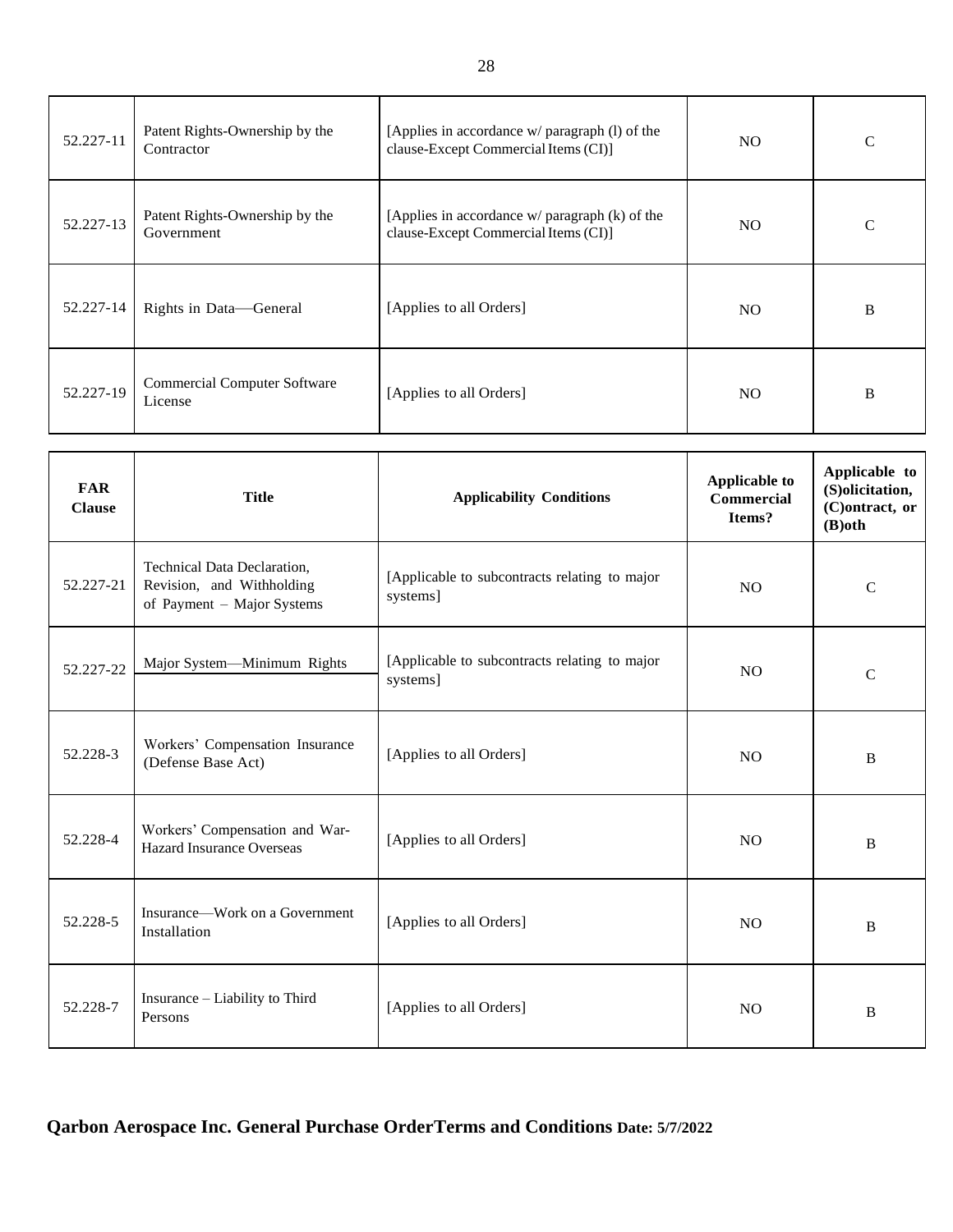| 52.229-3  | Federal, State, and Local Taxes                                   | [Applies to all Orders]                                | N <sub>O</sub> | B |
|-----------|-------------------------------------------------------------------|--------------------------------------------------------|----------------|---|
| 52.229-4  | Federal, State, and Local Taxes<br>(State and Local Adjustments)  | [Applies to all Orders]                                | N <sub>O</sub> | B |
| 52.229-6  | Tax-Foreign Fixed-Price Contracts                                 | [Applies to all Orders]                                | N <sub>O</sub> | B |
| 52.229-8  | Taxes - Foreign Cost-<br><b>Reimbursement Contracts</b>           | [Applies to all Orders]                                | N <sub>O</sub> | B |
| 52.229-10 | <b>State of New Mexico Gross</b><br>Receipts and Compensating Tax | [Applies to all Orders Except Commercial<br>Items (CI) | N <sub>O</sub> | B |
| 52.230-2  | Accounting Standards                                              | Applicable-Except Commercial Items<br>[As]<br>(CI)     | N <sub>O</sub> | B |

| <b>FAR</b><br><b>Clause</b> | <b>Title</b>                                                                          | <b>Applicability Conditions</b>                    | <b>Applicable to</b><br><b>Commercial</b><br>Items? | Applicable to<br>(S)olicitation,<br>(C) ontract, or<br>$(B)$ oth |
|-----------------------------|---------------------------------------------------------------------------------------|----------------------------------------------------|-----------------------------------------------------|------------------------------------------------------------------|
| 52.230-3                    | Disclosure and Consistency of Cost<br><b>Accounting Practices</b>                     | Applicable-Except Commercial Items<br>[As]<br>(CI) | NO.                                                 | B                                                                |
| 52.230-4                    | Disclosure and Consistency of Cost<br><b>Accounting Practices-Foreign</b><br>Concerns | [As]<br>Applicable-Except Commercial Items<br>(CI) | NO.                                                 | B                                                                |
| 52.230-6                    | Administration of Cost Accounting<br><b>Standards</b>                                 | [Applies to all Orders]                            | NO.                                                 | $\mathcal{C}$                                                    |
| 52.232-17                   | Interest                                                                              | [Applies to all Orders]                            | NO.                                                 | B                                                                |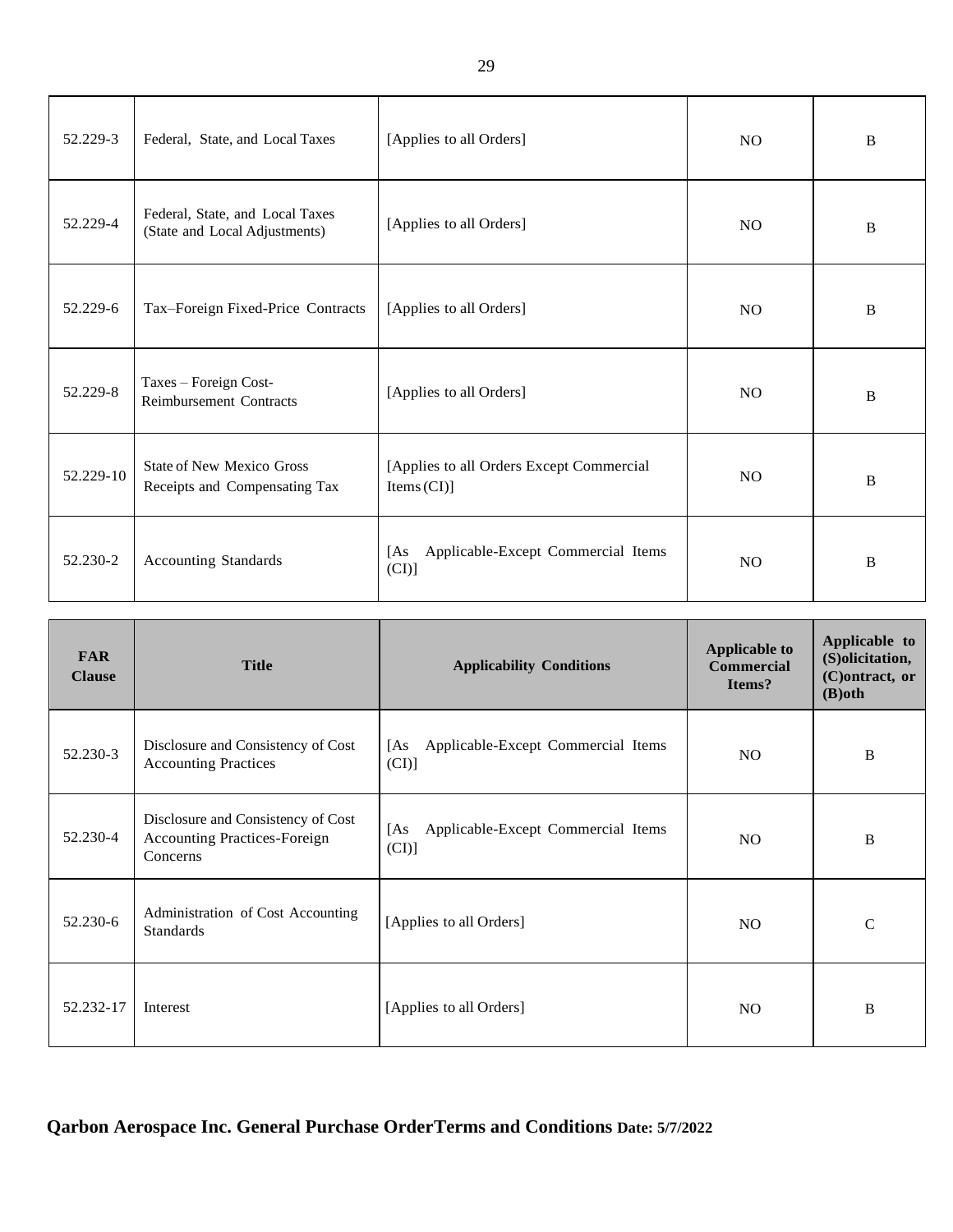| 52.232-20 | Limitation of Cost                                                                 | [Applicable<br>fully<br>funded<br>to<br>$cost-$<br>reimbursement contracts]                                    | N <sub>O</sub> | $\bf{B}$     |
|-----------|------------------------------------------------------------------------------------|----------------------------------------------------------------------------------------------------------------|----------------|--------------|
| 52.232-22 | <b>Limitation of Funds</b>                                                         | [Applicable to<br>incrementally funded<br>cost-<br>reimbursement contracts]                                    | N <sub>O</sub> | B            |
| 52.232-32 | Performance-Based Payments                                                         | [Applicable to fixed-price contracts under which<br>the Government will provide performance-based<br>payments] | N <sub>O</sub> | B            |
| 52.232-40 | Providing Accelerated Payments to<br><b>Small Business Subcontractors</b>          | [Applicable to subcontracts with small business<br>concerns]                                                   | <b>YES</b>     | B            |
| 52.234-1  | <b>Industrial Resources Developed</b><br>Under Defense Production Act Title<br>III | [Applies to all Orders Except Commercial<br>Items (CI)                                                         | <b>NO</b>      | $\mathsf{C}$ |
| 52.236-13 | <b>Accident Prevention</b>                                                         | [Applies to all Orders Except Commercial<br>Items $(Cl)$ ]                                                     | N <sub>O</sub> | B            |
| 52.242-1  | Notice of Intent to Disallow Costs                                                 | [Applies to all Orders]                                                                                        | N <sub>O</sub> | B            |
| 52.242-13 | Bankruptcy                                                                         | [Applies to all Orders]                                                                                        | N <sub>O</sub> | B            |

| <b>FAR</b><br><b>Clause</b> | <b>Title</b>               | <b>Applicability Conditions</b>                                                                               | <b>Applicable to</b><br><b>Commercial</b><br>Items? | Applicable to<br>(S)olicitation,<br>(C)ontract, or<br>$(B)$ oth |
|-----------------------------|----------------------------|---------------------------------------------------------------------------------------------------------------|-----------------------------------------------------|-----------------------------------------------------------------|
| 52.243-6                    | Change Order Accounting    | [Applicable to supply and research and<br>development subcontracts of<br>significant<br>technical complexity] | NO.                                                 | B                                                               |
| 52.244-2                    | Subcontracts & Alternate I | [Applies to all Orders]                                                                                       | NO.                                                 | B                                                               |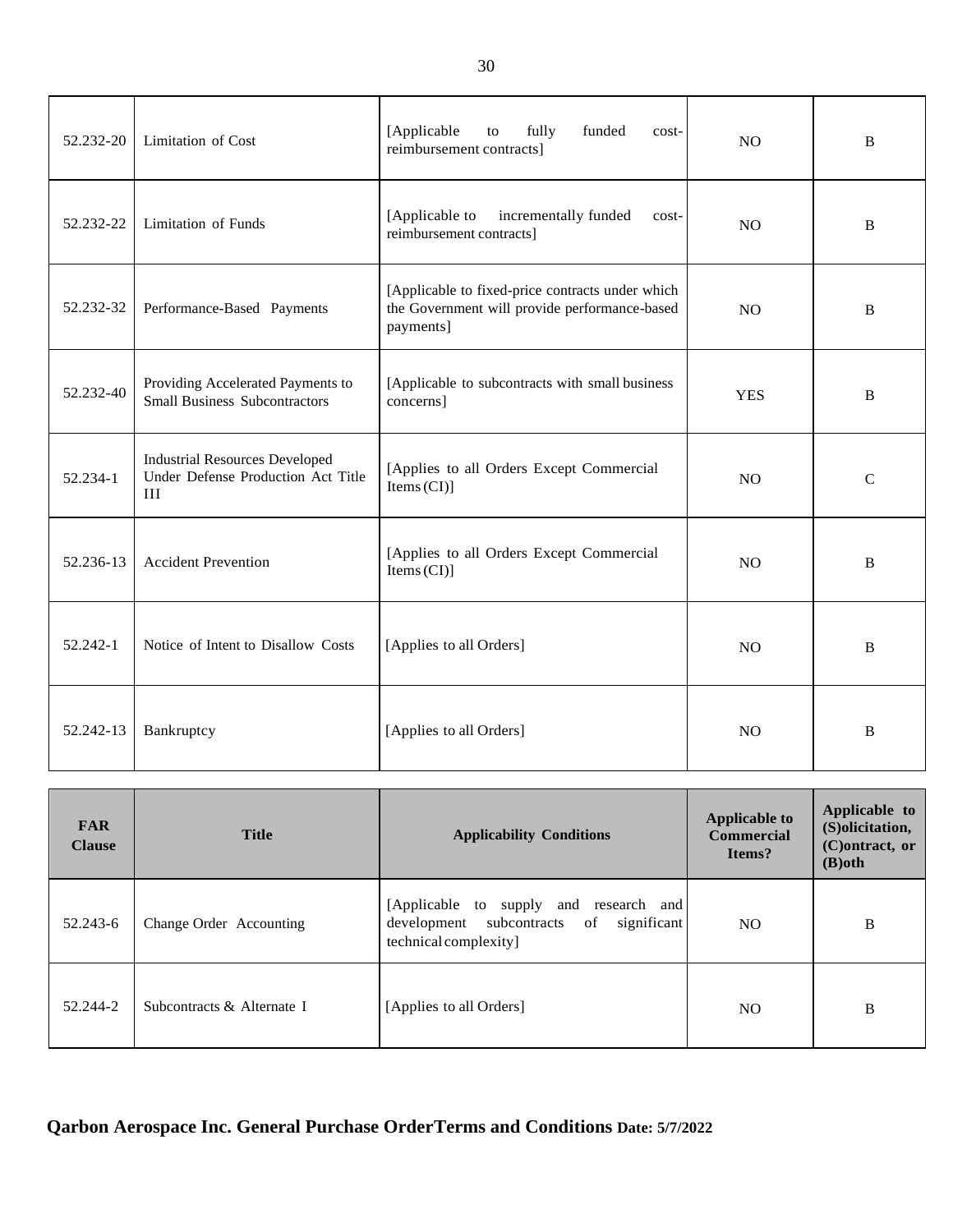| 52.244-5  | Competition in Subcontracting                                    | [Applicable to subcontracts except if fixed price]<br>contract based on adequate competition or time<br>and materials or labor hours contract]                                                                                                                                                                                                              | N <sub>O</sub> | B            |
|-----------|------------------------------------------------------------------|-------------------------------------------------------------------------------------------------------------------------------------------------------------------------------------------------------------------------------------------------------------------------------------------------------------------------------------------------------------|----------------|--------------|
| 52.244-6  | Subcontracts for Commercial Items                                | [Applies to all Orders]                                                                                                                                                                                                                                                                                                                                     | <b>YES</b>     | B            |
| 52.245-1  | Government Property                                              | NOTE: The following is added as paragraph<br>(n): "Seller shall provide Buyer immediate<br>notice of any disapproval, withdrawal of<br>approval,<br>or or<br>non-acceptance<br>by<br>the<br>Government of its property control system."<br>[Applicable to subcontracts that<br>involve<br>Government property]                                              | N <sub>O</sub> | B            |
| 52.245-2  | Government Property Installation<br><b>Operation Services</b>    | [As Applicable]                                                                                                                                                                                                                                                                                                                                             | N <sub>O</sub> | $\mathsf{C}$ |
| 52.245-9  | Use and Charges                                                  | [Applicable to all subcontracts that involve<br>Government property]                                                                                                                                                                                                                                                                                        | N <sub>O</sub> | B            |
| 52.246-1  | Contractor Inspection Requirements                               | [Applies to all Orders]                                                                                                                                                                                                                                                                                                                                     | N <sub>O</sub> | B            |
| 52.246-8  | Inspection of Research and<br>Development-Cost-<br>Reimbursement | [Applicable to cost-reimbursement contracts for<br>research and development when the primary<br>objective of the contract is the delivery of end<br>items other than designs, drawings, or reports]                                                                                                                                                         | N <sub>O</sub> | B            |
| 52.246-16 | Responsibility for Supplies                                      | [As Applicable]                                                                                                                                                                                                                                                                                                                                             | NO.            | $\mathsf{C}$ |
| 52.246-26 | Reporting Nonconforming Items                                    | Applicable to subcontracts subject to (i) higher-<br>level quality standards; (ii) critical items (as<br>defined in the clause); (iii) Electronic parts or<br>end items components, parts, or materials<br>containing electronic part in a DoD contract over<br>the simplified acquisition threshold; (iv) services<br>involving the items in $(i) - (iii)$ | N <sub>O</sub> | $\mathsf{C}$ |

| <b>FAR</b><br><b>Clause</b> | <b>Title</b> | <b>Applicability Conditions</b> | <b>Applicable to</b><br><b>Commercial</b><br>Items? | Applicable to<br>(S) olicitation,<br>$(C)$ ontract, or<br>$(B)$ oth |
|-----------------------------|--------------|---------------------------------|-----------------------------------------------------|---------------------------------------------------------------------|
|-----------------------------|--------------|---------------------------------|-----------------------------------------------------|---------------------------------------------------------------------|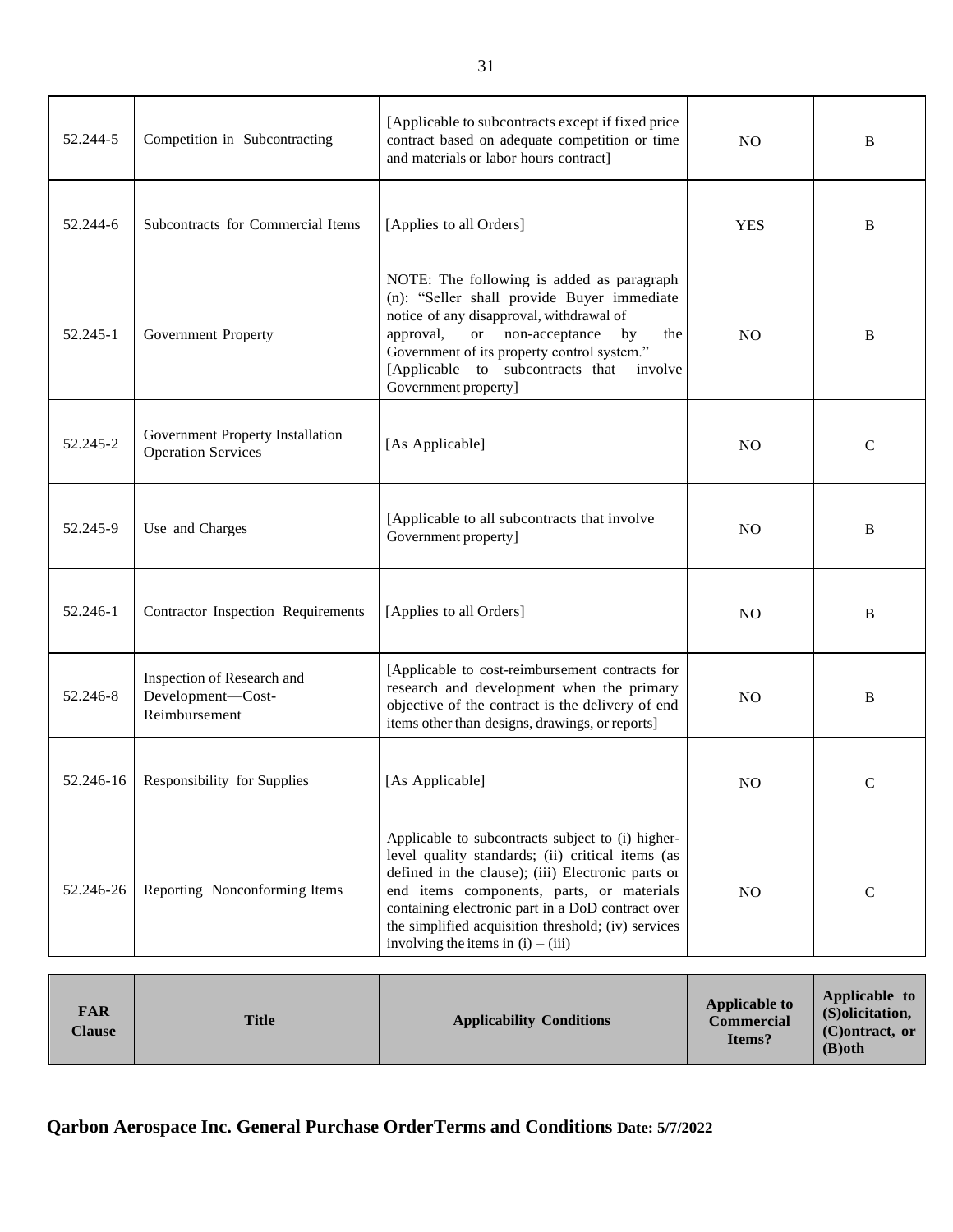| 52.247-63 | Preference for U.S. Flag Air<br>Carriers                        | [Applicable to subcontracts that<br>involve<br>international air transportation] | NO.        | B            |
|-----------|-----------------------------------------------------------------|----------------------------------------------------------------------------------|------------|--------------|
| 52.247-64 | Preference for Privately Owned U.S.-<br>Flag Commercial Vessels | [Applicable to subcontracts that involve ocean<br>transportation of supplies]    | <b>YES</b> | B            |
| 52.248-1  | Value Engineering                                               | [Applies to all Orders Except Commercial]<br>Items $(CI)$ ]                      | NO.        | B            |
| 52.249-2  | Termination for Convenience of the<br>Government (Fixed-Price)  | [Applies to all Orders]                                                          | <b>YES</b> | $\mathsf{C}$ |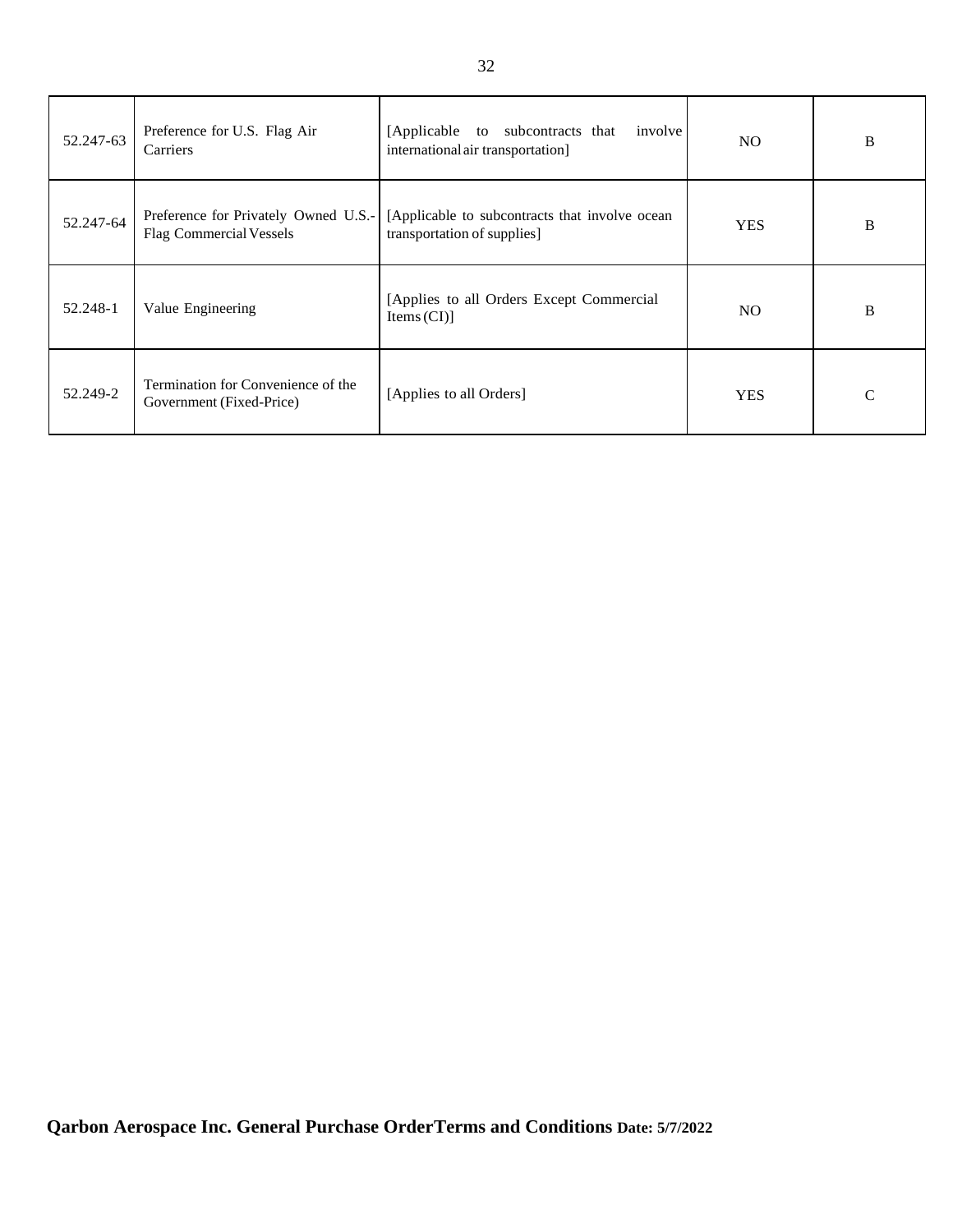| <b>DFARS</b><br><b>Clause</b> | <b>Title</b>                                                                                       | <b>Applicability Conditions</b>                                                                                                                                                                                                                                                                                                                                                                                                                                                                                                                                                                                                                            | <b>Applicable to</b><br><b>Commercial</b><br>Items? | Applicable to<br>(S)olicitation,<br>(C)ontract, or<br>$(B)$ oth |
|-------------------------------|----------------------------------------------------------------------------------------------------|------------------------------------------------------------------------------------------------------------------------------------------------------------------------------------------------------------------------------------------------------------------------------------------------------------------------------------------------------------------------------------------------------------------------------------------------------------------------------------------------------------------------------------------------------------------------------------------------------------------------------------------------------------|-----------------------------------------------------|-----------------------------------------------------------------|
| 252.203-<br>7000              | Requirements Relating to<br>Compensation of Former DoD<br>Officials                                | [Applies to all Orders]                                                                                                                                                                                                                                                                                                                                                                                                                                                                                                                                                                                                                                    | <b>YES</b>                                          | B                                                               |
| 252.203-<br>7001              | Prohibition on Persons Convicted of<br>Fraud or other Defense-Contract-<br><b>Related Felonies</b> | [Except for Commercial Items (CI) Applicable<br>to subcontracts exceeding the<br>Simplified<br>Acquisition (SA) Threshold]                                                                                                                                                                                                                                                                                                                                                                                                                                                                                                                                 | N <sub>O</sub>                                      | B                                                               |
| 252.203-<br>7002              | Requirements to Inform Employees<br>of Whistleblower Rights                                        | [Applies to all Orders]                                                                                                                                                                                                                                                                                                                                                                                                                                                                                                                                                                                                                                    | N <sub>O</sub>                                      | B                                                               |
| 252.203-<br>7003              | Agency Office of The Inspector<br>General                                                          | [Applicable to subcontracts which include FAR<br>52.203-13]                                                                                                                                                                                                                                                                                                                                                                                                                                                                                                                                                                                                | <b>YES</b>                                          | B                                                               |
| 252.203-<br>7004              | Display of Hotline Posters                                                                         | [Applicable to subcontracts exceeding \$5.5]<br>million]                                                                                                                                                                                                                                                                                                                                                                                                                                                                                                                                                                                                   | N <sub>O</sub>                                      | B                                                               |
| 252.204-<br>7000              | Disclosure of Information                                                                          | [Applies to all Orders]                                                                                                                                                                                                                                                                                                                                                                                                                                                                                                                                                                                                                                    | N <sub>O</sub>                                      | B                                                               |
| 252.204-<br>7008              | Compliance with Safeguarding<br><b>Covered Defense Information</b><br>Controls                     | [Applies to all Orders]                                                                                                                                                                                                                                                                                                                                                                                                                                                                                                                                                                                                                                    | <b>YES</b>                                          | S                                                               |
| 252.204-<br>7009              | Limitations on The Use or<br>Disclosure of Third-Party<br>Contractor Cyber Incident<br>Reporting   | [Applicable to subcontracts for services that<br>include support for the Government's activities<br>relating to safeguarding covered defense<br>information and cyber incident reporting]                                                                                                                                                                                                                                                                                                                                                                                                                                                                  | <b>YES</b>                                          | B                                                               |
| 252.204-<br>7012              | <b>Safeguarding Covered Defense</b><br>Information and Cyber Incident<br>Reporting                 | NOTE: In addition, Seller shall (i) notify Buyer<br>when submitting a request to vary from a<br>security requirement, in accordance with<br>paragraph $(b)(2)(ii)(B)$ of this clause; and (ii)<br>provide<br>incident<br>the<br>report<br>number,<br>automatically assigned by DoD, to Buyer as<br>soon as practicable, when reporting a cyber<br>incident to DoD as required in paragraph© of<br>this clause. Seller shall also report lower-tier<br>information<br>$\mathbf{u}$<br>subcontractor<br>receives.<br>[Applicable to subcontracts for operationa ly<br>critical support or for which performance will<br>involve covered defense information] | <b>YES</b>                                          | B                                                               |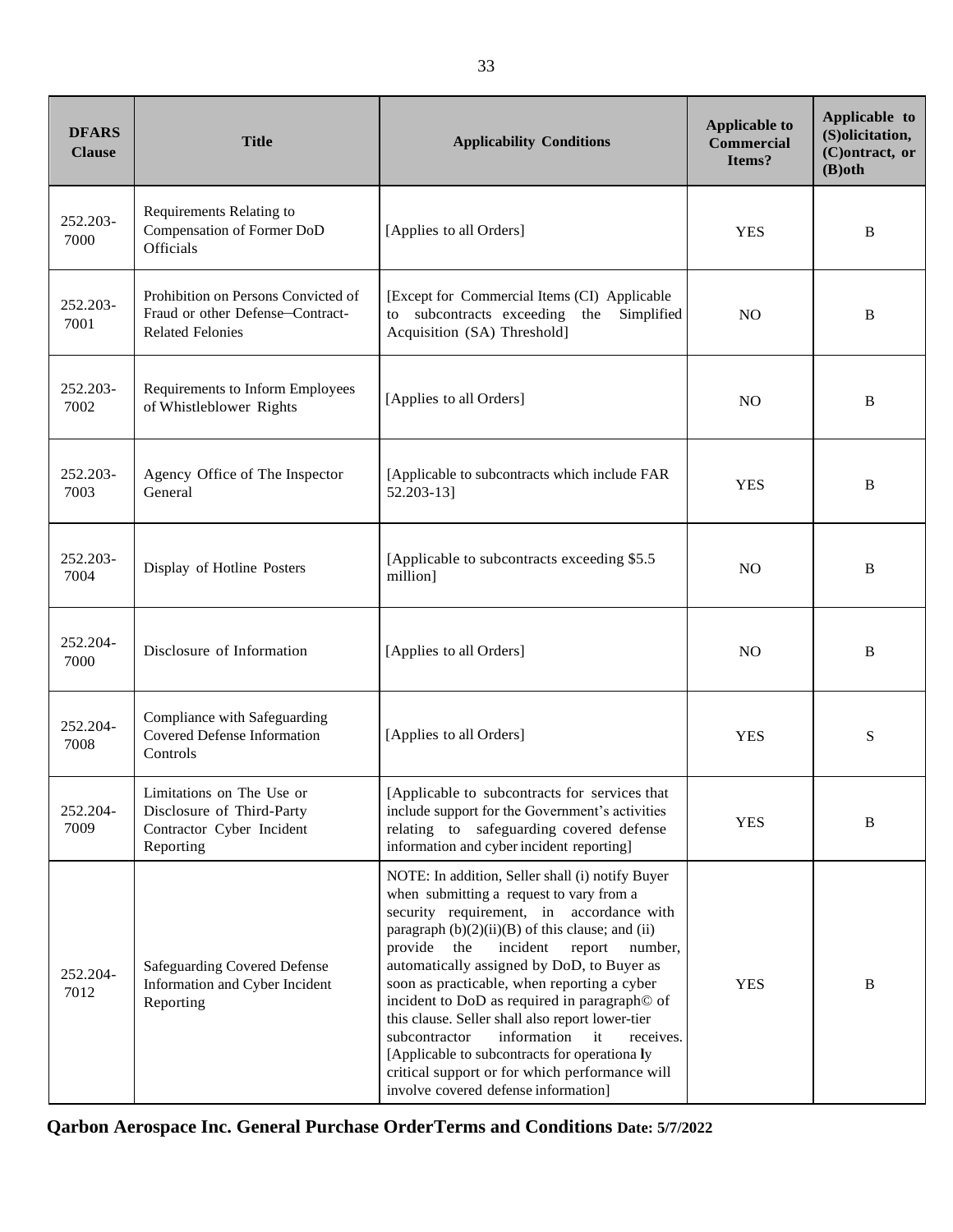| 252.204-<br>7015 | Notice of Authorized Disclosure of<br>Information for Litigation Support | [Applies to all Orders] | YES | B |
|------------------|--------------------------------------------------------------------------|-------------------------|-----|---|
|------------------|--------------------------------------------------------------------------|-------------------------|-----|---|

| <b>DFARS</b><br><b>Clause</b> | <b>Title</b>                                                                                                                        | <b>Applicability Conditions</b>                                                                                    | <b>Applicable to</b><br><b>Commercial</b><br>Items? | Applicable to<br>(S)olicitation,<br>(C)ontract, or<br>$(B)$ oth |
|-------------------------------|-------------------------------------------------------------------------------------------------------------------------------------|--------------------------------------------------------------------------------------------------------------------|-----------------------------------------------------|-----------------------------------------------------------------|
| 252.204-<br>7018              | Prohibition on the Acquisition of<br><b>Covered Defense</b><br>Telecommunications Equipment or<br>Services                          | [Applicable to all subcontracts]                                                                                   | <b>YES</b>                                          | B                                                               |
| 252.204-<br>7020              | NIST SP 800-171 DOD Assessment<br>Requirements                                                                                      | [Applicable to all subcontracts,<br>including<br>commercial items, but excluding commercial<br>off-the-shelf items | <b>YES</b>                                          | B                                                               |
| 252.204-<br>7021              | Contractor Compliance with the<br><b>Cybersecurity Maturity Model</b><br>Certification Level Requirement                            | [Applicable to all subcontracts, including<br>commercial items, but excluding commercial<br>off-the-shelf items    | <b>YES</b>                                          | B                                                               |
| 252.208-<br>7000              | Intent to Furnish Precious Metals as<br>Government-Furnished Material                                                               | [Applies to all Orders]                                                                                            | N <sub>O</sub>                                      | B                                                               |
| 252.209-<br>7004              | Subcontracting with Firms that are<br>Owned or Controlled by the<br>Government of a Country that is a<br>State Sponsor of Terrorism | [Applicable to subcontracts of \$150,000 or<br>more]                                                               | N <sub>O</sub>                                      | B                                                               |
| 252.211-<br>7000              | <b>Acquisition Streamlining</b>                                                                                                     | [Applicable to subcontracts exceeding \$1.5]<br>million for systems acquisition programs]                          | N <sub>O</sub>                                      | B                                                               |
| 252.211-<br>7003              | Item Unique Identification and<br>Valuation                                                                                         | [Applies to all Orders]                                                                                            | <b>YES</b>                                          | B                                                               |
| 252.211-<br>7007              | Reporting of Government-Furnished<br>Property                                                                                       | [Applicable to subcontracts that<br>involve<br>Government property]                                                | NO                                                  | $\bf{B}$                                                        |
| 252.215-<br>7000              | Pricing Adjustments                                                                                                                 | [Applicable to any subcontract to which FAR<br>52.215-11, 52.215-12, or 52.215-13 applies]                         | NO                                                  | B                                                               |
| 252.215-                      | <b>Cost Estimating System</b>                                                                                                       |                                                                                                                    |                                                     |                                                                 |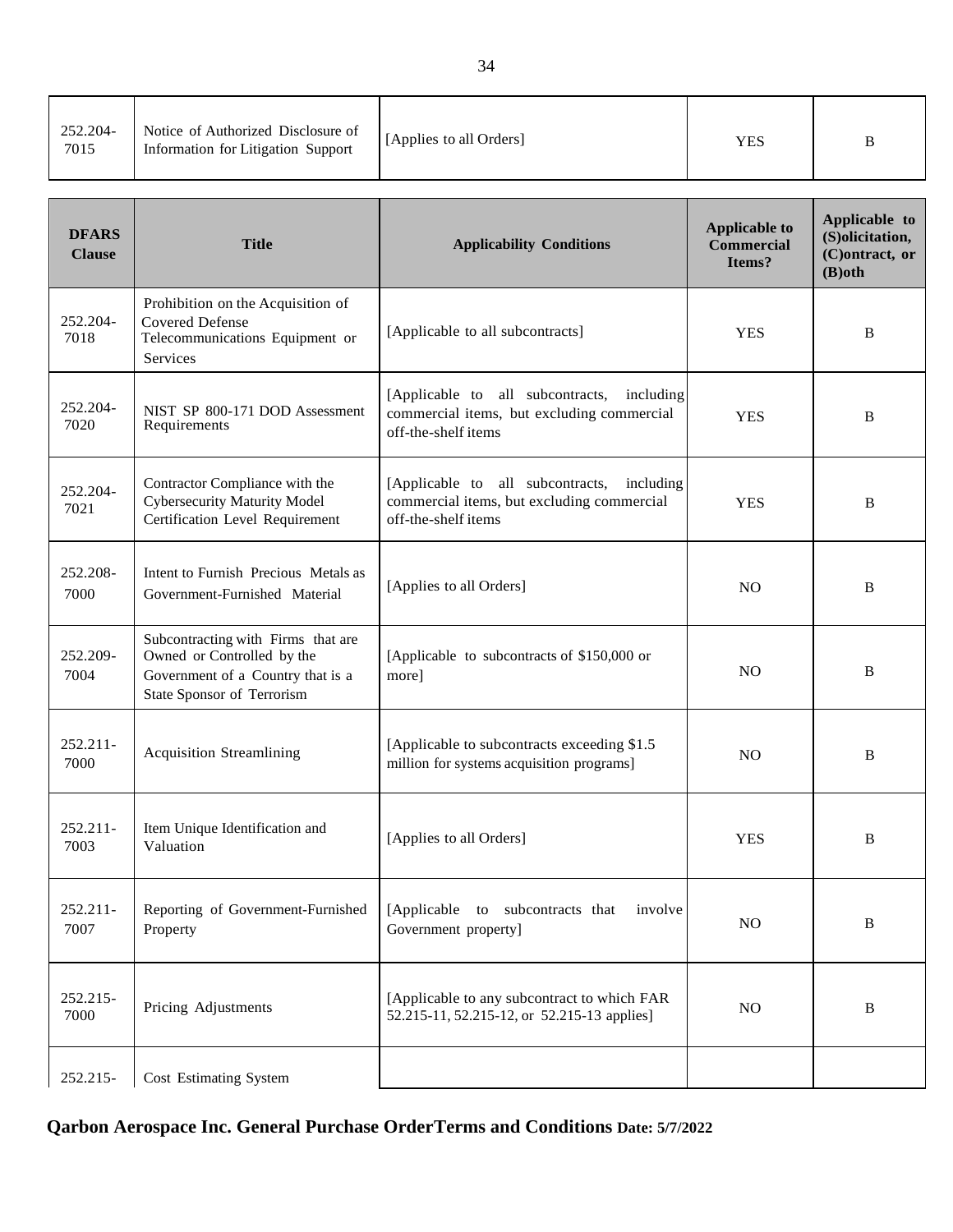| 7002             | Requirements                                          |                                                                  | NO.        | B |
|------------------|-------------------------------------------------------|------------------------------------------------------------------|------------|---|
| 252.219-<br>7003 | Small Business Subcontracting Plan<br>(DoD Contracts) | [Applicable to any subcontract to which FAR<br>52.219-9 applies] | <b>YES</b> | B |
| 252.222-<br>7000 | Restriction on Employment of<br>Personnel             | [Applies to all Orders]                                          | NO.        | B |

| <b>DFARS</b><br><b>Clause</b> | <b>Title</b>                                                                                     | <b>Applicability Conditions</b>                                                                                          | <b>Applicable to</b><br><b>Commercial</b><br>Items? | Applicable to<br>(S)olicitation,<br>(C)ontract, or<br>$(B)$ oth |
|-------------------------------|--------------------------------------------------------------------------------------------------|--------------------------------------------------------------------------------------------------------------------------|-----------------------------------------------------|-----------------------------------------------------------------|
| 252.222-<br>7006              | Restrictions on the use of<br>Mandatory Arbitration Agreements                                   | [Applicable to subcontracts exceeding \$1<br>million]                                                                    | N <sub>O</sub>                                      | B                                                               |
| 252.222-<br>7007              | Representations Regarding<br>Combating Trafficking in Persons                                    | [Applicable to<br>subcontracts<br>exceeding the<br>Simplified Acquisition Threshold]                                     | <b>YES</b>                                          | B                                                               |
| 252.223-<br>7001              | Hazardous Warning Labels                                                                         | [Applicable<br>subcontracts<br>requiring<br>to<br>submission of hazardous material data sheets]                          | N <sub>O</sub>                                      | B                                                               |
| 252.223-<br>7002              | Safety Precautions for Ammunition<br>and Explosives                                              | to subcontracts that<br>[Applicable]<br>involve<br>ammunition or explosives]                                             | <b>NO</b>                                           | $\mathbf C$                                                     |
| 252.223-<br>7006              | Prohibition on Storage, Treatment,<br>and Disposal of Toxic or Hazardous<br>Materials            | [Applies to all Orders]                                                                                                  | <b>NO</b>                                           | B                                                               |
| 252.223-<br>7008              | Prohibition of Hexavalent<br>Chromium                                                            | [Applicable to subcontracts]<br>for supplies,<br>maintenance<br>repair<br>services.<br>and<br><b>or</b><br>construction] | <b>YES</b>                                          | B                                                               |
| 252.223-<br>7999              | Ensuring Adequate COVID-19<br>Safety Protocols for Federal<br>Contractors (Deviation 2021-O0009) | [Applicable to subcontracts for services that<br>exceed the Simplified Acquisition Threshold]                            | <b>YES</b>                                          | B                                                               |
| 252.225-<br>7001              | Buy American and Balance of<br>Payments Program-Basic                                            | [Applicable unless one of the conditions in<br>DFARS 225.1101(2) applies]                                                | <b>YES</b>                                          | B                                                               |
| 252.225-                      | Qualifying Country Sources as                                                                    |                                                                                                                          |                                                     |                                                                 |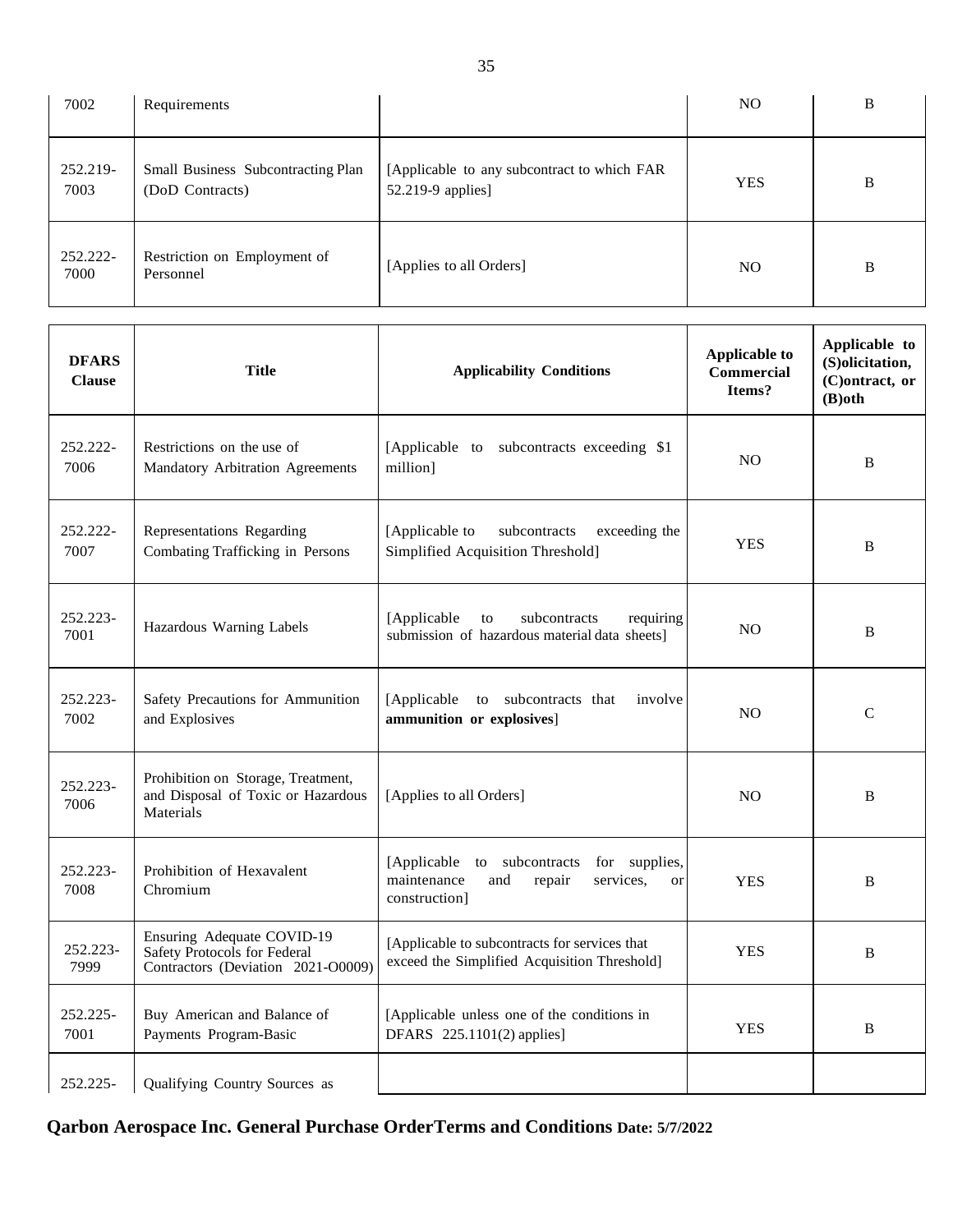| 7002                | Subcontractors                                                                                                      | [Applies to all Orders]                                              | NO.        | B |
|---------------------|---------------------------------------------------------------------------------------------------------------------|----------------------------------------------------------------------|------------|---|
| $252.225 -$<br>7004 | Report of Intended Performance<br>Outside the United States and<br>Canada-Submission After Award                    | [Applicable to subcontracts expected to exceed]<br>\$700,000]        | NO.        | B |
| $252.225 -$<br>7007 | Prohibition on Acquisition of<br>United States Munitions List Items<br>from Communist Chinese Military<br>Companies | [Applicable to subcontracts for items on the<br>U.S. Munitions List] | NO.        | B |
| 252.225-<br>7008    | Restriction on Acquisition of<br><b>Specialty Metals</b>                                                            | [Applies to all Orders]                                              | <b>YES</b> | B |
| $252.225 -$<br>7009 | Restriction on Acquisition of<br>Certain Articles Containing<br><b>Specialty Metals</b>                             | NOTE: Delete paragraph (d) and paragraph<br>(e)(1)                   | <b>YES</b> | B |

| <b>DFARS</b><br><b>Clause</b> | <b>Title</b>                                                                                | <b>Applicability Conditions</b>                                                       | <b>Applicable to</b><br><b>Commercial</b><br>Items? | Applicable to<br>(S)olicitation,<br>(C)ontract, or<br>$(B)$ oth |
|-------------------------------|---------------------------------------------------------------------------------------------|---------------------------------------------------------------------------------------|-----------------------------------------------------|-----------------------------------------------------------------|
| $252.225 -$<br>7010           | <b>Commercial Derivative Military</b><br>Article-Specialty Metals<br>Compliance Certificate | [Applies to all Orders]                                                               | <b>YES</b>                                          | S                                                               |
| $252.225 -$<br>7012           | Preference for Certain Domestic<br>Commodities                                              | [Applies to all Orders]                                                               | <b>YES</b>                                          | B                                                               |
| 252.225-<br>7013              | Duty-Free Entry                                                                             | [Applies to all Orders]                                                               | N <sub>O</sub>                                      | B                                                               |
| 252.225-<br>7015              | Restriction on Acquisition of Hand<br>or Measuring Tools                                    | [Applies to all Orders]                                                               | <b>YES</b>                                          | B                                                               |
| $252.225 -$<br>7016           | Restriction on Acquisition of<br><b>Ball and Roller Bearings</b>                            | [Applicable<br>to subcontracts<br>items<br>for<br>containing ball or roller bearings] | NO.                                                 | B                                                               |
| 252.225-<br>7021              | <b>Trade Agreements</b>                                                                     | [Applies to all Orders]                                                               | <b>YES</b>                                          | B                                                               |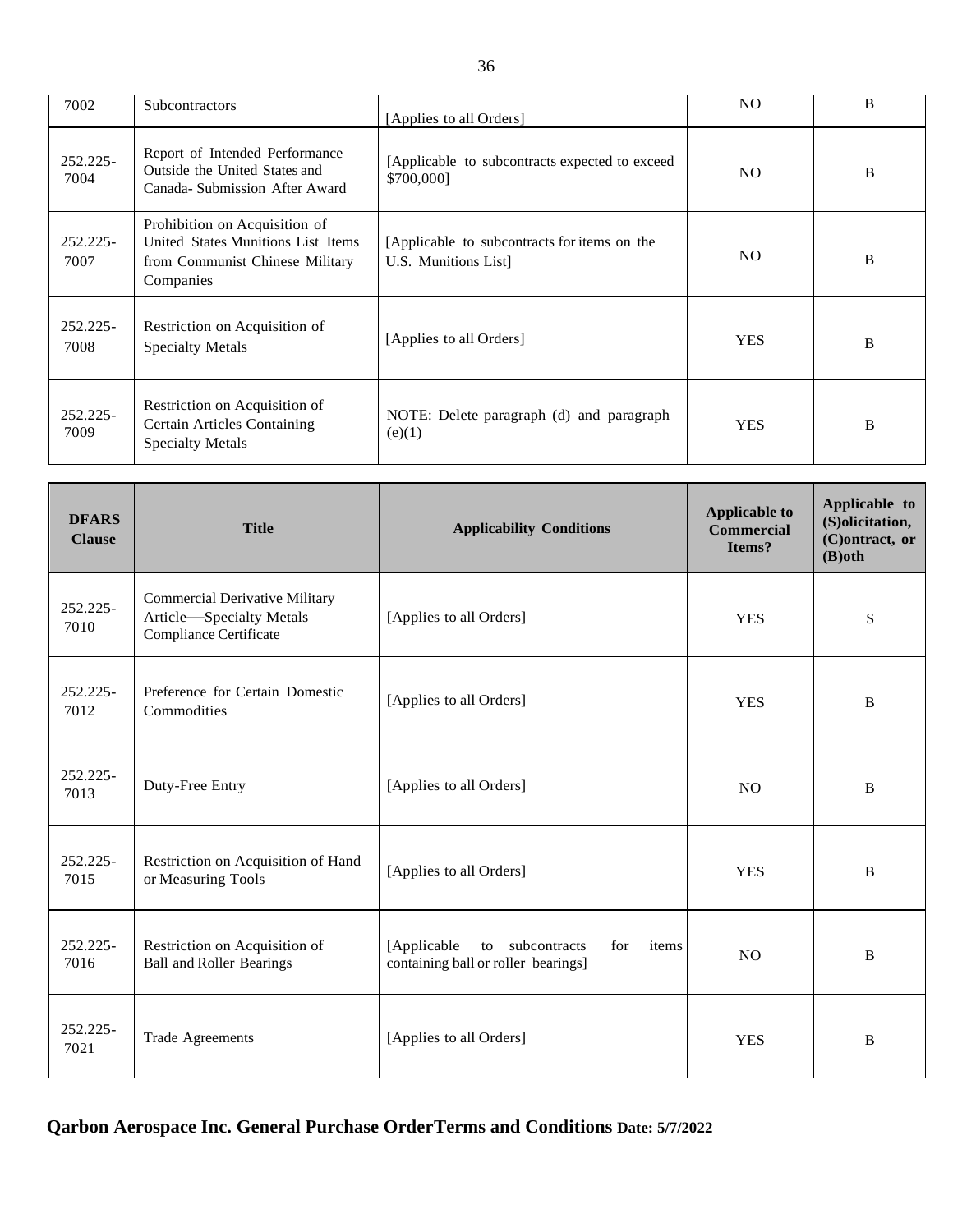| $252.225 -$<br>7025 | Restriction on Acquisition of<br>Forgings                                       | [Applicable to subcontracts for forging items or<br>for other items that contain forging items<br>Except Commercial Items (CI)]                  | N <sub>O</sub> | <sub>B</sub>  |
|---------------------|---------------------------------------------------------------------------------|--------------------------------------------------------------------------------------------------------------------------------------------------|----------------|---------------|
| $252.225 -$<br>7028 | Exclusionary Policies and Practices<br>of Foreign Governments                   | [Applicable to subcontracts for supplies and<br>services for international military education<br>training and foreign military sales]            | <b>YES</b>     | <sub>B</sub>  |
| 252.225-<br>7030    | Restriction on Acquisition of<br>Carbon, Alloy, and Armor<br><b>Steel Plate</b> | [Applies to all Orders]                                                                                                                          | N <sub>O</sub> | <sub>B</sub>  |
| 252.225-<br>7032    | Waiver of United Kingdom Levies-<br><b>Evaluation of Offers</b>                 | [Applicable to <b>solicitations</b> if a U.K. firm is<br>expected to (i) submit an offer or (ii) receive a<br>subcontract exceeding \$1 million] | NO             | $\mathcal{C}$ |
| $252.225 -$<br>7033 | Waiver of United Kingdom Levies                                                 | [Applies to all Orders Except Commercial<br>Items $(CI)$ ]                                                                                       | N <sub>O</sub> | <sub>B</sub>  |
| $252.225 -$<br>7036 | Buy American-Free Trade<br>Agreements—Balance of Payments<br>Program            | [Applies to all Orders]                                                                                                                          | <b>YES</b>     | <sub>B</sub>  |

| <b>DFARS</b><br><b>Clause</b> | <b>Title</b>                                                                                                                        | <b>Applicability Conditions</b>                                                                                                                | <b>Applicable to</b><br><b>Commercial</b><br>Items? | Applicable to<br>(S) olicitation,<br>(C) ontract, or<br>$(B)$ oth |
|-------------------------------|-------------------------------------------------------------------------------------------------------------------------------------|------------------------------------------------------------------------------------------------------------------------------------------------|-----------------------------------------------------|-------------------------------------------------------------------|
| 252.225-<br>7040              | Contractor Personnel Authorized to<br>Accompany U.S. Armed Forces<br>Deployed Outside the United States                             | [Applies to all Orders]                                                                                                                        | <b>YES</b>                                          | C                                                                 |
| $252.225 -$<br>7043           | Anti-Terrorism/Force Protection<br>Policy for Defense Contractors<br><b>Outside the United States</b>                               | [All Orders-Except if subcontractor is a foreign<br>government, a rep of a foreign government ora<br>wholly owned operation of a foreign gov.] | <b>YES</b>                                          | B                                                                 |
| $252.225 -$<br>7052           | Restriction on the Acquisition of<br>Certain Magnets, Tantalum, and<br>Tungsten                                                     | [Applicable to all subcontracts containing a<br>covered material as defined in the clause.<br>including those for commercial items]            | <b>YES</b>                                          | B                                                                 |
| $252.226 -$<br>7001           | Utilization of Indian Organizations,<br>Indian-Owned Economic<br>Enterprises, and Native Hawaiian<br><b>Small Business Concerns</b> | [Applicable]<br>subcontracts<br>exceeding<br>to<br>\$500,000]                                                                                  | <b>YES</b>                                          | B                                                                 |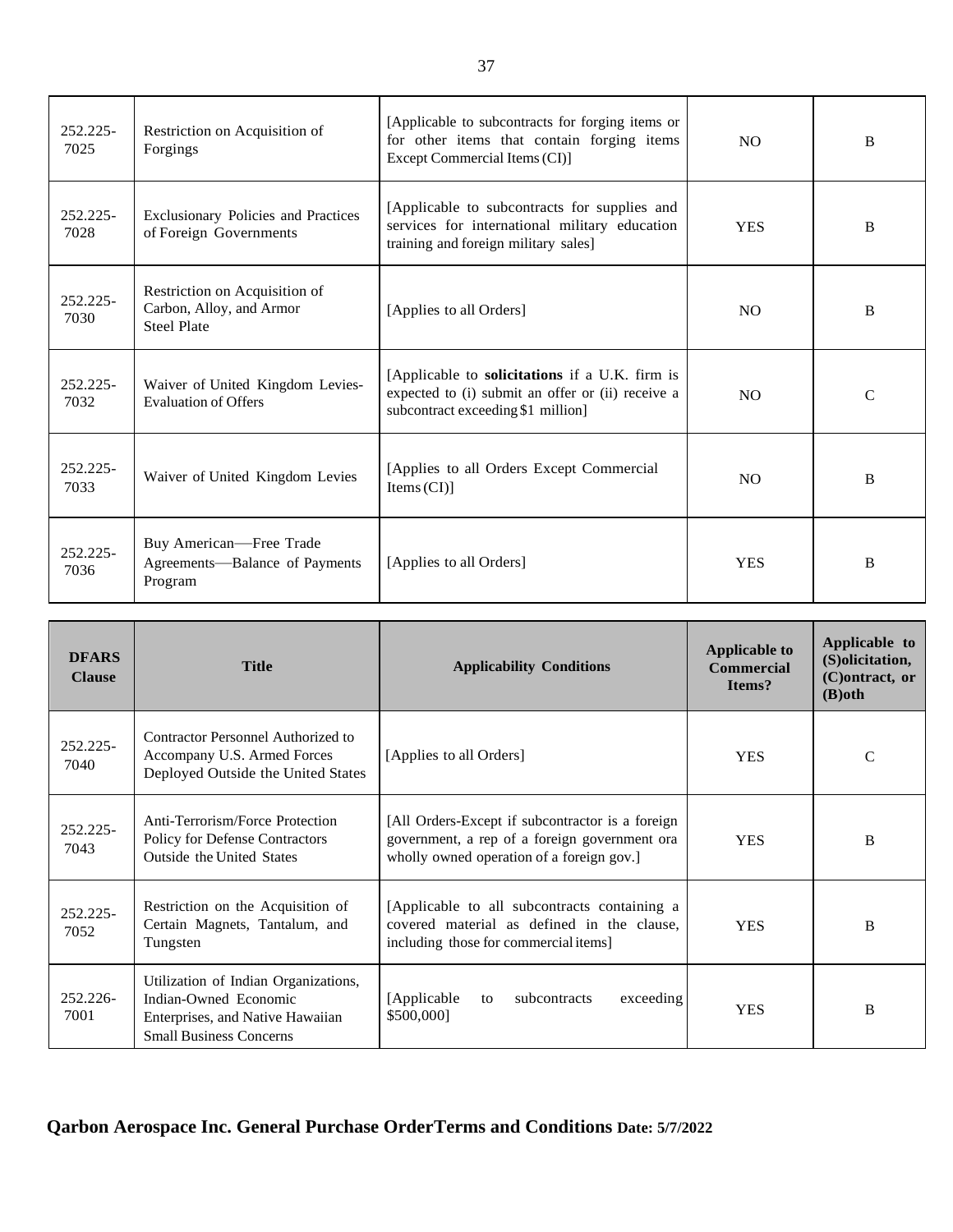| 252.227-<br>7013 | Rights in Technical Data<br>Noncommercial Items                                                                                | [Applies to all Orders]                                                                                                                                                                       | <b>YES</b>     | B |
|------------------|--------------------------------------------------------------------------------------------------------------------------------|-----------------------------------------------------------------------------------------------------------------------------------------------------------------------------------------------|----------------|---|
| 252.227-<br>7014 | Rights in Noncommercial Computer<br>Software and Noncommercial<br>Computer Software Documentation                              | [Applies to all Orders]                                                                                                                                                                       | N <sub>O</sub> | B |
| 252.227-<br>7015 | Technical Data-Commercial Items                                                                                                | [Applies to all Orders-in Accordance<br>W/<br>paragraph (e) of the clause]                                                                                                                    | <b>YES</b>     | B |
| 252.227-<br>7016 | Rights in Bid or Proposal<br>Information                                                                                       | [Applies to all Orders-Except Commercial<br>Items (CI)                                                                                                                                        | <b>NO</b>      | B |
| 252.227-<br>7017 | Identification and Assertion of Use,<br>Release, or Disclosure Restrictions                                                    | [Applies to all Orders]                                                                                                                                                                       | <b>YES</b>     | S |
| 252.227-<br>7018 | Rights in Noncommercial Technical<br>Data and Computer Software-Small<br><b>Business Innovation Research</b><br>(SBIR) Program | [Applicable to subcontracts under the SBIR<br>program, where noncommercial technical data<br>or computer software is to be obtained from the<br>subcontractor for delivery to the Government] | <b>NO</b>      | B |
| 252.227-<br>7019 | Validation of Asserted Restrictions-<br>Computer Software                                                                      | [Applicable<br>subcontracts<br>where<br>to<br>subcontractor's<br>computer<br>software<br>is<br>deliverable to Buyer/Government]                                                               | NO             | B |
| 252.227-<br>7020 | Rights in Special Works                                                                                                        | [Applies to all Orders]                                                                                                                                                                       | N <sub>O</sub> | B |

| <b>DFARS</b><br><b>Clause</b> | <b>Title</b>                                                                                                       | <b>Applicability Conditions</b>                                                                                                                                                                       | <b>Applicable to</b><br><b>Commercial</b><br>Items? | Applicable to<br>(S) olicitation,<br>(C)ontract, or<br>$(B)$ oth |
|-------------------------------|--------------------------------------------------------------------------------------------------------------------|-------------------------------------------------------------------------------------------------------------------------------------------------------------------------------------------------------|-----------------------------------------------------|------------------------------------------------------------------|
| 252.227-<br>7025              | Limitations on The Use or<br>Disclosure of Government-<br>Furnished Information Marked with<br>Restrictive Legends | [Applicable to subcontracts where it<br><sup>1</sup> S<br>anticipated<br>will<br>that Buyer/Government<br>provide subcontractor technical data marked<br>with another contractor's restrictive legend | N <sub>O</sub>                                      | B                                                                |
| 252.227-<br>7026              | Deferred Delivery of Technical<br>Data or Computer Software                                                        | [Applies to all Orders]                                                                                                                                                                               | NO.                                                 | B                                                                |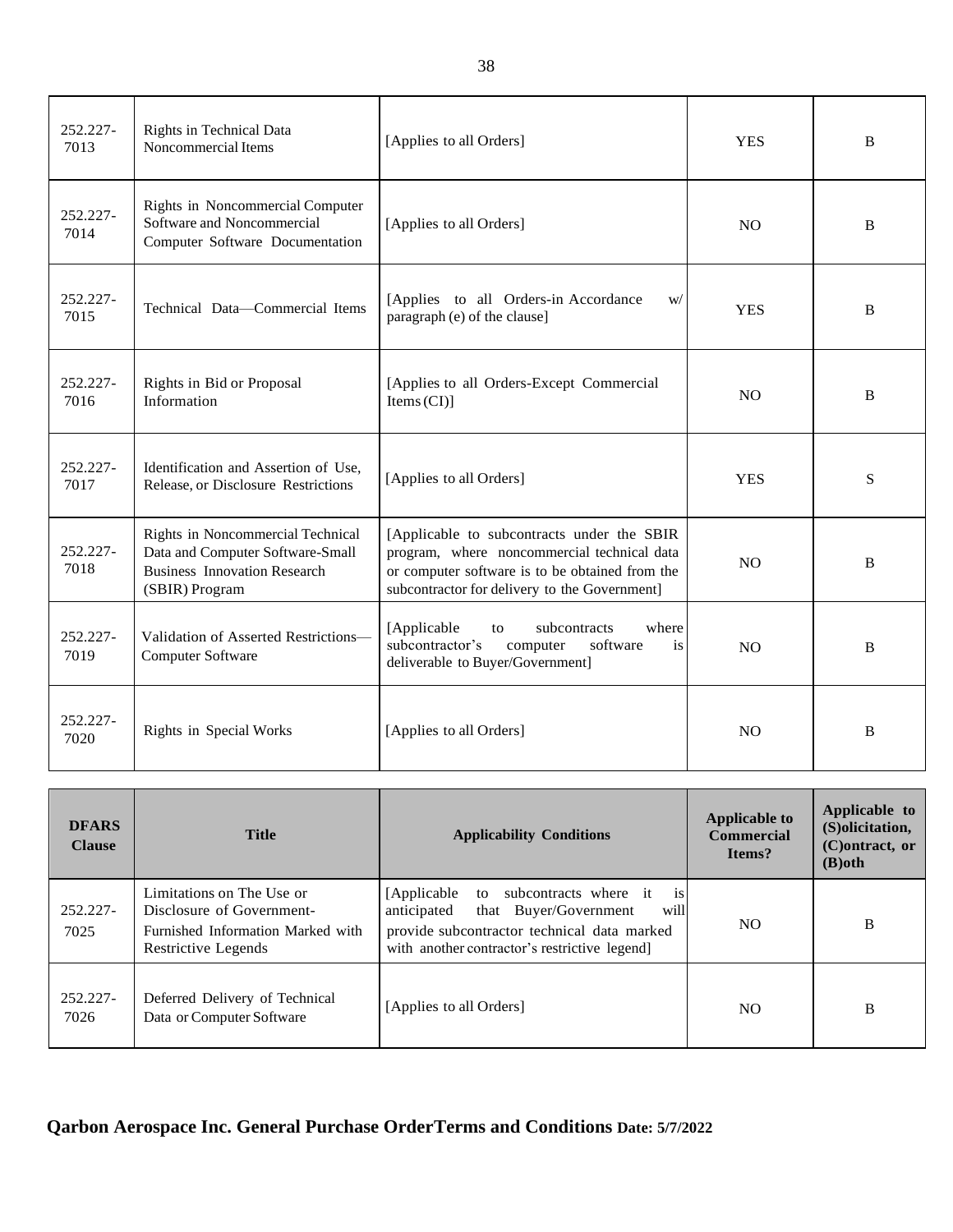| 252.227-<br>7027              | Deferred Ordering of Technical<br>Data or Computer Software                                                  | [Applies to all Orders]                                                                                                                                                                                                                                                                                                  | N <sub>O</sub>                                      | B                                                               |
|-------------------------------|--------------------------------------------------------------------------------------------------------------|--------------------------------------------------------------------------------------------------------------------------------------------------------------------------------------------------------------------------------------------------------------------------------------------------------------------------|-----------------------------------------------------|-----------------------------------------------------------------|
| 252.227-<br>7028              | Technical Data or Computer<br>Software Previously Delivered<br>to the Government                             | [Applies to all Orders]                                                                                                                                                                                                                                                                                                  | N <sub>O</sub>                                      | S                                                               |
| 252.227-<br>7030              | Technical Data-Withholding of<br>Payment                                                                     | [Applies to all Orders]                                                                                                                                                                                                                                                                                                  | N <sub>O</sub>                                      | B                                                               |
| 252.227-<br>7033              | <b>Rights in Shop Drawings</b>                                                                               | [Applies to all Orders]                                                                                                                                                                                                                                                                                                  | N <sub>O</sub>                                      | $\mathcal{C}$                                                   |
| 252.227-<br>7037              | Validation of Restrictive Markings<br>on Technical Data                                                      | NOTE: Paragraph F of the Disputes clause of<br>this Agreement shall be substituted in place of<br>any reference to the Contract Disputes Act of<br>1978 and the procedures therein. [Applicable to<br>subcontracts involving the delivery of technical<br>data Except Commercial Items (CI)]                             | <b>CIONLY</b>                                       | B                                                               |
| 252.227-<br>7038              | Patent Rights-Ownership by The<br><b>Contractor</b> (Large Business)                                         | [Applicable]<br>all<br>subcontracts<br>to<br>for<br>experimental, developmental, or research work<br>unless FAR 52.227-11 applies (i.e., work to be<br>performed by a small business concern or<br>nonprofit organization) or alternative patent<br>rights clause is used in accordance with FAR<br>$27.303(c)$ or (e).] | N <sub>O</sub>                                      | $\mathsf{C}$                                                    |
| 252.227-<br>7039              | Patents - Reporting of Subject<br><b>Inventions</b>                                                          | [Applies to all Orders]                                                                                                                                                                                                                                                                                                  | N <sub>O</sub>                                      | B                                                               |
| 252.228-<br>7001              | Ground and Flight Risk                                                                                       | [Applies to all Orders]                                                                                                                                                                                                                                                                                                  | N <sub>O</sub>                                      | B                                                               |
| 252.228-<br>7005              | Accident Reporting and<br>Investigation Involving<br>Aircraft, Missiles, and Space<br><b>Launch Vehicles</b> | [Applies to all Orders]                                                                                                                                                                                                                                                                                                  | NO                                                  | B                                                               |
| <b>DFARS</b><br><b>Clause</b> | <b>Title</b>                                                                                                 | <b>Applicability Conditions</b>                                                                                                                                                                                                                                                                                          | <b>Applicable to</b><br><b>Commercial</b><br>Items? | Applicable to<br>(S)olicitation,<br>(C)ontract, or<br>$(B)$ oth |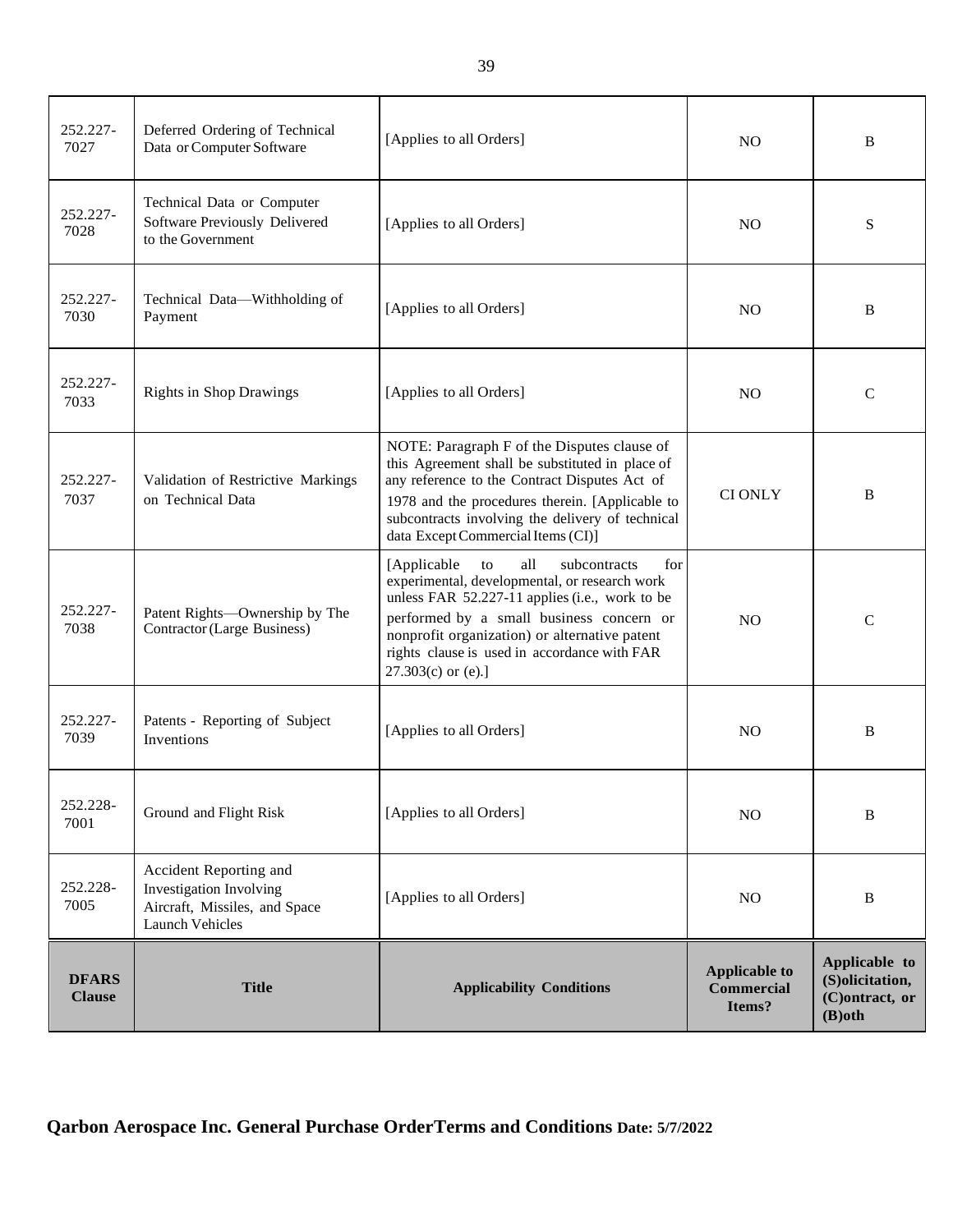| 252.229-<br>7011    | Reporting of Foreign Taxes-U.S.<br><b>Assistance Programs</b>                                                        | [Applies to Orders for Commodities that<br>exceed \$500]                                                                                                                                                                                       | <b>NO</b>      | B            |
|---------------------|----------------------------------------------------------------------------------------------------------------------|------------------------------------------------------------------------------------------------------------------------------------------------------------------------------------------------------------------------------------------------|----------------|--------------|
| $252.231 -$<br>7000 | <b>Supplemental Cost Principles</b>                                                                                  | [Applicable to subcontracts which are subject to<br>the principles and procedures described in FAR<br>Subparts 31.1, 31.2, 31.6, and 31.7]                                                                                                     | <b>NO</b>      | <sub>B</sub> |
| 252.232-<br>7017    | Accelerating Payments to Small<br><b>Business Subcontractors Prohibition</b><br>on Fees and Consideration            | [Applicable to all subcontracts with small<br>businesses, including those for commercial<br>items]                                                                                                                                             | <b>YES</b>     | $\mathsf{C}$ |
| 252.234-<br>7004    | Cost and Software Data Reporting<br>System-Basic                                                                     | [Applicable to subcontracts exceeding \$50<br>million, that relate to major defense acquisition<br>programs or major automated information<br>system programs.]                                                                                | <b>NO</b>      | B            |
| 252.235-<br>7003    | Frequency Authorization                                                                                              | [Applies in accordance with paragraph (d) of<br>the clause-Except Commercial Items (CI)]                                                                                                                                                       | N <sub>O</sub> | B            |
| 252.236-<br>7000    | Modification Proposals-Price<br><b>Breakdowns</b>                                                                    | [Applicable to fixed price<br>construction<br>subcontracts]                                                                                                                                                                                    | <b>NO</b>      | B            |
| 252.236-<br>7013    | Requirement for Competition<br><b>Opportunity for American Steel</b><br>Producers, Fabricators, And<br>Manufacturers | [Applicable to any subcontract that may require the<br>acquisition of steel as<br>a construction<br>material, utilizing funds appropriated for<br>military construction]                                                                       | <b>YES</b>     | B            |
| 252.237-<br>7010    | Prohibition on Interrogation of<br>Detainees by Contractor Personnel                                                 | [Applicable to subcontracts that may require<br>subcontractor personnel<br>to interact<br>with<br>detainees in the course of their duties]                                                                                                     | <b>YES</b>     | B            |
| 252.237-<br>7019    | <b>Training for Contractor Personnel</b><br>Interacting with Detainees                                               | [Applicable to subcontracts that may require<br>to interact<br>subcontractor personnel<br>with<br>detainees in the course of their duties]                                                                                                     | <b>YES</b>     | B            |
| 252.239-<br>7016    | Telecommunications Security<br>Equipment Devises, Techniques,<br>and Services                                        | [Applies in accordance with paragraph (e) of<br>the clause-Except Commercial Items (CI)]                                                                                                                                                       | NO             | B            |
| 252.239-<br>7018    | Supply Chain Risk                                                                                                    | [Applicable to subcontracts for information<br>technology, whether acquired as a service or as<br>a supply, that is a covered system, is a part of a<br>covered system, or is in support of a covered<br>system, as defined at DFARS 239.7301] | <b>YES</b>     | B            |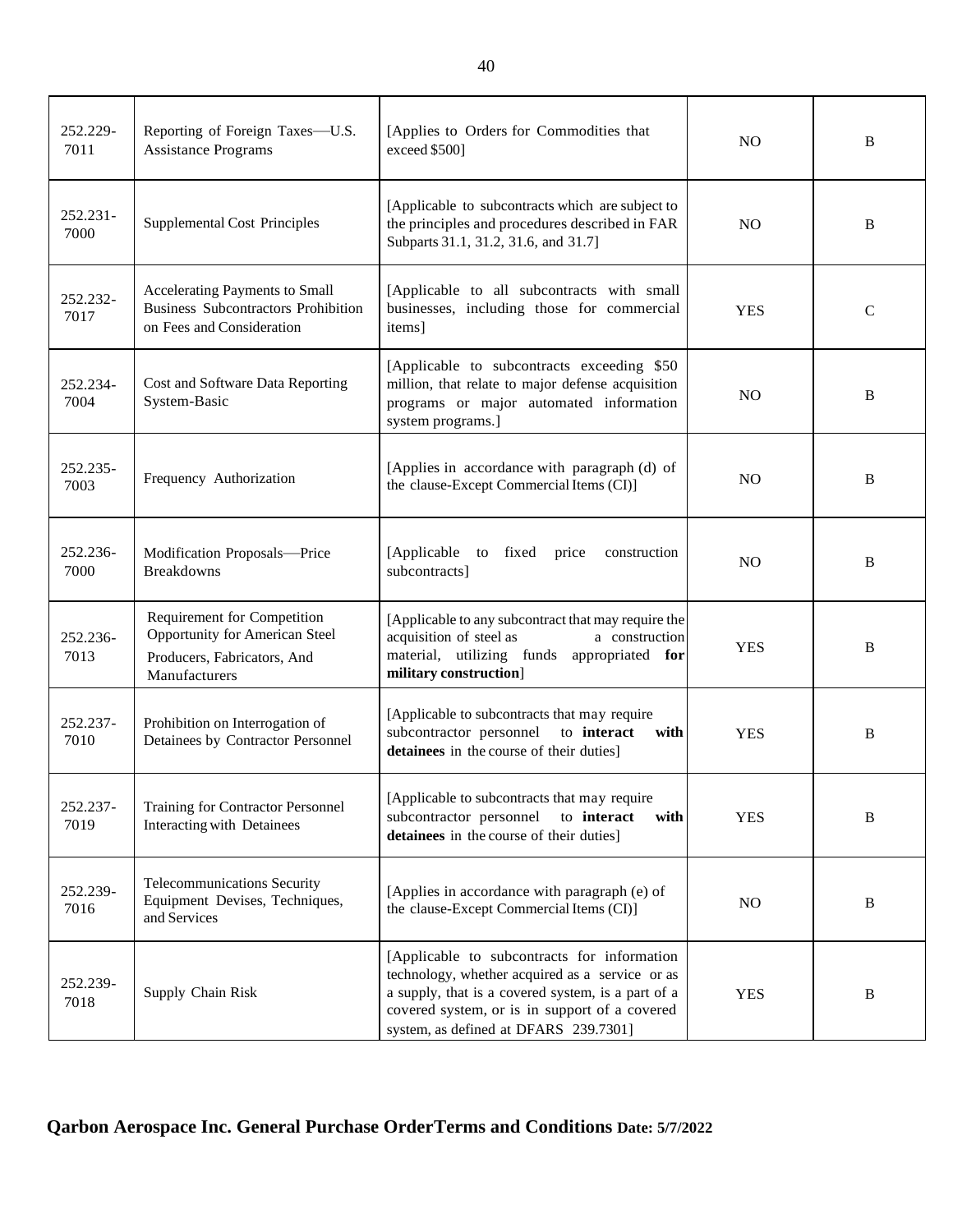| 252.242-<br>Material Management and<br>7004<br><b>Accounting System</b> | [Applicable to any subcontract that is either (a)<br>cost-reimbursement or (b) fixed price with<br>progress/other financing payments] | NO | B |
|-------------------------------------------------------------------------|---------------------------------------------------------------------------------------------------------------------------------------|----|---|
|-------------------------------------------------------------------------|---------------------------------------------------------------------------------------------------------------------------------------|----|---|

| <b>DFARS</b><br><b>Clause</b> | <b>Title</b>                                                                       | <b>Applicability Conditions</b>                                                                                                                                                                                                                                         | <b>Applicable to</b><br><b>Commercial</b><br>Items? | Applicable to<br>(S)olicitation,<br>(C)ontract, or<br>$(B)$ oth |
|-------------------------------|------------------------------------------------------------------------------------|-------------------------------------------------------------------------------------------------------------------------------------------------------------------------------------------------------------------------------------------------------------------------|-----------------------------------------------------|-----------------------------------------------------------------|
| 252.243-<br>7001              | Pricing of Contract Modifications                                                  | [Applicable to fixed price adjustments]                                                                                                                                                                                                                                 | N <sub>O</sub>                                      | B                                                               |
| 252.244-<br>7000              | Subcontracts for Commercial Items                                                  | [As applicable]                                                                                                                                                                                                                                                         | <b>YES</b>                                          | B                                                               |
| 252.245-<br>7001              | Tagging, Labeling, And Marketing<br>of Government-Furnished Property               | [Applicable to subcontracts that include FAR<br>52.245-1]                                                                                                                                                                                                               | <b>NO</b>                                           | B                                                               |
| 252.246-<br>7001              | Warranty of Data                                                                   | [Applicable to subcontracts that include<br>DFARS 252.227-7013, The Warranty period in<br>paragraph (b) is three years from the<br>Government's acceptance of the final items of<br>data under this Contract "Government" and<br>Contracting Officer" shall mean Buyer] | N <sub>O</sub>                                      | B                                                               |
| 252.246-<br>7003              | Notification of Potential<br><b>Safety Issues</b>                                  | NOTE: Subcontractor must notify Buyer, the<br>Administrative Contracting Officer, and the<br>Contracting<br>Procuring<br>Officer<br>of<br>nonconformances or deficiencies within the<br>scope of paragraph (b).                                                         | <b>YES</b>                                          | B                                                               |
| 252.246-<br>7007              | <b>Contractor Counterfeit</b><br>Electronic Part Detection and<br>Avoidance System | [Applies to all Orders]                                                                                                                                                                                                                                                 | <b>YES</b>                                          | B                                                               |
| 252.246-<br>7008              | Sources of Electronic Parts                                                        | [Applicable to subcontracts for electronic parts or<br>assemblies containing electronic parts, unless<br>the subcontractor is the original manufacturer]                                                                                                                | <b>YES</b>                                          | B                                                               |
| 252.247-<br>7003              | Pass-through of Motor Carrier Fuel<br>Surcharge Adjustment to the Cost<br>Bearer   | [Applicable to subcontracts with<br>motor<br>carriers, brokers, or freight forwarders]                                                                                                                                                                                  | <b>YES</b>                                          | B                                                               |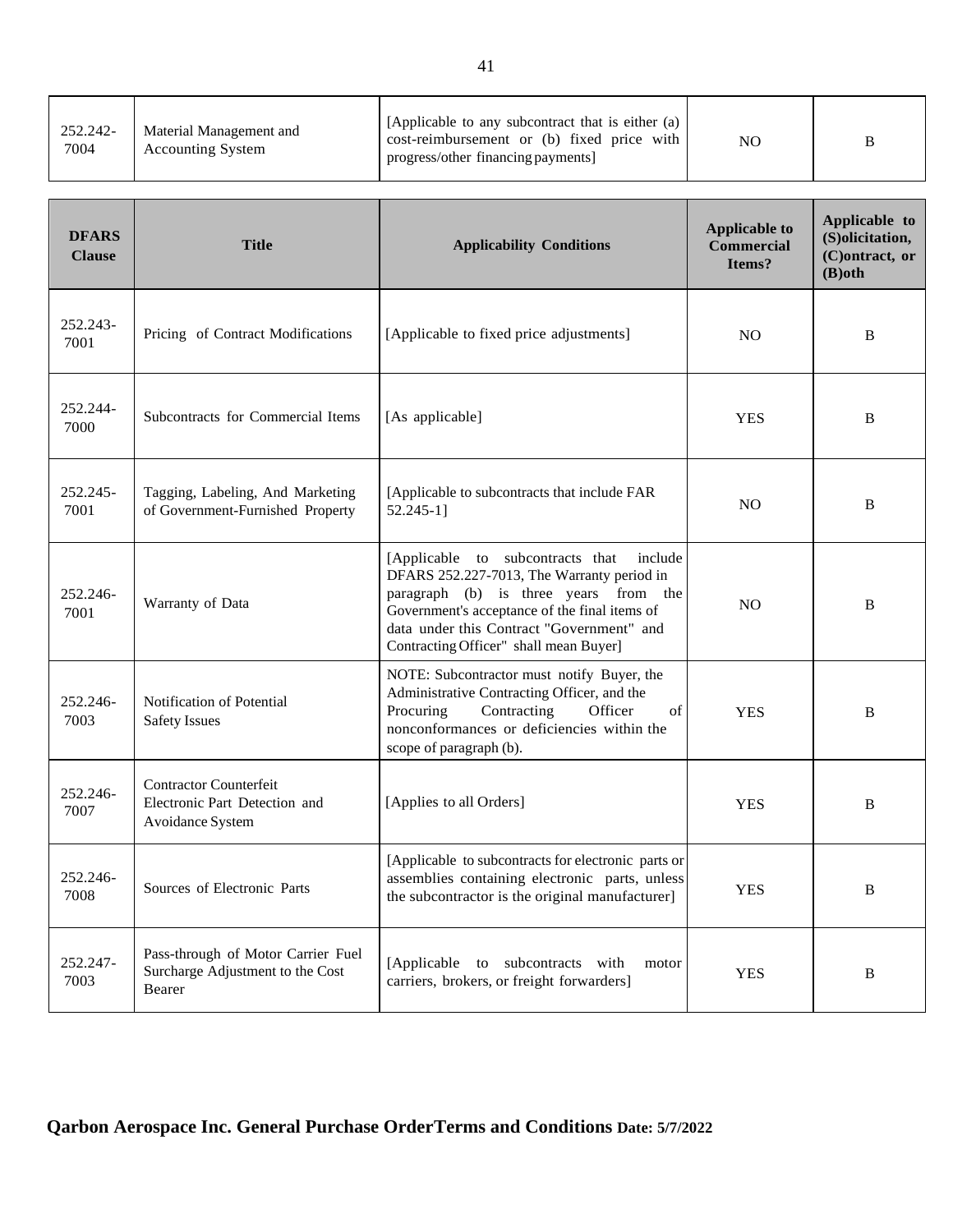| 252.247-<br>7022 | Representation of Extent of<br>Transportation by Sea (Aug 1992) | [Applicable to solicitations exceeding]<br>the<br>Simplified Acquisition Threshold, except those<br>for direct purchase of ocean transportation<br>However, need not be separately<br>services.<br>listed in a solicitation which includes FAR<br>52.204-7.1 | <b>YES</b> | S |
|------------------|-----------------------------------------------------------------|--------------------------------------------------------------------------------------------------------------------------------------------------------------------------------------------------------------------------------------------------------------|------------|---|
| 252.247-<br>7023 | Transportation of Supplies by Sea                               | [Applies in accordance with paragraph (c) of<br>the clause]                                                                                                                                                                                                  | <b>YES</b> | B |
| 252.247-<br>7024 | Notification of Transportation of<br>Supplies by Sea            | [Applies to all Orders-Specific requirements in<br>accordance with paragraph (b)]                                                                                                                                                                            | NO.        |   |